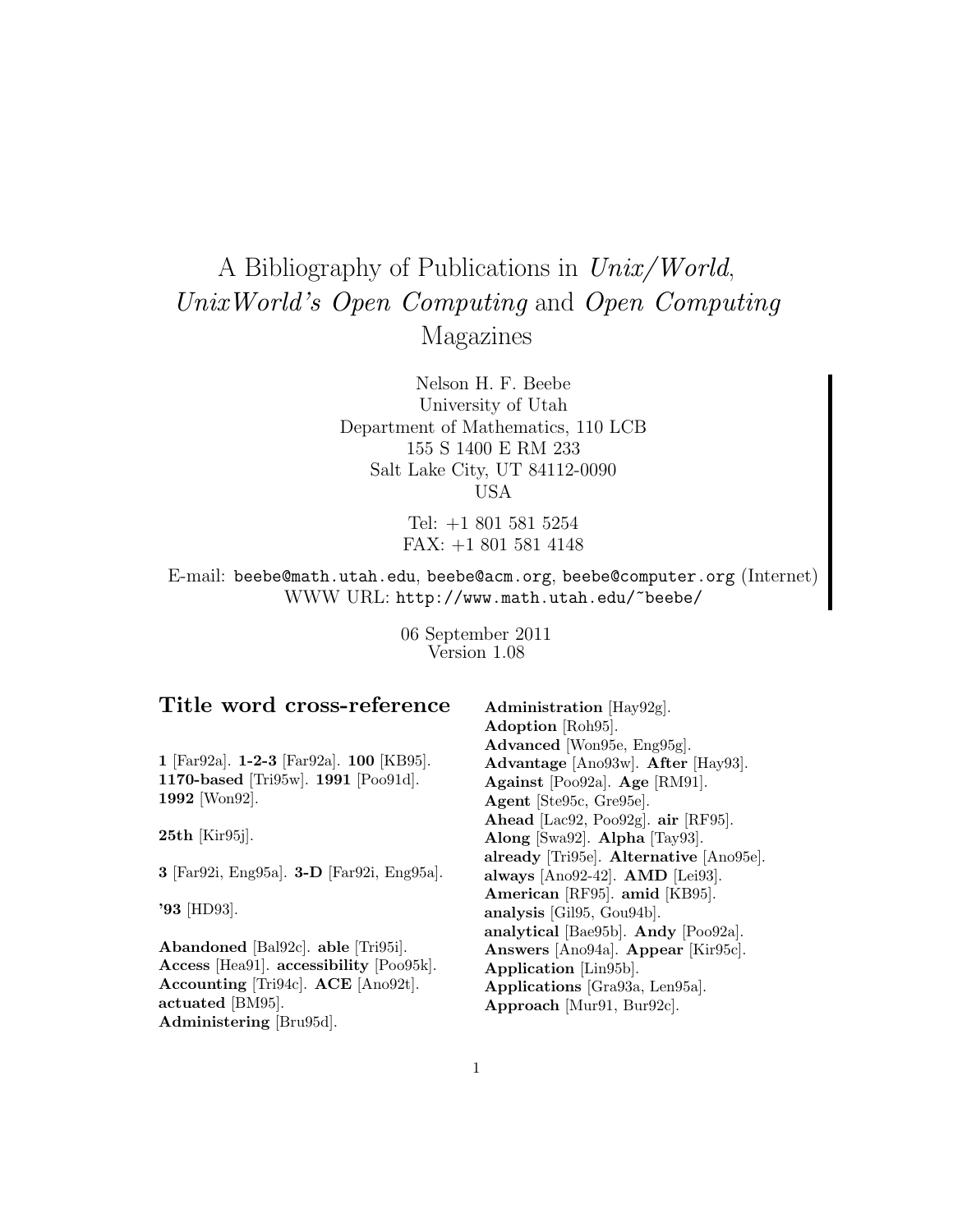**approaches** [RF95]. **apps** [Gar95a, Gar95a]. **Aquitaine** [Gre92b]. **Arbor** [Gil95]. **Archie** [War92]. **Architecture** [Tri95l]. **areas** [Mag95b]. **aren't** [Tri95i]. **ask** [Tri95k]. **Assistants** [Kol95a]. **ATG** [Ano95y]. **ATGs** [Ano95-28]. **ATM** [Fel95]. **Attracting** [Mag95d]. **audio** [Eng95f]. **audio-** [Eng95f]. **Auditing** [Far92g]. **Auspex** [Bal92e]. **authoring** [Cor95b]. **automatic** [Str95a, Mul95d]. **Automation** [RM91]. **Automounter** [Lei93]. **Average** [BM95]. **aversion** [Mul95b]. **Avoiding** [Poo95a]. **Back** [Bur92f, Rya94]. **Back-up** [Bur92a]. **balancing** [Tri95e, Tri95e]. **Bank** [Cor95a]. **Banking** [Bru94a]. **Barbarians** [Kir95m, Far94c]. **Bargain** [Bur91b]. **barometer** [Mul95b]. **based** [Tri95w]. **be** [Per93b]. **becoming** [Eng95c, Tri95a]. **Before** [Len95d]. **Behind** [Poo93c]. **Benchmarks** [Pfi94, Yag94]. **Best** [Sim95a]. **Best-of-Breed** [Sim95a]. **Beta** [Tri95a]. **bets** [Ano92t]. **better** [Bae95b, Bal91c]. **Between** [Far91c]. **Beyond** [Cam91]. **Big** [Bal91c]. **binds** [Tri95l]. **Black** [Moo92a]. **Bleeding** [Eng95l]. **Block** [Kir95l, Poo92e]. **Blue** [Ano92e]. **boast** [Bru95b]. **Books** [Gar95b, Ano95b]. **boom** [Eng95f]. **both** [Atk95]. **Bottlenecks** [Bac92, Hay91c]. **bought** [Eng95e]. **Brain** [Poo93c]. **Breaking** [Far94d]. **Breed** [Sim95a]. **Brewing** [Bru94b]. **bring** [Mag95b]. **Brings** [Wol93]. **Broadcasting** [Mag95a]. **Brought** [Bur92b]. **Browser** [Atk95]. **Bruno** [Ano94c]. **BSD** [Far94e]. **BSD/** [Far94e]. **Budget** [Gil95]. **budgeting** [Gil95]. **Bug** [Mul95a, Wal91a]. **build** [Cor95a]. **building** [Mag95b, CMQ92]. **Builds** [Sne92]. **Bull** [Bur92c]. **burgeoning** [Bae95a].

**Buying** [Tri94a]. **Bypass** [Kir95f]. **Cabinet** [CR94]. **Call** [Las95b, Str95a]. **Can** [Ano94v]. **Can't** [Cor94]. **capabilities** [Eng95a, Eng95f]. **Car** [BC95a]. **Care** [Rau95b]. **Carol** [Twe94]. **carrier** [CHB95]. **CASE** [Hay91b]. **Catch** [SP92]. **Catch-up** [SP92]. **Caught** [Kir95h]. **CBT** [Won94b]. **CDE** [Won95b]. **Cellular** [Mag95c]. **Center** [Mag95d, Str95a]. **Center/ Netscape** [Mag95d]. **centers** [Bru95b]. **Century** [Kir95j]. **challenge** [Ano92-40]. **Champion** [Gre92a]. **Change** [Eng92, Ano94v]. **characteristic** [KB95]. **Chase** [Ste95d]. **Chasing** [Lin95f]. **Cheap** [Far94e]. **Check** [Dod94a]. **Checking** [Kla93]. **chips** [Ano92e]. **Choose** [Ano95x]. **Choosing** [Ano95c]. **circumvent** [Cam95a]. **Civil** [Ste95a]. **class** [Sch95a]. **Clearing** [Roh95]. **Client** [Tri94c]. **Client-Server** [Tri94c]. **Clients** [Rya94]. **closer** [Ano91p]. **clout** [Tri95e]. **Co** [Mag95a]. **Cobol** [Tri95n]. **Color** [Twe95, Bur92b]. **Comes** [Moo92a]. **Comfort** [Cra95b]. **Commerce** [Roh95]. **Commercial** [Len95c]. **commitment** [Eng95c]. **Common** [Poo93b]. **communities** [RF95]. **Companies** [Poo91d]. **company** [Mul95b, Eng95h]. **compatibility** [Atk95]. **Complete** [Kir95a]. **complex** [Bae95b]. **Complexity** [Sch95a]. **complicated** [Mul95b]. **Compound** [Lin95f]. **Computer** [Ava92b]. **Computers** [Tri94b]. **Computing** [FS94]. **Conciliator** [Poo92i]. **Connected** [Far92b]. **Connection** [Ano94t]. **Consider** [Ano95z]. **consolidate** [Gil95]. **Consuming** [Kir95g]. **Control** [Tri94g, Far94a]. **Controlling** [Hea91]. **convenience** [Eng95c].

**Business** [Bru95e, Hab95]. **Butt** [Ano95-31].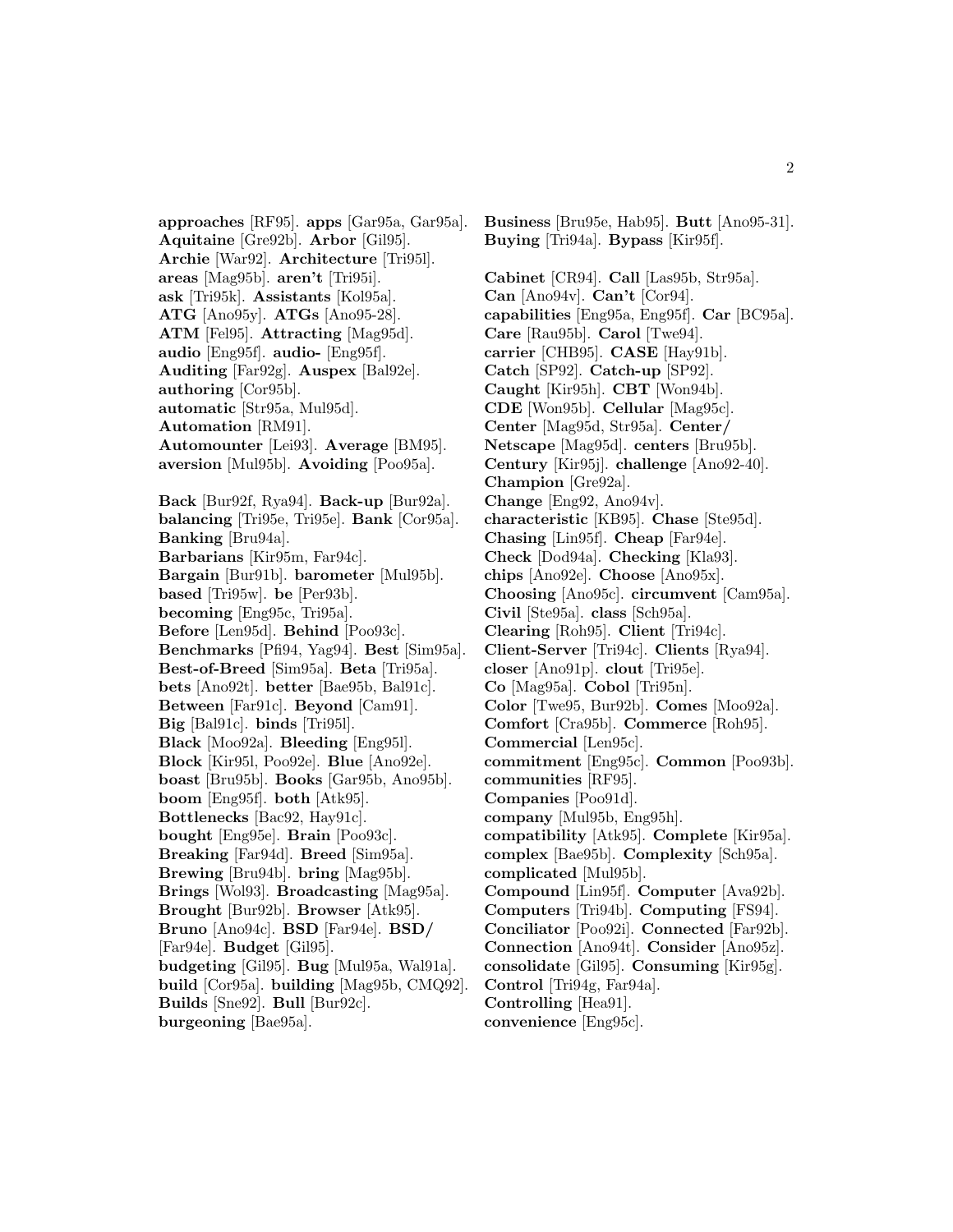**Conversion** [Cra94b]. **CORBA** [Lin95g]. **Corp** [Rob95]. **corporate** [Poo95a]. **Cost** [Kir95n]. **Costs** [Ano95z]. **Counting** [Bur92d]. **County** [Won95a]. **Cover** [Ano95-31]. **CPU** [Bac92]. **Cracking** [Bis92]. **Crash** [Poo91a]. **create** [Len95a]. **creates** [Ste95c]. **Cross** [Bur93b]. **Cross-Platform** [Bur93b]. **Crowd** [Fry95a]. **Cure** [Poo92d]. **curve** [Ver95]. **Customers** [Tay93, Mag95d]. **Cyberspace** [Bie95]. **Cybertroops** [Las95b].

**D** [Far92i, Eng95a]. **Data** [Cra94b, BC95b]. **Database** [Bou95b]. **Databases** [Bae95b, Tri95t]. **Dawn** [Won94a]. **DCE** [Ano95-30, Hir93]. **Deal** [Tri95x]. **Dealer** [Poo92h]. **dearth** [Len95a]. **DEC** [Nee92]. **Decision** [Far94a, Ano92-42]. **Decision-Support** [Far94a]. **Decisionmaking** [CHB95]. **decisions** [Tri95b]. **Declare** [Bal92a]. **DECwrite** [Bur92e]. **defects** [Gar95a]. **Deletis** [Rob95]. **Delivering** [Stu92]. **demand** [Ver95]. **depends** [Cor95a]. **desktop** [Ano92-54, Tri94e]. **desktops** [Len95b, MS91]. **despite** [Len95a]. **Details** [Eng94d]. **develop** [Poo95a]. **developers** [Bae95a]. **Developing** [Gra93a]. **Development** [Lin95d, Lac92]. **Dial** [Gra93b]. **Dial-up** [Gra93b]. **Diane** [Eng94b]. **Did** [Won95a]. **difference** [Tri95i]. **Digital** [Kol95a, CR95]. **Dilemma** [Hay92f]. **Directory** [War92]. **Distributed** [Eng95l]. **Distributing** [BC95b]. **distributors** [Str95a]. **Do** [Ano94v, Tri95m]. **Document** [Lin95f]. **Documenting** [Gug95a]. **Documents** [Kri95]. **Doing** [Fry94]. **Dollars** [Eng94d]. **down** [Eng95a, Bal91a]. **downsizing** [Ano92-48]. **Draw** [Bur91d].

**Dreaming** [Kir95n]. **DSS** [Ste95c].

**Dual** [Mur91]. **Dummies** [Won95e]. **Dump** [Hay92h]. **duration** [BM95]. **Dysfunctional** [Eng95h].

**E-mail** [Bur93b, Cam91]. **Easier** [Far91d]. **Easy** [Cla94]. **Edge** [Eng95l]. **Editor** [Ano91a]. **Editors** [Far92d, Ano92f]. **Education** [Eng95d]. **Effortlessly** [Far92g]. **Electronic** [Ano94y]. **Elf** [Gre92b]. **Elusive** [Sch95b]. **Embrace** [Fry95a]. **emissions** [Cam95a]. **Empowers** [BC95d]. **Emulation** [Tri94f]. **end** [Moo92b]. **ends** [Bae95a]. **enough** [Eng95b]. **Enterprise** [Lin95a]. **entire** [Atk95]. **environment** [Len95b]. **Epic** [Gil95]. **Epoch** [Gra92]. **equipment** [Tri95k]. **Especially** [Ano94d]. **Essbase** [Gil95]. **Establishing** [Wol95]. **Ethernet** [Far92b]. **Europe** [Gre94a]. **European** [RF95]. **Ever** [Eng94a]. **Everybody** [LaP94]. **executives** [Rob95]. **Expect** [Len95b]. **Expecting** [Ano94e]. **expensive** [Mul95b]. **Expert** [Bal92b]. **Exploding** [Hay92a]. **Explosion** [FH92]. **extent** [Tri95k]. **External** [Kir95a]. **Extractors** [Bou95b]. **Eyes** [Poo91b].

**Face** [Eng92]. **Facing** [Hay92b]. **Factor** [Ste95g]. **Fail** [Bru95a]. **Fail-Safe** [Bru95a]. **Failure** [Eng95g]. **fall** [Ano92-59]. **Fangs** [Moo92b]. **Fannie** [Cor95b]. **far** [Eng95b]. **Farther** [Kir95c]. **Fast** [Far94b]. **Faster** [Moo92a]. **Fat** [Mul95c]. **Fax** [Bur93c]. **feasibility** [Ver95]. **features** [Str95a]. **Fed** [Eng95c]. **few** [Tri95i]. **File** [CR94]. **financial** [Gil95]. **Find** [Eng94c]. **Finding** [Cra95b]. **Finds** [Len95d]. **Firewall** [Cra95g]. **Firewall-1** [Cra95g]. **Firewalls** [Tri95o]. **Fix** [Ava92a]. **Flacks** [Ano91h]. **flak** [Ano91h]. **Flat** [Lin94a]. **Flight** [Gug95b]. **Foiling** [Bis92].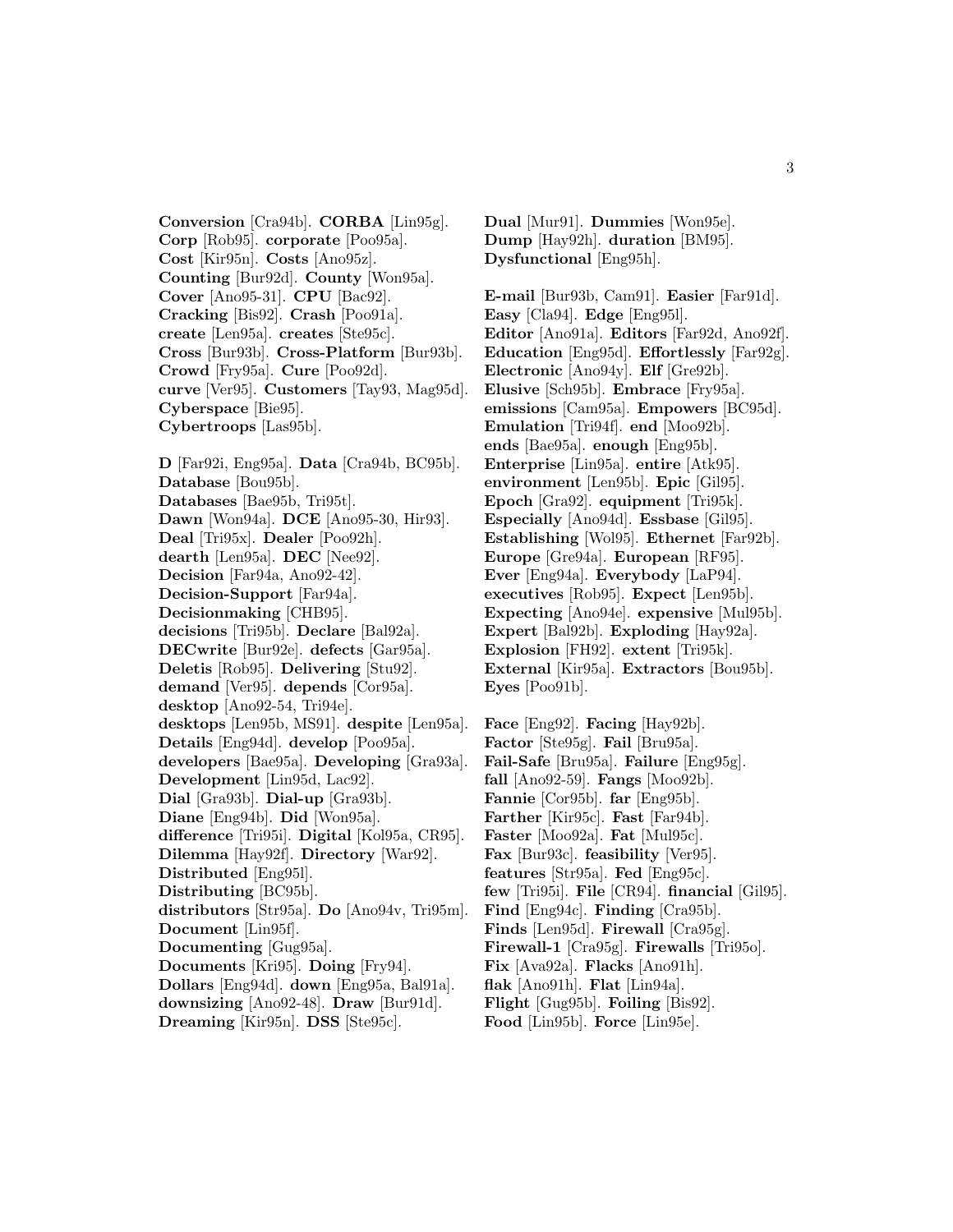**Forecast** [Poo92c]. **Forming** [Tri95b]. **Forte** [Cra95f]. **Forums** [Ano94y, Ano94d]. **Fox** [Mag95a]. **Frames** [Ste95a]. **France** [Gre92a]. **Free** [Far91b]. **Freeway** [Kir95i]. **Friendly** [MS91]. **front** [Bae95a]. **full** [Eng95f].

**Gamble** [Cra94b]. **Game** [Ano95-27]. **Gap** [Hay92b]. **General** [Poo91a]. **generation** [Cor95a]. **Get** [Poo94, Nee91a]. **Gets** [Bru94c]. **Getting** [Bal91b]. **give** [Tri95e]. **giving** [Sch95a, Hei92]. **Global** [Kin92]. **glue** [Ano95h]. **going** [Eng95b, CR95]. **Goodbye** [CR94]. **Got** [Ano95-32]. **Grabbag** [Ano94w]. **Graphical** [Hay92c]. **Graphics** [Swa92, Far92c]. **Grapples** [Swa92]. **Great** [Poo92i]. **Green** [Tri94b]. **Grounds** [Bru95b]. **group** [Bae95a]. **Groups** [Eng95g, PW92]. **Groupware** [Hay92f, Ano95d]. **Growing** [Gar95e]. **GUI** [Lac92, Lin95d]. **GUIs** [Myn92].

**Habit** [Far94d]. **Hands** [Ano93g]. **Hands-On** [Ano93g]. **Harder** [Eng94a]. **Headed** [Poo91a]. **Headhunter** [Len95d]. **Health** [Rau95b]. **Heat** [Gar95f]. **Heck** [Ano95-30]. **Heeeeere** [Poo93a]. **heist** [Eng95b]. **Heller** [Poo92a]. **Help** [Gar95b, Eng94c]. **helped** [Gil95]. **Here** [Fry94]. **heterogeneous** [Len95b]. **Hewlett** [Bru95b]. **Hey** [Str95c]. **Hierarchical** [Ste95e]. **High** [Kir95n, Tri95p]. **High-End** [Ste95b]. **High-Speed** [Tri95p]. **Homer** [Mag95a]. **Hooking** [Far93a]. **Hope** [Far92j]. **Host** [Kol95b]. **Hot** [Mag95a]. **House** [Roh95]. **HP** [Mur91]. **Huge** [Ano94e]. **Hunger** [Lin95b].

**IBM** [Bru95b, Sne92]. **identity** [Poo95a]. **ignore** [Mul95a]. **I'm** [Kir95h]. **impacts** [Cam95a].

**implementation** [Mul95b]. **Implementing** [Tri95y]. **implications** [RF95]. **Improve** [Far92h]. **Improving** [Mui92]. **inches** [Ano91p]. **incidence** [Eng95b]. **include** [Str95a]. **increase** [Cor95a]. **increased** [Eng95b]. **Independence** [Bal92a]. **individuals** [Tri95b]. **industry** [KB95, Ano91d]. **Influential** [Ano95b]. **information** [Rob95]. **insiders** [Eng95b]. **installed** [Tri95k]. **installed-and** [Tri95k]. **intellectual** [Eng95b]. **interactive** [Mag95a]. **Internal** [Kir95l, Ano95e]. **Internet** [Wol95, Zin94a]. **Interoperability** [Bru94a]. **Introduction** [Ano94g]. **Intruders** [BC95c]. **invest** [Str95a]. **ISDN** [Tri95y]. **Island** [Swa92]. **ISO** [Tri95m]. **Isolation** [Lin94b]. **Israeli** [Gre94e]. **Israeli-Style** [Gre94e].

**Java** [Mag95a]. **jewels** [KB95]. **Job** [Ano92-40]. **Johnson** [Ste95c]. **Join** [Ano95y]. **joint** [Ano92-54]. **Jump** [Poo92g].

**Keep** [Kir95m]. **Keeping** [Lin94a]. **Key** [Kin92]. **Kick** [Cor94]. **Kirzner** [Ano95g]. **Know** [Tri95y].

**Lacks** [Boo92]. **Ladies** [Fry94]. **Lane** [Nee91b]. **LANs** [Tri95j, Tri95p]. **Lap** [Far91f]. **Laptops** [Rau94c]. **Large** [Twe95]. **Last** [Poo95c]. **late** [Won95b]. **Latest** [Boo92]. **launch** [Ano92-54]. **Leap** [Lac92]. **Learn** [Zin92, Ano95-32]. **Learned** [Yag94]. **Learning** [Eng95d]. **Leasing** [Tri94a]. **Least** [Wal91b]. **led** [Ano95h]. **Lee** [Ano94c]. **Lepore** [Won94a]. **Less** [Ano95f]. **Let** [Ano92p]. **Letter** [Str95c]. **Lexus** [Rau94c].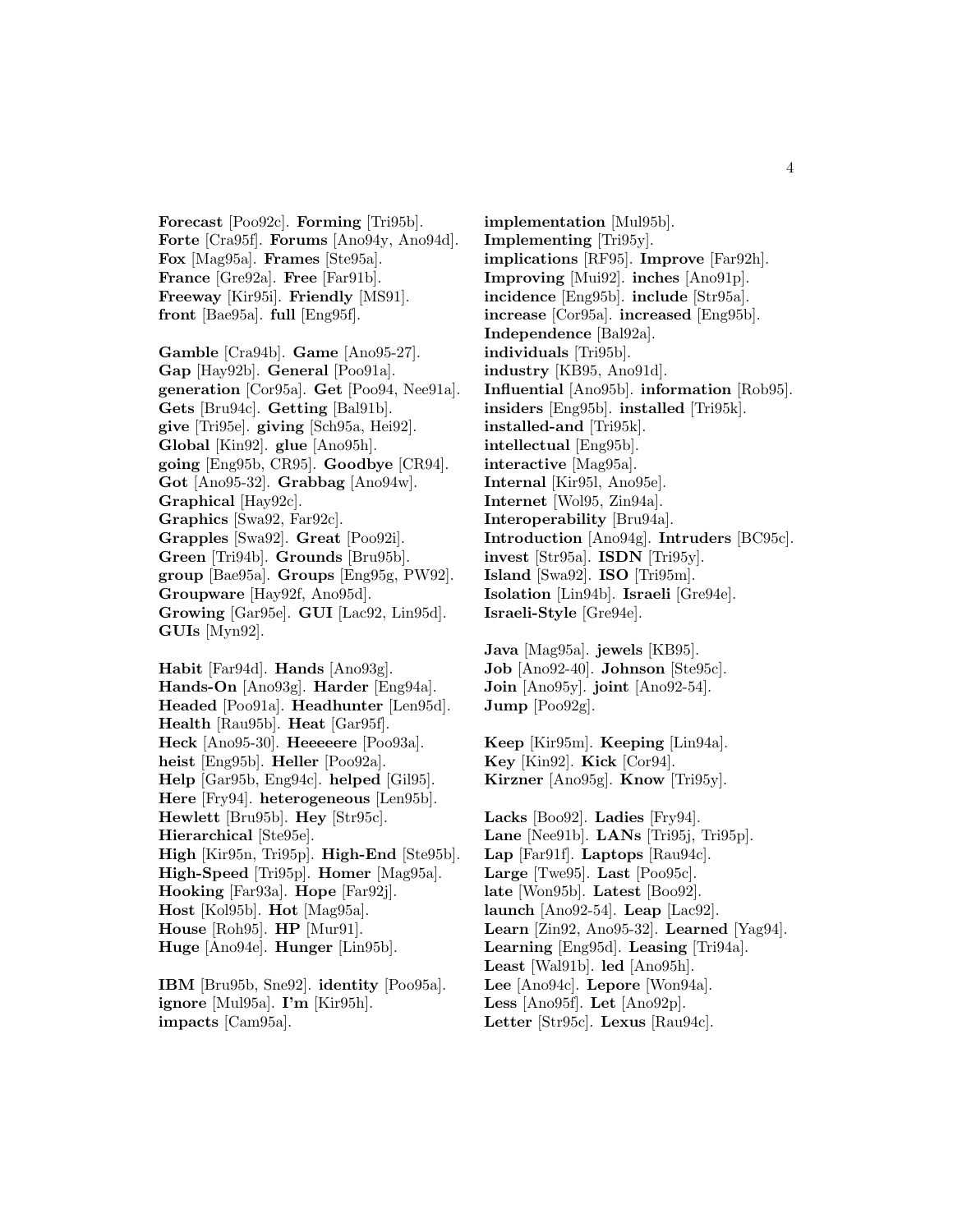**liberalisation** [RF95]. **Library** [Zin95a]. **License** [Bur91a, Tri95q]. **Life** [Hay93, Nee91b]. **Like** [Eng93]. **Limits** [Wes95]. **Lines** [BC95c]. **link** [Str95a]. **Linux** [Kla93]. **List** [Ano95b]. **Lists** [Ano94y]. **Live** [Yag94]. **Living** [Bur92b]. **Load** [Tri95e, Tri95e]. **Load-balancing** [Tri95e, Tri95e]. **Loans** [Cor95b]. **Logout** [Ano94h]. **Look** [Far92a, Bur92f]. **Looking** [KB95]. **Lot** [Ano95-32]. **Lotus** [Bru95d]. **Low** [Moo92b]. **Low-end** [Moo92b]. **lower** [Tri95j, Far92i].

**Mac** [Str95c]. **machines** [Poo95b]. **Mae** [Cor95b]. **Mail** [Far91d, Cam91]. **Mailing** [Ano94y]. **Mainframe** [Far94d]. **Make** [Ano95w]. **Making** [Rya94]. **Man** [Poo93b]. **manage** [Len95b]. **Management** [Tri95v, Bru94d]. **Managers** [Eng95j]. **Managing** [Gar95d]. **many** [Eng95b]. **Mapping** [Ste95f]. **Mark** [Pfi94]. **market** [Ano92-42, Poo92c]. **marriage** [Eng95c]. **Mars** [Won95c]. **Mastering** [Cam92]. **matter** [Won95b]. **Matters** [Dia95]. **Maximizing** [Far92c]. **may** [Tri95i]. **Maybe** [Won95b]. **McCaw** [Mag95c]. **McNealy** [Ano92-41]. **Me** [Cra94a]. **Meanwhile** [Gre94a]. **measurement** [Poo95k]. **measures** [Cam95a]. **Meet** [Ano95h, Zin94a]. **meetings** [Len95b]. **Meets** [WP93]. **Mega** [Tri95x]. **Mellowing** [Poo91c]. **Meltdown** [Gar95c]. **Men** [Ano94d]. **Menace** [Gar95e]. **Mercury** [Mag95d]. **Microsoft** [Tri95l, Tri95r]. **Microsystems** [Mag95a]. **Middle** [Mul95b]. **Midrange** [Tri94a]. **migrate** [Bru95b]. **Migrating** [Tri94c]. **migration** [Bru95b]. **Millenium** [Mul95a]. **Millennium** [Mul95a]. **Minded** [Ano94l]. **MIPS** [Ano92t]. **mirrors** [KB95].

**MIS** [Pfi94]. **Miss** [Pfi94]. **models** [Eng95f].

**Modem** [Far91a]. **Modern** [Rau95b]. **Monitoring** [Tri95s]. **Monitors** [Lin95c, Lin95h]. **Month** [Ano91i]. **Mosaic** [Rya94]. **Most** [Bur92g]. **motor** [CHB95]. **Motorola** [Mag95b]. **Movable** [Eng95m]. **multidimensional** [Gil95]. **Multimedia** [Eng95d]. **Multiport** [Bal91d]. **Multiprocessing** [Len95a]. **multithreaded** [Len95a]. **Must** [Kir95j]. **my** [Eng95a]. **Mystery** [Wal91a]. **Myths** [Hay92a].

**National** [Rob95]. **Need** [Tri95m]. **Negligence** [Eng95i]. **Negotiating** [Won95e]. **Netsite** [Mag95d]. **Netware** [Tri95u]. **Network** [Bru94d, Far94f]. **networks** [Eng95b]. **Nevada** [Won95a]. **Never** [Fel95, Fel95]. **News** [Ano91d]. **Next** [O'C94, Poo91c]. **NextStep** [Mag95c]. **Nifty** [Zin94c]. **No** [Bur91b, Ano91h]. **Noorda** [O'C94]. **Notes** [Ano95z, Bru95d]. **Nothing** [Mul95d]. **Nova** [Cor95a]. **Novell** [Ano92-54, Tri94d]. **NT** [Hay93, Far93b]. **Numbers** [Mag95b].

**O\*** [Kir95e]. **O\*U** [Kir95m]. **Object** [Sch95a, Tri95t]. **object-oriented** [Sch95a, Far92k]. **Objective** [Hay92d]. **Objectivity** [Mag95b]. **Objectivity/ DB** [Mag95b]. **Objects** [Cor95a, LaP94]. **Obsolescence** [Ano95-27, Gar95d]. **Occur** [Gom92]. **ODBMS** [Cor95a]. **Off** [BC95c]. **off-the-shelf** [Ano91p]. **offer** [Bae95a]. **Office** [RM91]. **often** [Tri95a]. **Oil** [Gre92b]. **Okay** [Eng95e]. **OLAP** [Ste95c, Bae95b]. **Old** [Rau95c]. **OLE** [Fry95a]. **OLTP** [Bou95b]. **On-Site** [Rau94a]. **One** [Len95d]. **Online** [Bae95b]. **only** [Sch95a]. **Open** [Ano94l]. **Openers** [Ano94p]. **Opening** [Per93a].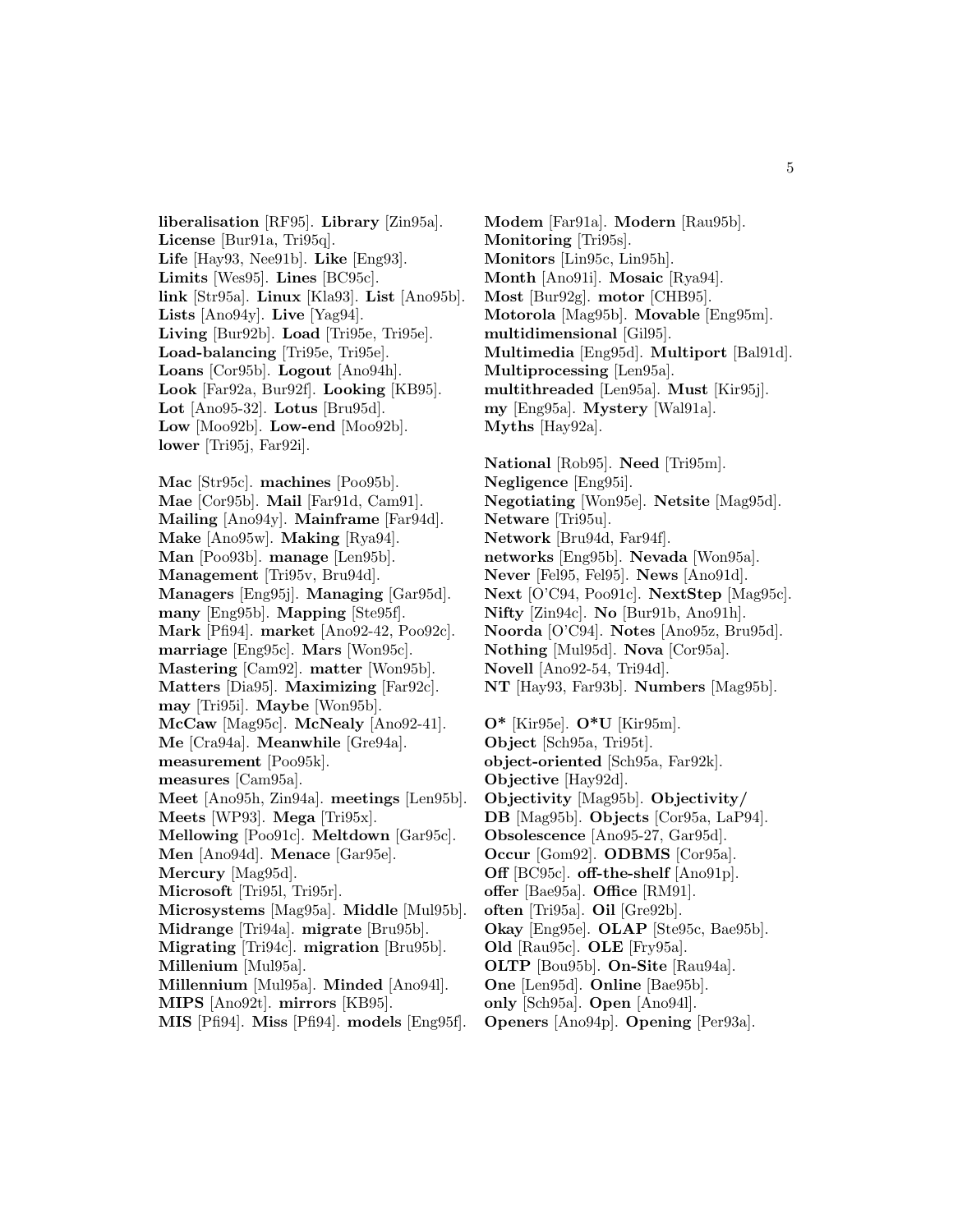**Opportunities** [Cra95e]. **orchestrating** [Rob95]. **oriented** [Sch95a, Far92k]. **OS/** [Cra95d]. **OSF** [Hir93]. **other** [Eng95b]. **Outsource** [Ano95-29]. **Outsourcing** [Tri95x]. **Overwhelms** [Bur93c].

**Packages** [Kir95a]. **Packard** [Bru95b]. **pain** [Bae95a]. **pain-free** [Bae95a]. **Paper** [Ste95d]. **Parallel** [Len95a]. **Partner** [Ano95c]. **Partnerships** [Poo95c]. **Passing** [Gar95a]. **Passions** [Kir95g]. **Password** [Bis92]. **Patience** [Mul95c]. **Payback** [Ano94e]. **Payoff** [Sch95b]. **PBXs** [Str95a]. **PC** [Ano94t, Bur91e]. **PC-Unix** [Ano94t]. **PCMCIA** [Tri94e]. **PCs** [Eng95a]. [Far94e, Cra95d]. **DB** [Mag95b]. **IP** [Len95c, Tri95z]. **Netscape** [Mag95d]. **Sunsoft** [Cra95g]. **people** [Ano92p]. **Performance** [Tri95s]. **Perks** [Won95e]. **Perl** [Wal91b]. **Persistence** [Far92l]. **Personal** [Kol95a]. **PG** [Won95d]. **phases** [BM95]. **picks** [Ano92e]. **Pink** [Poo92b]. **plan** [Atk95]. **planning** [Gil95]. **Platform** [Bur93b]. **Play** [SP92]. **Played** [Cra95f]. **Plays** [Poo92h]. **Point** [Cra95d]. **Polishing** [Ste95c]. **political** [Ver95]. **Politics** [Eng95e]. **Popular** [Wol93]. **Port** [Lin94b]. **Power** [Bal91a, Eng95k]. **presence** [Cor95b]. **Presentations** [Cam92]. **previously** [Mag95b]. **Price** [Far92i]. **prices** [Ano92-59]. **pricing** [Ver95]. **Prime** [Bur91c]. **Printers** [Twe95]. **probably** [Poo95a]. **problem** [Mul95a]. **Problems** [Gom92]. **Process** [Hab95]. **Processes** [Bru95e]. **processing** [Lin95c]. **Product** [Ano91i]. **Productivity** [Hay92d]. **Products** [Bal92d, Ano95w]. **Professional** [Gar95e]. **Profile** [Lin94a].

**program** [Tri95a]. **Programmers** [Tri95g].

**Programming** [Man95]. **Project** [Ano95f]. **Projects** [Zin94c]. **promises** [Tri95e]. **property** [Eng95b]. **Proportions** [Gra92]. **protect** [Eng95b]. **Protecting** [Far94f]. **Protection** [Ran94]. **Protocol** [Tri95v]. **Proves** [Cra95d]. **provide** [Lin95c]. **Proving** [Bru95b]. **Published** [Bor92]. **pure** [Bae95a]. **Pushing** [Wes95]. **put** [Ano92p].

**Quality** [Gar95a]. **queries** [Bae95b]. **question** [Eng95a]. **Questions** [Bru95a]. **Quick** [Bur91d].

**RAD** [Wes95]. **radical** [Rob95]. **RAID** [Far92e]. **Rather** [Far91e]. **RDBMS** [Cor94]. **Re** [Eng95m]. **reaches** [Ano92-42]. **Ready** [Bru95c]. **Ready-to-Use** [Bru95c]. **Real** [Bur92i]. **Real-Time** [Bur92i]. **Reality** [Dod94a]. **Really** [Tri95m]. **redesign** [Ano95h]. **Rediscovers** [Tri94d]. **Reengineering** [Hab95]. **regarded** [Won95b]. **Relating** [Kri95]. **relational** [Bae95b]. **relatively** [Bae95a]. **replace** [Tri95i]. **Report** [Ano91m]. **reports** [Ste95c, Bru94b]. **repositories** [Gil95]. **Rescue** [Far92e]. **Reshaping** [Bru95e]. **Residence** [Cra95c]. **Resistance** [Wal91b]. **Resources** [Kol95b]. **Rest** [Far92f]. **restrictions** [Cam95a]. **Results** [Wes94b]. **Rethinking** [Len95a]. **Retrain** [Tri95g]. **Reviews** [Rau94a]. **revives** [Mag95a]. **Rid** [Hay91a]. **Riddle** [Mul95b]. **Riding** [Eng95l]. **Right** [Ano95c]. **Rights** [Ste95a]. **Rikki** [Ano95g]. **RISC** [Ano92e]. **rise** [Len95a, Sim95b]. **risk** [Mul95b]. **risky** [Tri95a]. **Road** [Ano94v, Kir95i]. **Robbins** [Twe94]. **Roebuck** [Gil95]. **role** [Ano92-41]. **Roommates** [Per92b]. **routers** [Tri95i]. **Routing** [Tri95i]. **Run** [Ava92a].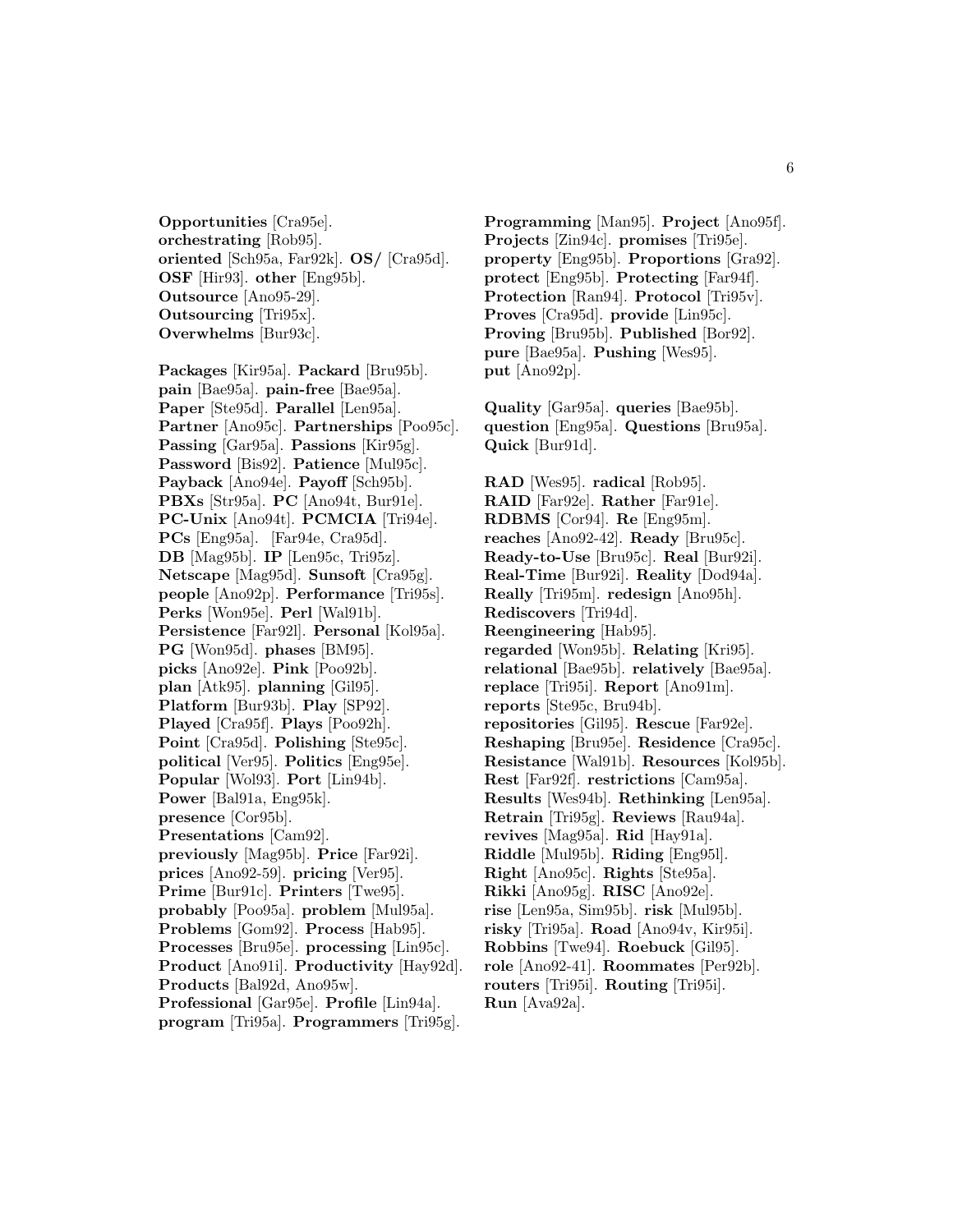**S.C.** [Ste95c]. **Safe** [Cra95g, Bru95a]. **Said** [Wes94a, Wes94a]. **Salaries** [Sim95b]. **Sales** [Ste95c]. **Sam** [Eng95c]. **SATAN** [Str95d]. **satellite** [Mag95b]. **satellite-based** [Mag95b]. **Say** [Fel95, CR94]. **Saying** [Tay93]. **says** [Gar95a]. **Scanners** [Bur92j]. **Scanning** [Bur92j]. **Scotia** [Cor95a]. **Scotty** [Cra94a]. **Sear** [Gil95]. **Sears** [Gil95]. **Season** [Kir95k]. **Secrets** [Ano94d]. **Security** [Far92g, Mui92]. **Seduced** [Bal92c]. **See** [Lin94c]. **Seeing** [Cra95e]. **Segregating** [Kol95b]. **Semiconductor** [Rob95, Ano95h]. **separation** [Poo95k]. **Sequent** [Poo92d]. **Serlin** [Ano91m]. **Server** [Tri94c, Bru95c]. **Servers** [Tri94a]. **service** [Mag95b, Gre95e]. **services** [Lin95c]. **Serving** [Bur91e]. **Set** [Eng95g]. **seven** [Won95b]. **several** [Eng95f]. **Shareware** [Len95c]. **Sharing** [Kol95b]. **shelf** [Ano91p]. **Shell** [Ano95-27]. **Shifting** [Eng95k]. **ship** [Eng95f]. **shipments** [Ano92-59]. **Shopping** [Bie95]. **Short** [Ano95b]. **Should** [Ano95x]. **Shouldn't** [Ano95-29]. **Show** [Eng93]. **Shrewd** [Zin94c]. **signal** [BM95]. **Silicon** [Far92i, Gre94e]. **Simple** [Tri95v]. **single** [Tri95j]. **Site** [Tri95a, Rau94a]. **Sleep** [Bur92a]. **SLIP** [Hei92]. **Slow** [Nee91b, Roh95]. **slowly** [Sch95a]. **small** [Bae95a, Twe95]. **Smart** [Bru94c]. **Smarts** [Bal92b]. **Smigel** [Eng94b]. **smoke** [KB95]. **smoke-and-mirrors** [KB95]. **SMS** [Tri95r]. **Snapshot** [Won93]. **Snapshots** [Kin93a]. **Soft** [Poo92f]. **Software** [Tri94g, Sim95a]. **Solbourne** [Boo92]. **solution** [Roh95]. **Solutions** [Far92m]. **Solve** [Won94b]. **Solves** [Ste95d]. **Solving** [Gom92]. **Some** [Cra95b]. **something** [Mul95a]. **Sophisticated** [Bru94d]. **Southern** [BC95d]. **Space** [Gra92]. **SPARCstation** [Bur92e].

**SPARCstations** [Far92m]. **sparkling** [Bru95b]. **spatial** [Poo95k]. **Spec** [Tri95w]. **Speed** [Tri95p]. **spend** [Len95b]. **Spoil** [Far91g]. **Spot** [Poo92f]. **Spreadsheets** [Bur92i]. **Spreadsheets-Really** [Bur92i]. **SQLWindows** [BC95d]. **Squashing** [Mul95a]. **Squeeze** [Hay92g]. **Stacks** [Len95c]. **stake** [Cor95b]. **Stalking** [Tri95x]. **standard** [Str95a]. **Standardize** [Tri95u]. **standardizing** [Tri95j]. **Standards** [Lin95f]. **Star** [Eng95h, Ano95w]. **Stars** [Rau95d]. **starters** [Atk95]. **Stays** [Poo92g]. **Step** [Eng95d]. **Steve** [Ano92-40]. **Stick** [Ano95h]. **Still** [Tri95n, Lei92]. **Storage** [Bru94c, Gra92]. **Storefront** [Wol95]. **Storm** [Bal91d]. **Strategy** [Sne92]. **Street** [SWG92]. **Stress** [Eng95j]. **study** [Gar95a]. **Style** [Gre94e]. **Success** [Far91g, Gug95a]. **Successful** [Ano95-28]. **Suddenly** [Eng95c]. **suite** [Atk95]. **Suites** [Sim95a]. **Sun** [Far91e, Poo91b]. **supercomputer** [Tri95e]. **Support** [Far94a]. **supposed** [Tri95l]. **Sure** [Bal91c]. **Survey** [Pfi94]. **Survives** [Ran95]. **SVR4** [Hea91]. **Switch** [Far94b]. **Switches** [Tri95i]. **Switching** [Tri95i]. **Sybase** [Poo92g]. **System** [Far92h, She92]. **Systems** [Poo92c, Bru95b].

**T** [Kir95m]. **Take** [Str95c, Bur92k]. **Takes** [Mag95c]. **Taking** [Gug95b]. **Talk** [Rya94, BC95a]. **Tape** [Bal91b]. **Target** [Ano95f]. **TCP** [Len95c, Tri95z]. **TCP/IP** [Len95c, Tri95z]. **team** [Ano95h]. **Techniques** [Rau95c]. **Technology** [Eng95g, Ano92p]. **Telecommunications** [Cra95f]. **telephone** [Mag95b]. **tell** [Tri95i]. **Ten** [Tri95y]. **Test** [Gar95a]. **Text** [Sch95a]. **Text-only** [Sch95a]. **Their** [Poo91b].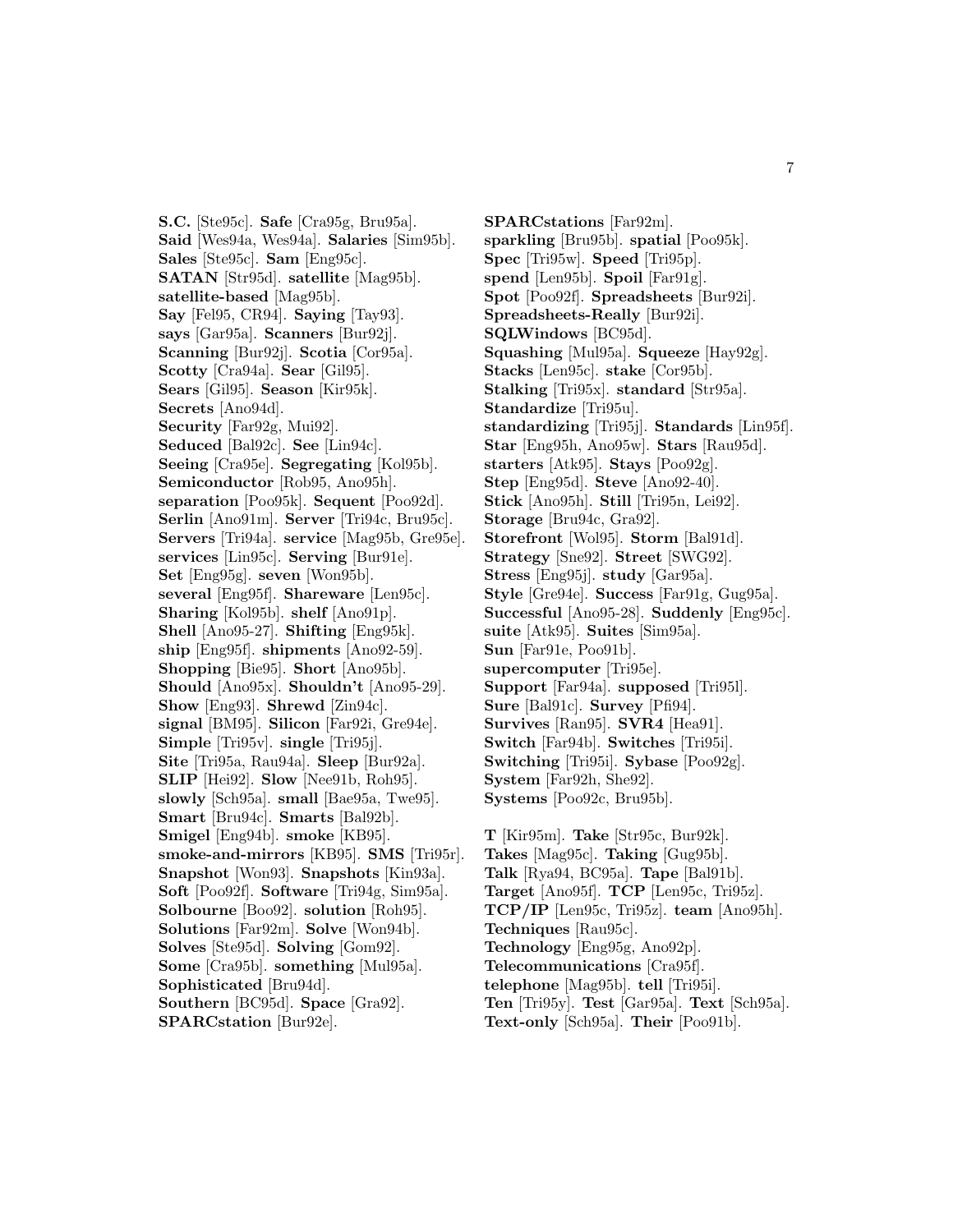**Them** [Poo95c]. **themselves** [Eng95b]. **There** [Hay93]. **Thin** [Mul95c]. **Things** [Tri95y]. **Think** [Mul95a]. **Thoughts** [Ano91a]. **Threat** [Kir95l]. **Three** [Fry95b]. **Three-Tier** [Fry95b]. **tie** [Tri95l]. **Tier** [Fry95b]. **Time** [Kir95h, Cra95g]. **Time/ Sunsoft** [Cra95g]. **Tires** [Cor94]. **Tofu** [Poo95a]. **Toll** [Kir95i]. **Tommy** [Lin94c]. **too** [Won95b]. **Tool** [Far94a]. **Tools** [Hay92e, Hab95]. **Top** [Poo94]. **Toxic** [BC95b]. **Toy** [Bur91b]. **TP** [Lin95h]. **Track** [Far94b]. **trade** [Eng95b]. **Training** [Won94b, Won95d]. **Transaction** [Lin95c]. **Transform** [Wol93]. **Transition** [Nee92]. **Translating** [Myn92]. **transport** [Tri95j]. **transportation** [Poo95k]. **Tries** [Bur92c]. **Trouble** [Tri95z]. **truck** [Cam95a]. **trucks** [Cam95a]. **Trust** [Eng95e]. **trustworthy** [Lin95c]. **TSAPI** [Tri95k]. **Turn** [Far94g]. **Turning** [Gar95f]. **Turnkey** [Bur92c]. **Tutorial** [Lei93]. **twice** [Gar95a]. **Two** [SWG92, Far92m]. **Two-Way** [SWG92]. **types** [Cor95a]. **U** [Kir95e]. **U.S.** [Gre93]. **Unbundled** [Hay92e]. **Uncle** [Eng95c]. **Uncovering** [Bac92]. **Understanding** [Far93b]. **Uneasy** [Far94e]. **UniSQL** [Ste95d]. **Unix** [Tri94d, Ano91p]. **UnixWorld** [Hay92h]. **Unjamming** [Hay91c]. **Upgrade** [Lin95e]. **Upheaval** [Rob95]. **upside** [Ano92-48]. **Use** [Bru95c]. **User** [PW92]. **Users** [Won95c]. **Using** [Lei93, Hir93].

**USL** [Ano92-54]. **Utilities** [Zin94c].

**Valley** [Gre94e]. **Vary** [Wes94b]. **Vendor** [Gom92]. **Vendors** [Won95c]. **venture** [Tri95a, Ano92-54]. **ventured** [Mag95b]. **Venus** [Won95c]. **Versant** [Cor95a]. **Version** [Tri94g].

**Video** [Far92m]. **video-processing** [Eng95f]. **videoconferencing** [Eng95f, Eng95f]. **vision** [Ano92-40, Far92l]. **Visionary** [Man95]. **Visualization** [Wol93]. **Volume** [Far94g]. **vs** [Tri94f].

**Wait** [Kir95j]. **Waiting** [Ano95a]. **Walls** [Far94c]. **Wanna** [Zin92]. **WANs** [Kin92]. **Want** [Ano95y]. **Warp** [Cra95d]. **was** [Roh95]. **Wax** [Ste95c]. **Way** [Bur91a]. **Web** [Ano95e, Cra95b]. **WebForce** [Cor95b]. **well** [Won95b]. **well-regarded** [Won95b]. **Where** [Eng94c, Sch95b]. **whether** [Tri95k]. **which** [Tri95k, Bal91d]. **While** [Bur92a]. **Who** [Tri95b]. **Wide** [Poo95a]. **Will** [Wes94b, Won94b]. **win** [Ste95c]. **Windfall** [Lei92]. **Window** [She92]. **Windows** [Tri94f, Tri94f]. **Wireless** [Bru95f]. **Wires** [Hay91a]. **Wizard** [Bal92e, Ano94w]. **Woes** [Won94b]. **Women** [FS94, Ano94y]. **Wordperfect** [Eng92]. **Work** [Hay91b]. **worker** [Cor95a, Eng95m]. **Works** [Bur92a]. **Workstation** [Far91f, Ano92-59]. **Workstations** [Moo92b, Mur91]. **World** [Poo92a]. **Worldblazer** [Gra93b]. **Worldwide** [Gra93b]. **Worth** [Ano95a]. **WOSA** [Tri95l]. **Would** [Far91e]. **Wrong** [Mag95b].

**X** [Ste95g, Per92b]. **X.25** [Kin92].

| vear                                     |  | $[Eng95f]$ . |
|------------------------------------------|--|--------------|
| years [Won95b]. Yer [Far91b]. yet-       |  |              |
| but [Tri95i]. you've [Eng95e, Ano95-32]. |  |              |

## **References**

**Anonymous:1991:ETa**

[Ano91a] Anonymous. Editor's Thoughts. UNIX/world,  $8(10):11-??$ , Octo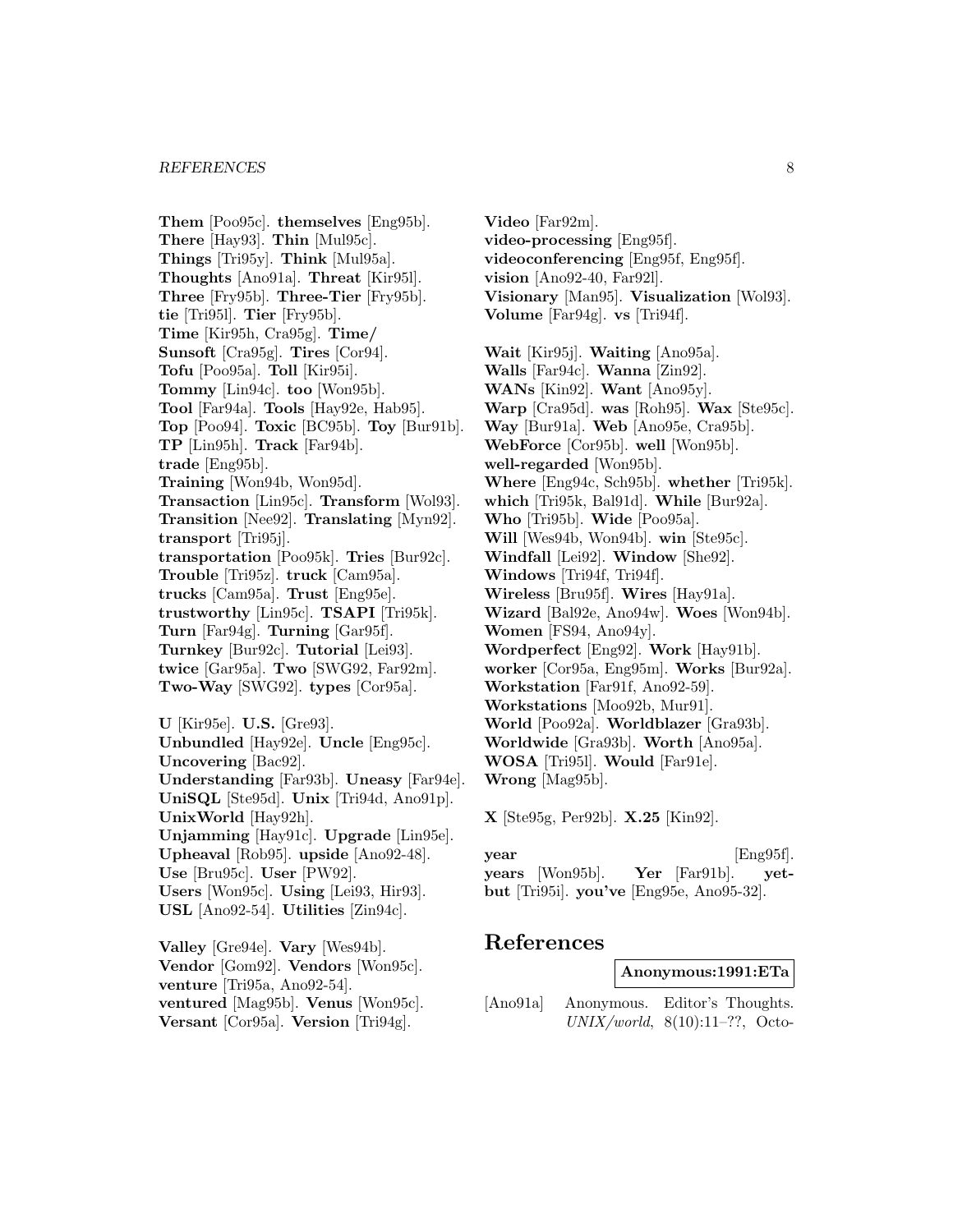ber 1991. ISSN 0739-5922.

#### **Anonymous:1991:ETb**

[Ano91b] Anonymous. Editor's Thoughts.  $UNIX/world, 8(11):11-??$ , November 1991. ISSN 0739-5922.

#### **Anonymous:1991:ETc**

[Ano91c] Anonymous. Editor's Thoughts.  $UNIX/world, 8(12):11-??$ , December 1991. ISSN 0739-5922.

## **Anonymous:1991:INd**

[Ano91d] Anonymous. Industry News.  $UNIX/world, 8(9):13-??$ , September 1991. ISSN 0739-5922.

### **Anonymous:1991:INa**

[Ano91e] Anonymous. Industry News. UNIX/world,  $8(10):15-??$ , October 1991. ISSN 0739-5922.

## **Anonymous:1991:INb**

[Ano91f] Anonymous. Industry News.  $UNIX/world, 8(11):15–??, November$ ber 1991. ISSN 0739-5922.

#### **Anonymous:1991:INc**

[Ano91g] Anonymous. Industry News.  $UNIX/world, 8(12):15–??, Decem$ ber 1991. ISSN 0739-5922.

### **Anonymous:1991:NMF**

[Ano91h] Anonymous. No more flak for Flacks.  $UNIX/world, 8(9):9-??,$ September 1991. ISSN 0739-5922.

### **Anonymous:1991:PMd**

[Ano91i] Anonymous. Product of the Month.  $UNIX/world$ , 8(9):41-??, September 1991. ISSN 0739-5922.

### **Anonymous:1991:PMa**

[Ano91j] Anonymous. Product of the Month. UNIX/world, 8(10):41–??, October 1991. ISSN 0739-5922.

### **Anonymous:1991:PMb**

[Ano91k] Anonymous. Product of the Month. UNIX/world, 8(11):45–??, November 1991. ISSN 0739-5922.

### **Anonymous:1991:PMc**

[Ano91l] Anonymous. Product of the Month. UNIX/world, 8(12):41–??, December 1991. ISSN 0739-5922.

#### **Anonymous:1991:SRa**

[Ano91m] Anonymous. The Serlin Report.  $UNIX/world, 8(10):39-??, Octo$ ber 1991. ISSN 0739-5922.

### **Anonymous:1991:SRb**

[Ano91n] Anonymous. The Serlin Report. UNIX/world, 8(11):39–??, November 1991. ISSN 0739-5922.

#### **Anonymous:1991:SRc**

[Ano91o] Anonymous. The Serlin Report.  $UNIX/world, 8(12):35-??$ , December 1991. ISSN 0739-5922.

#### **Anonymous:1991:UIC**

[Ano91p] Anonymous. UNIX inches closer to off-the-shelf software. UNIX/world,  $8(9):33-??$ , September 1991. ISSN 0739-5922.

#### **Anonymous:1992:AUc**

[Ano92a] Anonymous. Answers to UNIX.  $UNIX/world, 9(8):109-??$ , August 1992. ISSN 0739-5922.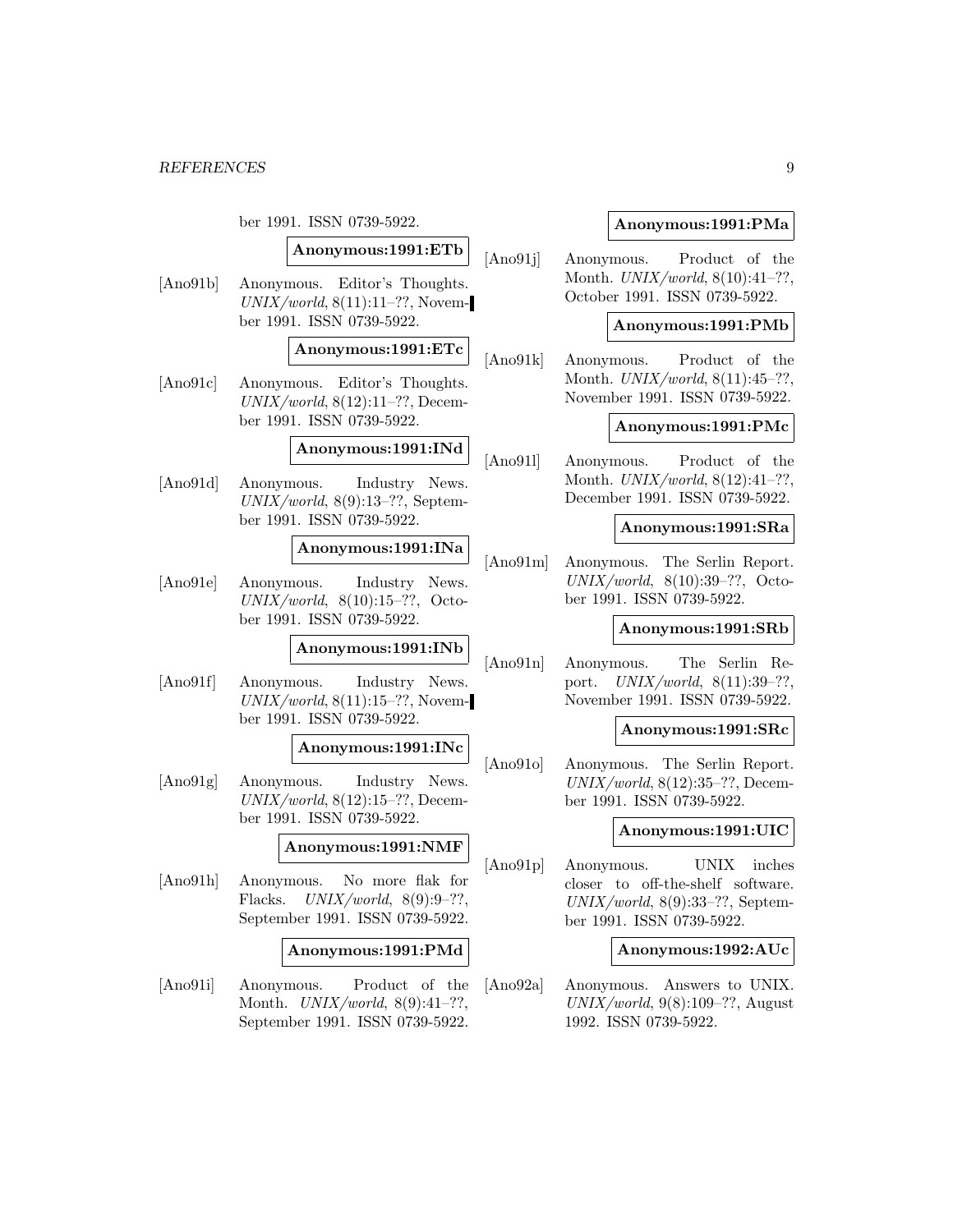### **Anonymous:1992:AUd**

[Ano92b] Anonymous. Answers to UNIX.  $UNIX/world, 9(9):121-??$ , September 1992. ISSN 0739-5922.

### **Anonymous:1992:AUa**

[Ano92c] Anonymous. Answers to UNIX. UNIX/world, 9(10):117–??, October 1992. ISSN 0739-5922.

#### **Anonymous:1992:AUb**

[Ano92d] Anonymous. Answers to UNIX. [Ano92l]  $UNIX/world, 9(11):127-??, Novem$ ber 1992. ISSN 0739-5922.

#### **Anonymous:1992:BPB**

[Ano92e] Anonymous. Bull picks Big Blue for RISC chips. UNIX/world, 9 (4):13–??, April 1992. ISSN 0739- 5922.

### **Anonymous:1992:ETe**

[Ano92f] Anonymous. Editors Thoughts.  $UNIX/world,$  IX(12):11-??, December 1992. ISSN 0739-5922.

### **Anonymous:1992:ETc**

[Ano92g] Anonymous. Editor's Thoughts.  $UNIX/world, 9(8):9-??, August$ 1992. ISSN 0739-5922.

## **Anonymous:1992:ETd**

[Ano92h] Anonymous. Editor's Thoughts.  $UNIX/world, 9(9):9-??$ , September 1992. ISSN 0739-5922.

#### **Anonymous:1992:ETa**

[Ano92i] Anonymous. Editor's Thoughts.  $UNIX/world, 9(10):11-??, Octo$ ber 1992. ISSN 0739-5922.

#### **Anonymous:1992:ETb**

[Ano92j] Anonymous. Editor's Thoughts.  $UNIX/world, 9(11):11-??$ , November 1992. ISSN 0739-5922.

#### **Anonymous:1992:INe**

[Ano92k] Anonymous. Industry News.  $UNIX/world,$  IX(12):15–??, December 1992. ISSN 0739-5922.

### **Anonymous:1992:INc**

Anonymous. Industry News.  $UNIX/world, 9(8):13-??, August$ 1992. ISSN 0739-5922.

#### **Anonymous:1992:INd**

[Ano92m] Anonymous. Industry News.  $UNIX/world, 9(9):13-??$ , September 1992. ISSN 0739-5922.

#### **Anonymous:1992:INa**

[Ano92n] Anonymous. Industry News.  $UNIX/world, 9(10):15–??, Octo$ ber 1992. ISSN 0739-5922.

#### **Anonymous:1992:INb**

[Ano92o] Anonymous. Industry News.  $UNIX/world, 9(11):15-??$ , November 1992. ISSN 0739-5922.

#### **Anonymous:1992:LPP**

[Ano92p] Anonymous. Let's put people ahead of technology. UNIX/world, 9(4):9–??, April 1992. ISSN 0739- 5922.

#### **Anonymous:1992:Lb**

[Ano92q] Anonymous. Library. UNIX/world, 9(8):27–??, August 1992. ISSN 0739-5922.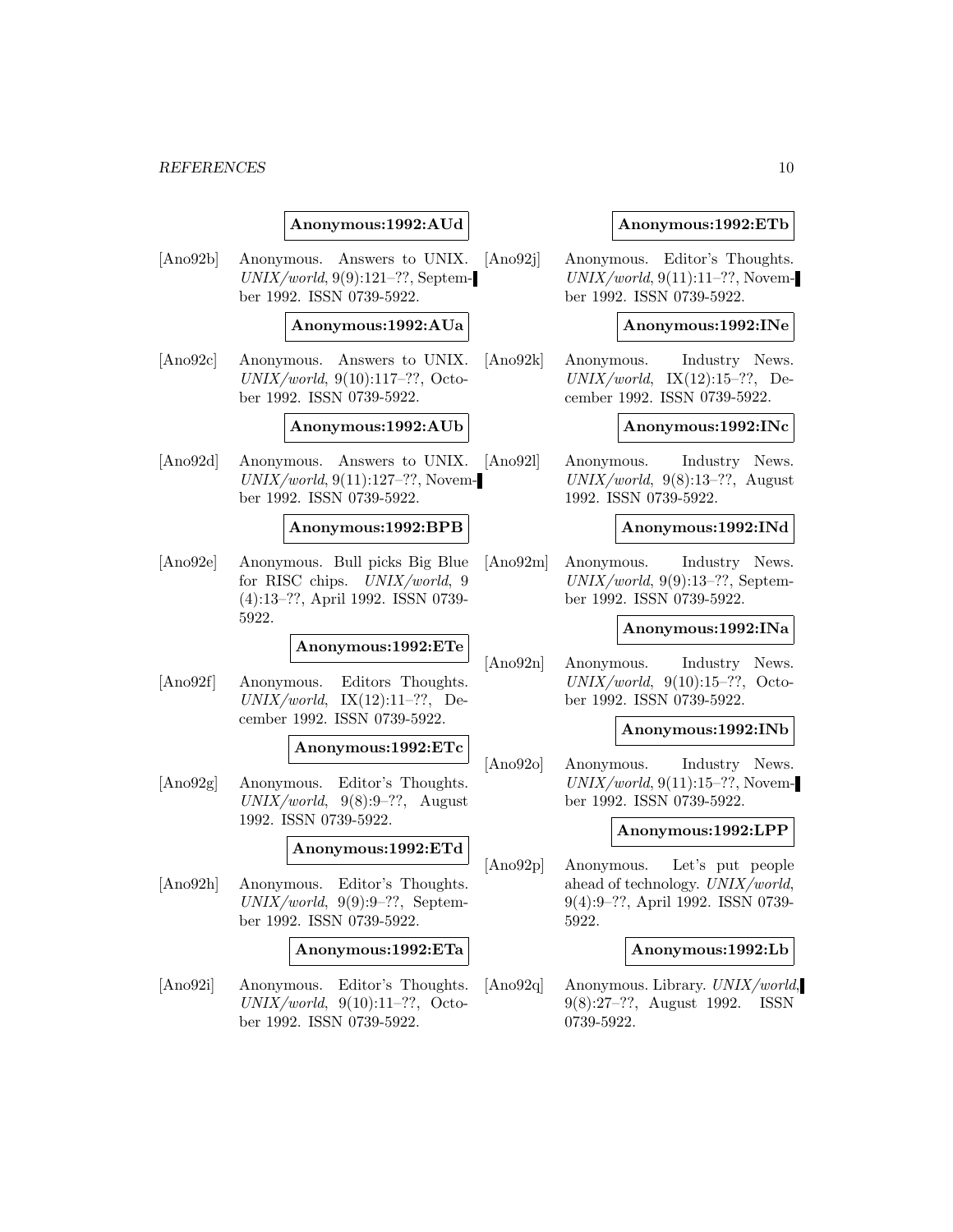|                  | Anonymous:1992:Lc                                                                                |           |
|------------------|--------------------------------------------------------------------------------------------------|-----------|
| [Ano92r]         | Anonymous. Library. UNIX/world, [Ano92-<br>9(9):27-??, September 1992. ISSN<br>0739-5922.        |           |
|                  | Anonymous:1992:La                                                                                |           |
| [Ano92s]         | Anonymous. Library. UNIX/world,<br>$9(11):31-??$ , November 1992. [Ano92-<br>ISSN 0739-5922.     |           |
|                  | Anonymous:1992:MBA                                                                               |           |
| [Ano92t]         | Anonymous. MIPS bets on ACE.<br>$UNIX/world, 9(1):13-??, January$<br>1992. ISSN 0739-5922.       | [Ano92-   |
|                  | Anonymous:1992:NPf                                                                               |           |
| [Ano92u]         | New Products.<br>Anonymous.<br>$UNIX/world, IX(12):139-??, De-$<br>cember 1992. ISSN 0739-5922.  | $[Ano92-$ |
|                  | Anonymous:1992:NPc                                                                               |           |
| [Ano92v]         | New Products.<br>Anonymous.<br>$UNIX/world, 9(7):117-??, July$<br>1992. ISSN 0739-5922.          |           |
|                  | Anonymous:1992:NPd                                                                               | $[Ano92-$ |
| [Ano92w]         | Anonymous.<br>New Products.<br>$UNIX/world, 9(8):115-??, August$<br>1992. ISSN 0739-5922.        |           |
|                  | Anonymous:1992:NPe                                                                               | $[Ano92-$ |
| [Ano92x]         | Anonymous.<br>New Products.<br>$UNIX/world, 9(9):127-??$ , Septem-<br>ber 1992. ISSN 0739-5922.  |           |
|                  | Anonymous:1992:NPa                                                                               |           |
| $[{\rm Ano92y}]$ | Anonymous.<br>New<br>Products.<br>$UNIX/world, 9(10):125-??, Octo-$<br>ber 1992. ISSN 0739-5922. | [Ano92-   |
|                  | Anonymous:1992:NPb                                                                               |           |
| [Ano92z]         | New Products.<br>Anonymous.<br>$UNIX/world, 9(11):135-??, Novem-$<br>ber 1992. ISSN 0739-5922.   | $[Ano92-$ |

### **Anonymous:1992:PMa**

27] Anonymous. Product of the Month.  $UNIX/world, 9(1):41-??,$ January 1992. ISSN 0739-5922.

### **Anonymous:1992:PMc**

[-28] Anonymous. Product of the Month. UNIX/world, 9(2):35–??, February 1992. ISSN 0739-5922.

### **Anonymous:1992:PMd**

[29] Anonymous. Product of the Month. UNIX/world, 9(3):31–??, March 1992. ISSN 0739-5922.

### **Anonymous:1992:PMe**

[-30] Anonymous. Product of the Month. UNIX/world, 9(4):35–??, April 1992. ISSN 0739-5922.

#### **Anonymous:1992:PMf**

-31] Anonymous. Product of the Month. UNIX/world, 9(7):41–??, July 1992. ISSN 0739-5922.

### **Anonymous:1992:PMg**

-32] Anonymous. Product of the Month. UNIX/world, 9(8):43–??, August 1992. ISSN 0739-5922.

### **Anonymous:1992:PMh**

[-33] Anonymous. Product of the Month. UNIX/world, 9(9):41–??, September 1992. ISSN 0739-5922.

### **Anonymous:1992:PMb**

[-34] Anonymous. Product of the Month. UNIX/world, 9(10):43–??, October 1992. ISSN 0739-5922.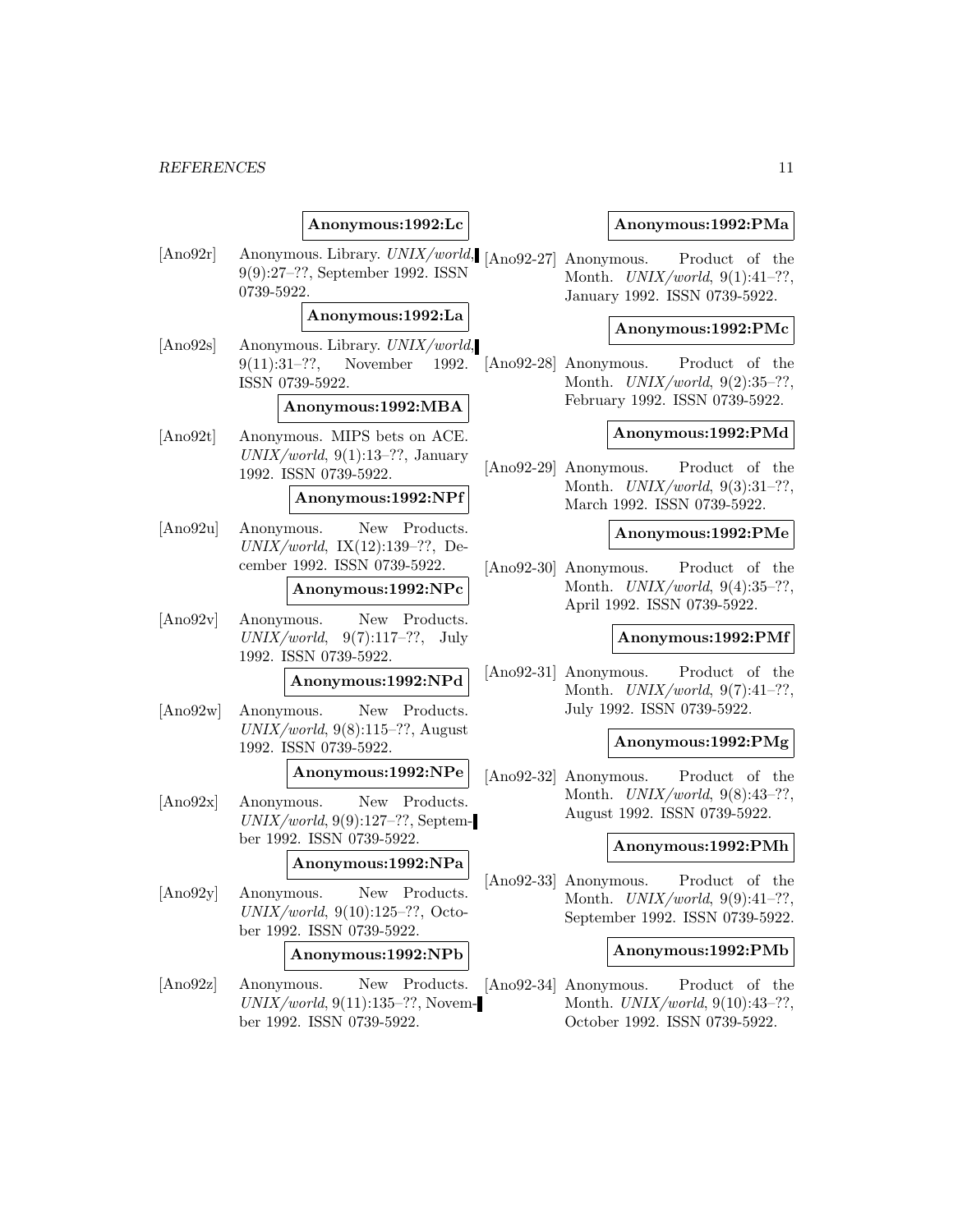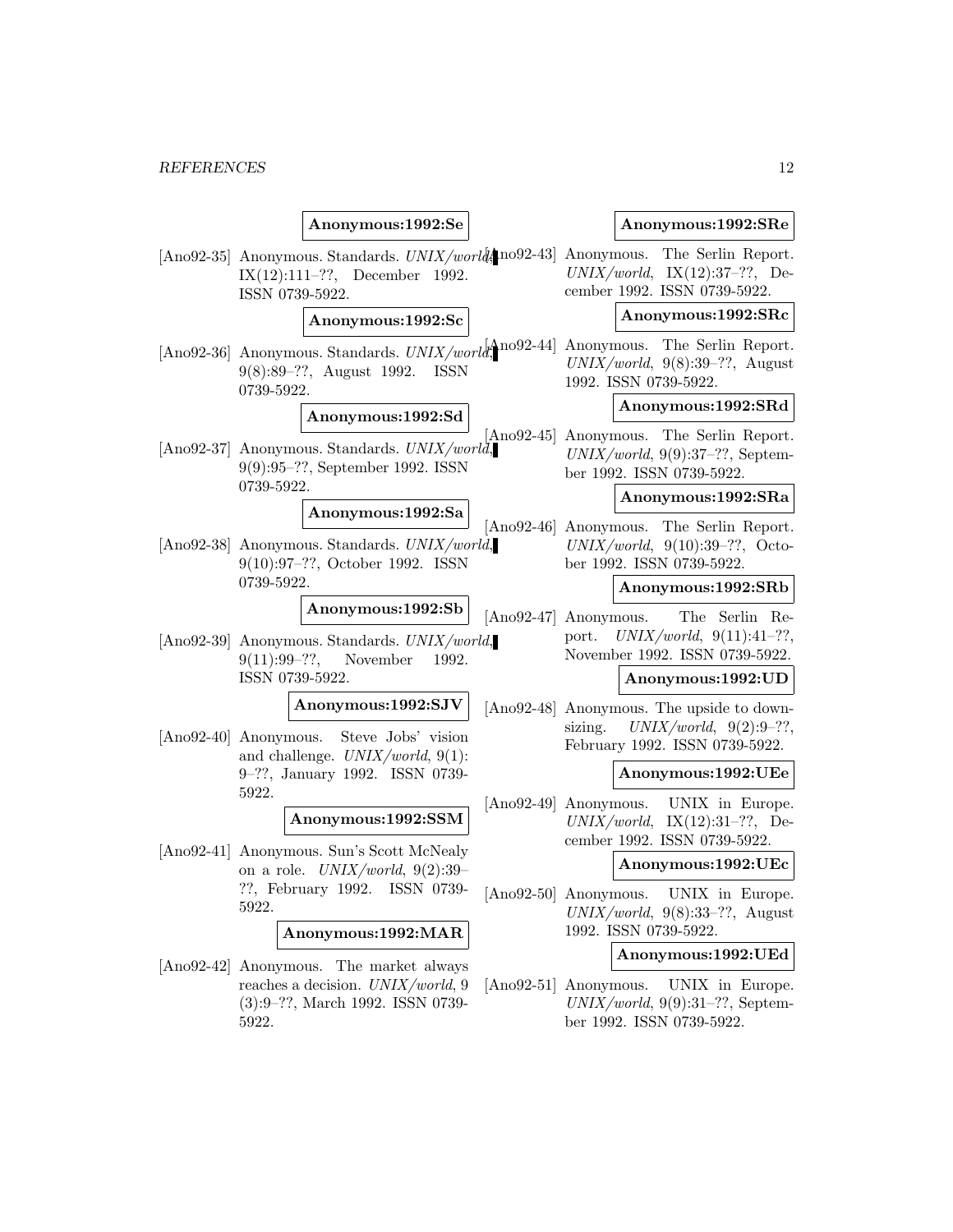### **Anonymous:1992:UEa**

[Ano92-52] Anonymous. UNIX in Europe.  $UNIX/world, 9(10):31-??, Octo$ ber 1992. ISSN 0739-5922.

#### **Anonymous:1992:UEb**

[Ano92-53] Anonymous. UNIX in Europe.  $UNIX/world, 9(11):35-??,$ November 1992. ISSN 0739-5922.

#### **Anonymous:1992:UNL**

[Ano92-54] Anonymous. USL and Novell launch joint desktop software venture.  $UNIX/world, 9(3):13-??,$ March 1992. ISSN 0739-5922.

### **Anonymous:1992:WGc**

[Ano92-55] Anonymous. Wizard's Grabbag.  $UNIX/world, 9(8):101-??$ , August 1992. ISSN 0739-5922.

### **Anonymous:1992:WGd**

[Ano92-56] Anonymous. Wizard's Grabbag.  $UNIX/world, 9(9):107-??,$ September 1992. ISSN 0739-5922.

#### **Anonymous:1992:WGa**

[Ano92-57] Anonymous. Wizard's Grabbag. UNIX/world, 9(10):107–??, October 1992. ISSN 0739-5922.

### **Anonymous:1992:WGb**

[Ano92-58] Anonymous. Wizard's Grabbag.  $UNIX/world, 9(11):117-??$ . November 1992. ISSN 0739-5922.

### **Anonymous:1992:WSF**

[Ano92-59] Anonymous. Workstation shipments fall, but so do prices.  $UNIX/world, 9(2):13-??$ , February 1992. ISSN 0739-5922.

### **Anonymous:1993:AUa**

[Ano93a] Anonymous. Answers to UNIX.  $UNIX/world, 10(1):91-??, Jan$ uary 1993. ISSN 0739-5922.

#### **Anonymous:1993:AUb**

[Ano93b] Anonymous. Answers to UNIX.  $UNIX/world, 10(2):79-??$ , February 1993. ISSN 0739-5922.

### **Anonymous:1993:AUc**

[Ano93c] Anonymous. Answers to UNIX.  $UNIX/world, 10(3):87-??, March$ 1993. ISSN 0739-5922.

#### **Anonymous:1993:ETa**

[Ano93d] Anonymous. Editor's Thoughts.  $UNIX/world, 10(1):11-??, Jan$ uary 1993. ISSN 0739-5922.

#### **Anonymous:1993:ETb**

[Ano93e] Anonymous. Editor's Thoughts.  $UNIX/world, 10(2):11-??$ , February 1993. ISSN 0739-5922.

### **Anonymous:1993:ETc**

[Ano93f] Anonymous. Editor's Thoughts.  $UNIX/world, 10(3):11-??$ , March 1993. ISSN 0739-5922.

### **Anonymous:1993:HIa**

[Ano93g] Anonymous. Hands-On Introduction.  $UNIX/world, 10(1):70-??,$ January 1993. ISSN 0739-5922.

#### **Anonymous:1993:HIb**

[Ano93h] Anonymous. Hands-On Introduction.  $UNIX/world$ ,  $10(2):62-??$ , February 1993. ISSN 0739-5922.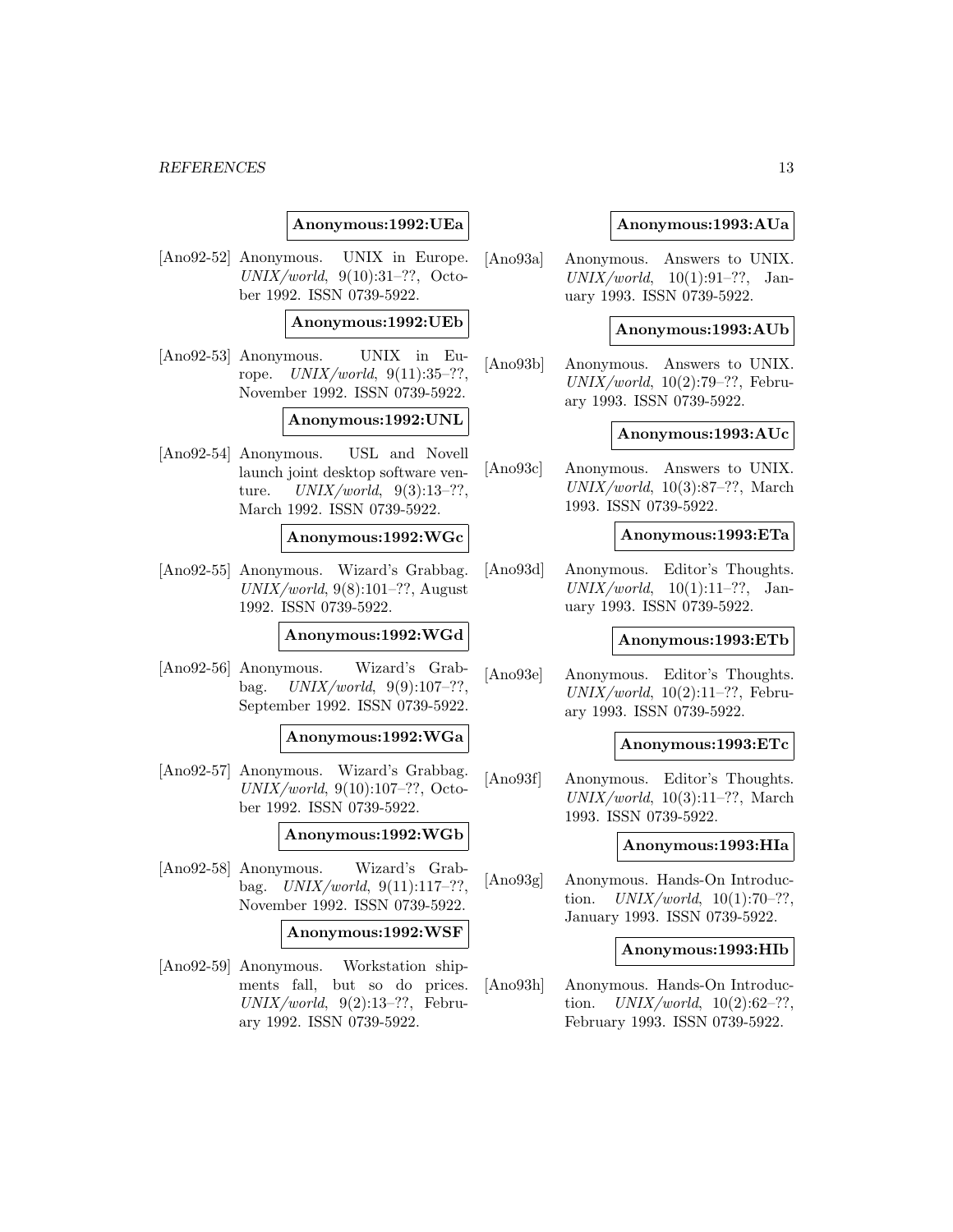## **Anonymous:1993:HIc**

- [Ano93i] Anonymous. Hands-On Introduction.  $UNIX/world, 10(3):66-??,$ March 1993. ISSN 0739-5922. **Anonymous:1993:INa** [Ano93j] Anonymous. Industry News.  $UNIX/world, 10(1):15-??, Jan$ uary 1993. ISSN 0739-5922. **Anonymous:1993:INb**
- [Ano93k] Anonymous. Industry News.  $UNIX/world, 10(2):15-??$ , February 1993. ISSN 0739-5922.

#### **Anonymous:1993:INc**

[Ano93l] Anonymous. Industry News.  $UNIX/world, 10(3):15-??$ , March 1993. ISSN 0739-5922.

#### **Anonymous:1993:Lc**

[Ano93m] Anonymous. Library. UNIX/world, 10(2):33–??, February 1993. ISSN 0739-5922.

### **Anonymous:1993:Le**

[Ano93n] Anonymous. Library. *UNIX/world*, [Ano93w] 10(3):33–??, March 1993. ISSN 0739-5922.

### **Anonymous:1993:La**

[Ano93o] Anonymous. Logout. *UNIX/world*, [Ano93x] 10(1):128–??, January 1993. ISSN 0739-5922.

## **Anonymous:1993:Lb**

[Ano93p] Anonymous. Logout. *UNIX/world*, [Ano93y] 10(2):126–??, February 1993. ISSN 0739-5922.

### **Anonymous:1993:Ld**

[Ano93q] Anonymous. Logout. *UNIX/world*, [Ano93z] 10(3):136–??, March 1993. ISSN 0739-5922.

#### **Anonymous:1993:NP**

[Ano93r] Anonymous. New Products.  $UNIX/world, 10(1):115-??, Jan$ uary 1993. ISSN 0739-5922.

#### **Anonymous:1993:Sa**

[Ano93s] Anonymous. Standards. UNIX/world, 10(1):39–??, January 1993. ISSN 0739-5922.

### **Anonymous:1993:Sb**

[Ano93t] Anonymous. Standards. UNIX/world, 10(2):29–??, February 1993. ISSN 0739-5922.

### **Anonymous:1993:Sc**

[Ano93u] Anonymous. Standards. UNIX/world, 10(3):29–??, March 1993. ISSN 0739-5922.

#### **Anonymous:1993:SR**

[Ano93v] Anonymous. The Serlin Report.  $UNIX/world, 10(1):31-??, Jan$ uary 1993. ISSN 0739-5922.

#### **Anonymous:1993:XAa**

Anonymous. The X Advantage.  $UNIX/world, 10(1):97-??, Jan$ uary 1993. ISSN 0739-5922.

#### **Anonymous:1993:XAb**

Anonymous. The X Advantage.  $UNIX/world, 10(2):85-??$ , February 1993. ISSN 0739-5922.

#### **Anonymous:1993:XAc**

Anonymous. The X Advantage.  $UNIX/world, 10(3):91-??, March$ 1993. ISSN 0739-5922.

### **Anonymous:1993:UEa**

Anonymous. UNIX in Europe.  $UNIX/world, 10(1):39-??, Jan$ uary 1993. ISSN 0739-5922.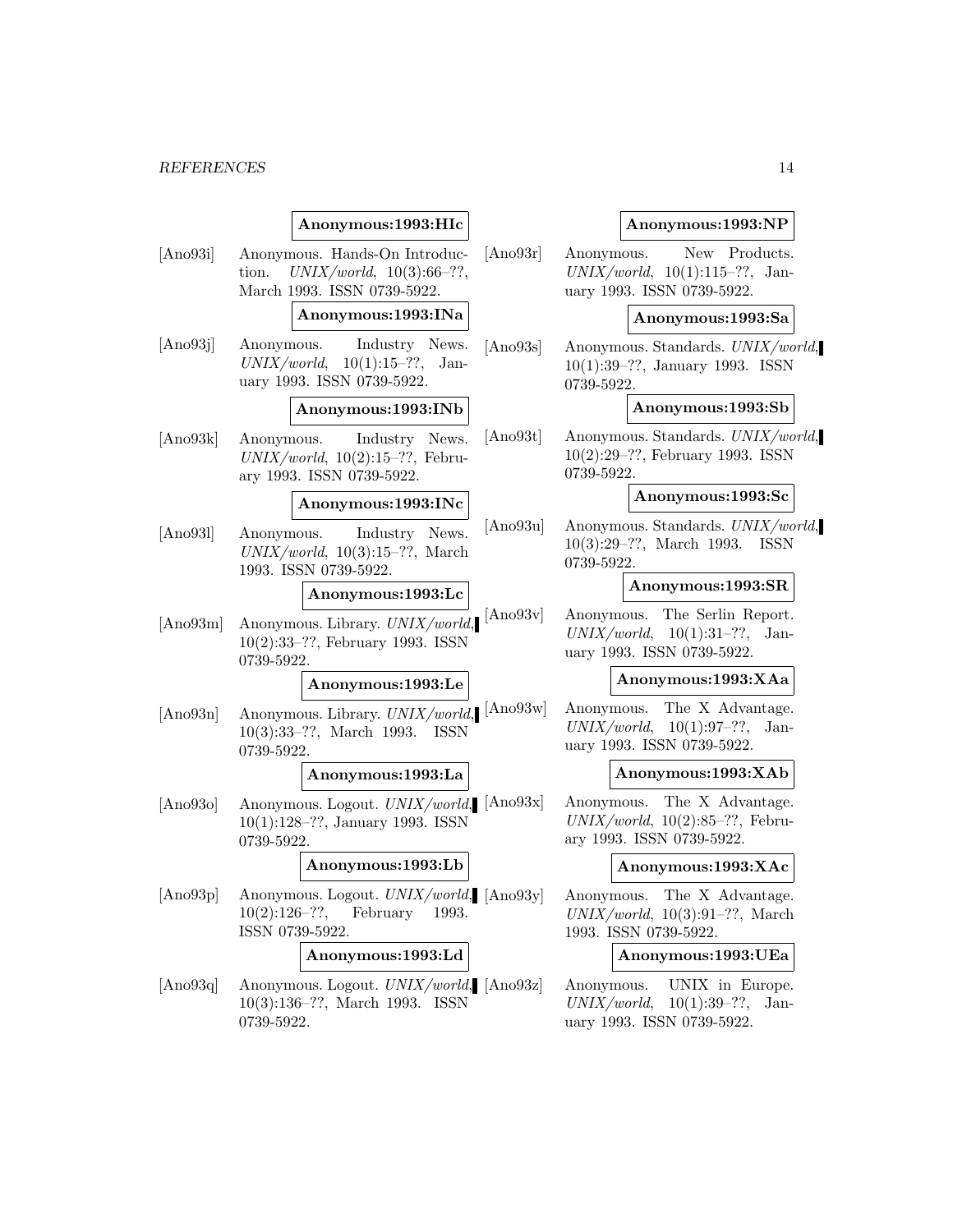### **Anonymous:1993:UEb**

[Ano93-27] Anonymous. UNIX in Europe.  $UNIX/world, 10(2):37-??$ , February 1993. ISSN 0739-5922.

### **Anonymous:1993:UEc**

[Ano93-28] Anonymous. UNIX in Europe.  $UNIX/world, 10(3):37-??$ , March 1993. ISSN 0739-5922.

### **Anonymous:1993:WGa**

[Ano93-29] Anonymous. Wizard's Grabbag.  $UNIX/world, 10(1):83-??, Jan$ uary 1993. ISSN 0739-5922.

### **Anonymous:1993:WGb**

[Ano93-30] Anonymous. Wizard's Grabbag.  $UNIX/world, 10(2):75–??, Febru$ ary 1993. ISSN 0739-5922.

### **Anonymous:1993:WGc**

[Ano93-31] Anonymous. Wizard's Grabbag. UNIX/world, 10(3):77–??, March 1993. ISSN 0739-5922.

#### **Anonymous:1994:AUa**

[Ano94a] Anonymous. Answers to Unix. Open Computing, 11(10):110–??, October 1994. CODEN OP-COEB. ISSN 1078-2370.

#### **Anonymous:1994:AUb**

[Ano94b] Anonymous. Answers to Unix. UnixWorld's Open Computing, 11 (9):109–??, September 1994. CO-DEN OPCOEB. ISSN 1072-4044.

#### **Anonymous:1994:BL**

[Ano94c] Anonymous. Bruno, Lee. Unix-World's Open Computing, 11(9): 63–??, September 1994. CODEN OPCOEB. ISSN 1072-4044.

### **Anonymous:1994:EMS**

[Ano94d] Anonymous. Especially for Men: Secrets of Women's Forums. Open Computing, 11(12):63–??, December 1994. CODEN OPCOEB. ISSN 1078-2370.

#### **Anonymous:1994:EHP**

[Ano94e] Anonymous. Expecting a Huge Payback. Open Computing, 11 (10):45–??, October 1994. CO-DEN OPCOEB. ISSN 1078-2370.

### **Anonymous:1994:HHI**

[Ano94f] Anonymous. Hands-on help: Introduction. UnixWorld's Open Computing, 11(9):93–??, September 1994. CODEN OPCOEB. ISSN 1072-4044.

#### **Anonymous:1994:I**

[Ano94g] Anonymous. Introduction. Open Computing, 11(10):97–??, October 1994. CODEN OPCOEB. ISSN 1078-2370.

### **Anonymous:1994:La**

[Ano94h] Anonymous. Logout. Open Computing, 11(10):120–??, October 1994. CODEN OPCOEB. ISSN 1078-2370.

### **Anonymous:1994:Lb**

[Ano94i] Anonymous. Logout. Open Computing, 11(11):120–??, November 1994. CODEN OPCOEB. ISSN 1078-2370.

#### **Anonymous:1994:Lc**

[Ano94j] Anonymous. Logout. Open Computing, 11(12):112–??, December 1994. CODEN OPCOEB. ISSN 1078-2370.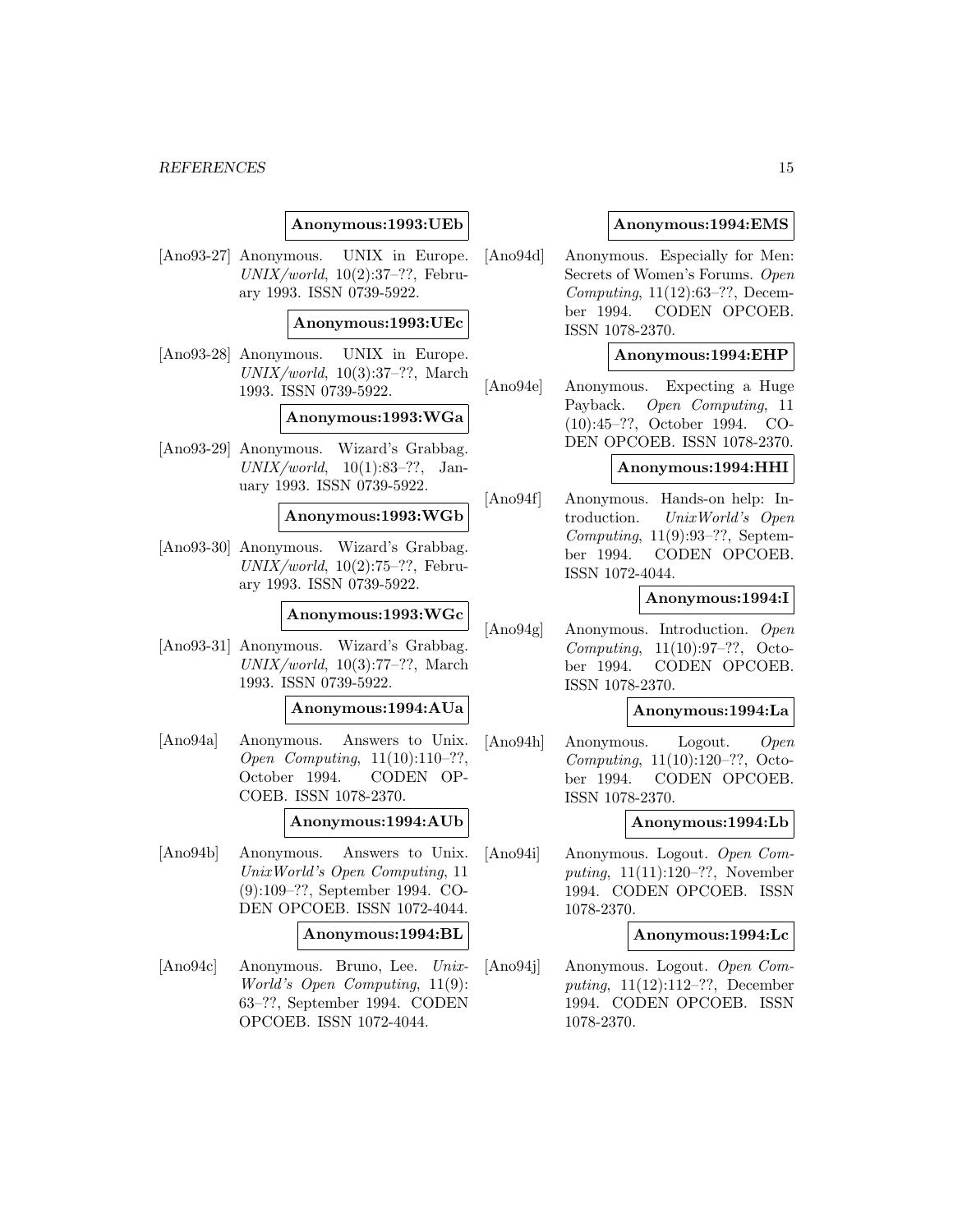### **Anonymous:1994:Ld**

[Ano94k] Anonymous. Logout. Unix-World's Open Computing, 11(9): 120–??, September 1994. CODEN OPCOEB. ISSN 1072-4044.

### **Anonymous:1994:OMa**

[Ano94l] Anonymous. Open Minded. Open Computing, 11(10):11–??, October 1994. CODEN OPCOEB. ISSN 1078-2370.

### **Anonymous:1994:OMb**

[Ano94m] Anonymous. Open Minded. Open Computing,  $11(11):9-??$ , November 1994. CODEN OPCOEB. ISSN 1078-2370.

#### **Anonymous:1994:OMc**

[Ano94n] Anonymous. Open Minded. Open Computing, 11(12):9–??, December 1994. CODEN OPCOEB. ISSN 1078-2370.

### **Anonymous:1994:OMd**

[Ano94o] Anonymous. Open Minded. Unix-World's Open Computing, 11(9): 11–??, September 1994. CODEN OPCOEB. ISSN 1072-4044.

### **Anonymous:1994:Oa**

[Ano94p] Anonymous. Openers. Open Computing, 11(10):21–??, October 1994. CODEN OPCOEB. ISSN 1078-2370.

#### **Anonymous:1994:Ob**

[Ano94q] Anonymous. Openers. Open Computing,  $11(11):21-??$ , November 1994. CODEN OPCOEB. ISSN 1078-2370.

### **Anonymous:1994:Oc**

[Ano94r] Anonymous. Openers. Open Computing, 11(12):19–??, December 1994. CODEN OPCOEB. ISSN 1078-2370.

### **Anonymous:1994:Od**

[Ano94s] Anonymous. Openers. Unix-World's Open Computing, 11(9): 21–??, September 1994. CODEN OPCOEB. ISSN 1072-4044.

#### **Anonymous:1994:PCa**

[Ano94t] Anonymous. The PC-Unix Connection. Open Computing, 11(10): 113–??, October 1994. CODEN OPCOEB. ISSN 1078-2370.

#### **Anonymous:1994:PCb**

[Ano94u] Anonymous. The PC-Unix Connection. UnixWorld's Open Computing, 11(9):113–??, September 1994. CODEN OPCOEB. ISSN 1072-4044.

### **Anonymous:1994:WMC**

[Ano94v] Anonymous. What Men Can Do: The Road to Change. Open Computing, 11(12):63–??, December 1994. CODEN OPCOEB. ISSN 1078-2370.

### **Anonymous:1994:WGa**

[Ano94w] Anonymous. Wizard's Grabbag. Open Computing, 11(10):105–??, October 1994. CODEN OP-COEB. ISSN 1078-2370.

#### **Anonymous:1994:WGb**

[Ano94x] Anonymous. Wizard's Grabbag. UnixWorld's Open Computing, 11 (9):101–??, September 1994. CO-DEN OPCOEB. ISSN 1072-4044.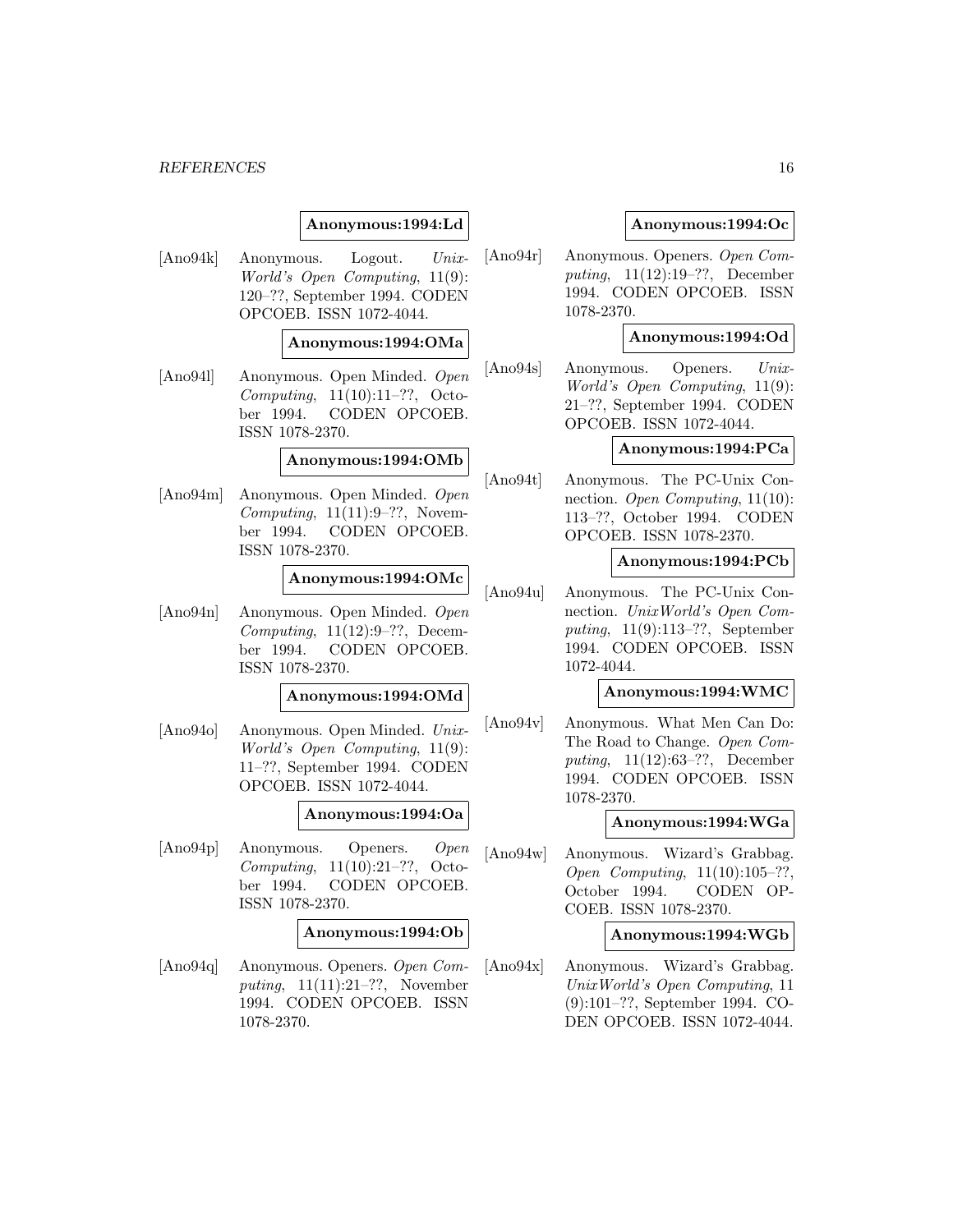### **Anonymous:1994:WEF**

[Ano94y] Anonymous. Women's Electronic Forums and Mailing Lists. Open Computing, 11(12):66–??, December 1994. CODEN OPCOEB. ISSN 1078-2370.

#### **Anonymous:1995:DWW**

[Ano95a] Anonymous. A DCE Worth Waiting For. Open Computing, 12(2): 43–??, February 1995. CODEN OPCOEB. ISSN 1078-2370.

#### **Anonymous:1995:SLI**

[Ano95b] Anonymous. A Short List of Influential Management Books. Open Computing,  $12(6):46-??$ , June 1995. CODEN OPCOEB. ISSN 1078-2370.

### **Anonymous:1995:CRP**

[Ano95c] Anonymous. Choosing the Right Partner. Open Computing, 12(3): 39–??, March 1995. CODEN OP-COEB. ISSN 1078-2370.

#### **Anonymous:1995:GWI**

[Ano95d] Anonymous. Groupware: What It Is. UnixWorld's Open Computing, 12(9):32–??, 1995. CODEN OP-COEB. ISSN 1072-4044.

#### **Anonymous:1995:IWN**

[Ano95e] Anonymous. Internal Web: A Notes Alternative. UnixWorld's Open Computing, 12(9):40–??, 1995. CODEN OPCOEB. ISSN 1072-4044.

### **Anonymous:1995:KYP**

[Ano95f] Anonymous. Keeping Your Project (More or Less) on Target. Open Computing,  $12(1):43-$ 

??, January 1995. CODEN OP-COEB. ISSN 1078-2370.

#### **Anonymous:1995:KR**

[Ano95g] Anonymous. Kirzner, Rikki. Open Computing,  $12(3):79-??$ , March 1995. CODEN OPCOEB. ISSN 1078-2370.

### **Anonymous:1995:MTS**

[Ano95h] Anonymous. Making Things Stick: Meet the glue team that has led the IS redesign at National Semiconductor. Unix-World's Open Computing, 12(12): 45–??, 1995. CODEN OPCOEB. ISSN 1072-4044.

### **Anonymous:1995:OMa**

[Ano95i] Anonymous. Open Minded. Open Computing,  $12(1):9-??$ , January 1995. CODEN OPCOEB. ISSN 1078-2370.

### **Anonymous:1995:OMb**

[Ano95j] Anonymous. Open Minded. Open Computing,  $12(2):9-??$ , February 1995. CODEN OPCOEB. ISSN 1078-2370.

### **Anonymous:1995:OMc**

[Ano95k] Anonymous. Open Minded. Open Computing,  $12(3):9-??$ , March 1995. CODEN OPCOEB. ISSN 1078-2370.

#### **Anonymous:1995:OMd**

[Ano95l] Anonymous. Open Minded. Open  $Computing, 12(4):9-??,$  April 1995. CODEN OPCOEB. ISSN 1078-2370.

### **Anonymous:1995:OMe**

[Ano95m] Anonymous. Open Minded. Open Computing, 12(5):9–??, May 1995.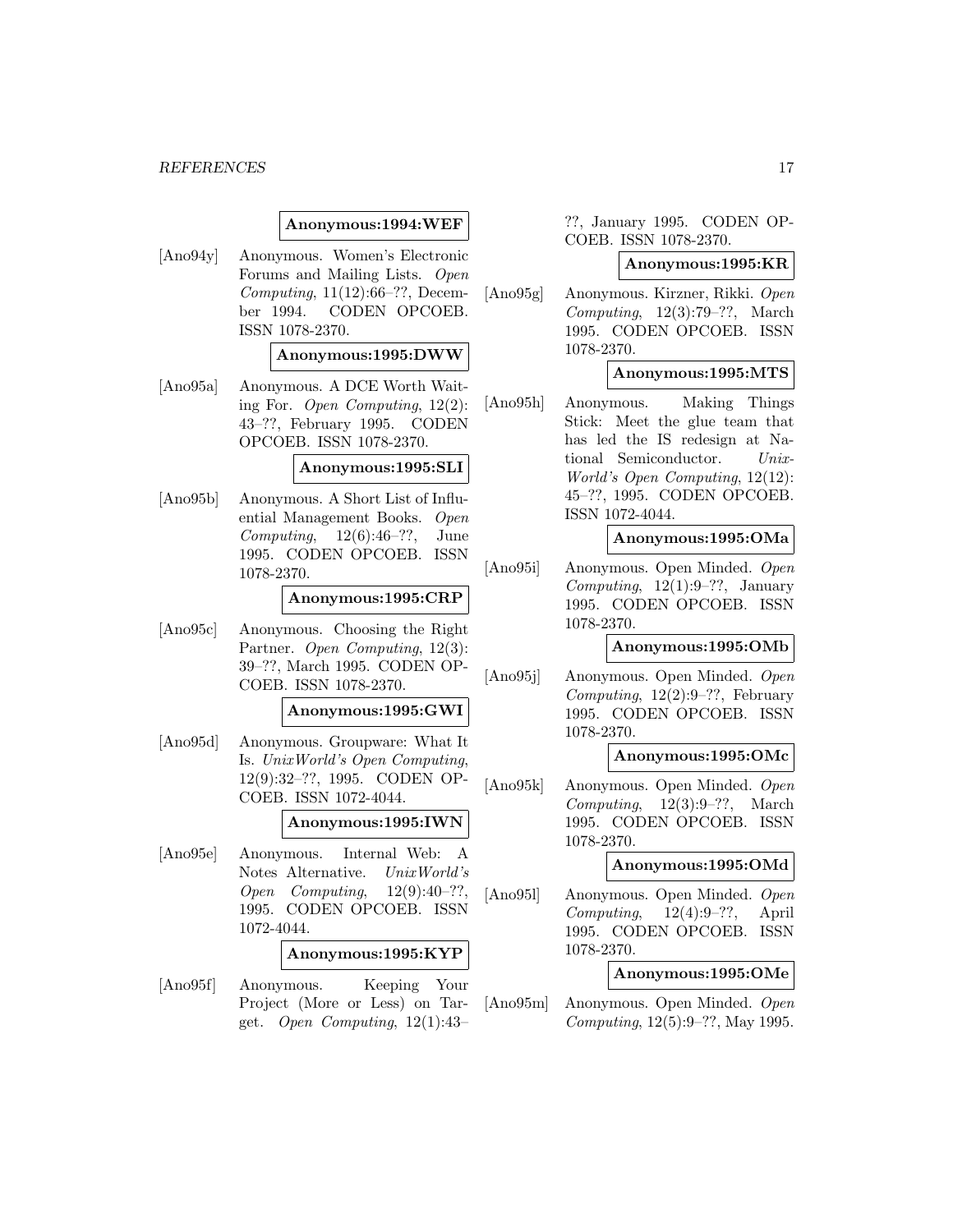CODEN OPCOEB. ISSN 1078- 2370.

## **Anonymous:1995:OMf**

[Ano95n] Anonymous. Open Minded. Open Computing,  $12(6):9-??$ , June 1995. CODEN OPCOEB. ISSN 1078-2370.

### **Anonymous:1995:OMg**

[Ano95o] Anonymous. Open Minded. Open Computing, 12(7):9–??, July 1995. CODEN OPCOEB. ISSN 1078- 2370.

**Anonymous:1995:Oa**

[Ano95p] Anonymous. Openers. Open Computing, 12(1):15–??, January 1995. CODEN OPCOEB. ISSN 1078- 2370.

### **Anonymous:1995:Ob**

[Ano95q] Anonymous. Openers. Open Computing,  $12(2):15-??$ , February 1995. CODEN OPCOEB. ISSN 1078-2370.

**Anonymous:1995:Oc**

[Ano95r] Anonymous. Openers. Open Computing, 12(3):15–??, March 1995. CODEN OPCOEB. ISSN 1078- 2370.

#### **Anonymous:1995:Od**

[Ano95s] Anonymous. Openers. Open Computing, 12(4):15–??, April 1995. CODEN OPCOEB. ISSN 1078- 2370.

#### **Anonymous:1995:Oe**

[Ano95t] Anonymous. Openers. Open Computing, 12(5):19–??, May 1995. CODEN OPCOEB. ISSN 1078- 2370.

### **Anonymous:1995:Of**

[Ano95u] Anonymous. Openers. Open Computing, 12(6):15–??, June 1995. CODEN OPCOEB. ISSN 1078- 2370.

### **Anonymous:1995:Og**

[Ano95v] Anonymous. Openers. Open Computing, 12(7):15–??, July 1995. CODEN OPCOEB. ISSN 1078- 2370.

### **Anonymous:1995:PCM**

[Ano95w] Anonymous. Products That Can Make You a Star. Open Computing, 12(5):35–??, May 1995. CO-DEN OPCOEB. ISSN 1078-2370.

### **Anonymous:1995:SYC**

[Ano95x] Anonymous. Should You Choose Outsourcing? Open Computing, 12(3):34–??, March 1995. CODEN OPCOEB. ISSN 1078-2370.

#### **Anonymous:1995:YWJ**

[Ano95y] Anonymous. So You Want to Join an ATG. Open Computing, 12(6): 42–??, June 1995. CODEN OP-COEB. ISSN 1078-2370.

#### **Anonymous:1995:TNC**

[Ano95z] Anonymous. Taking Notes? Consider the Costs. UnixWorld's Open Computing, 12(9):36–??, 1995. CODEN OPCOEB. ISSN 1072-4044.

### **Anonymous:1995:OSG**

[Ano95-27] Anonymous. The Obsolescence Shell Game. Open Computing, 12 (3):47–??, March 1995. CODEN OPCOEB. ISSN 1078-2370.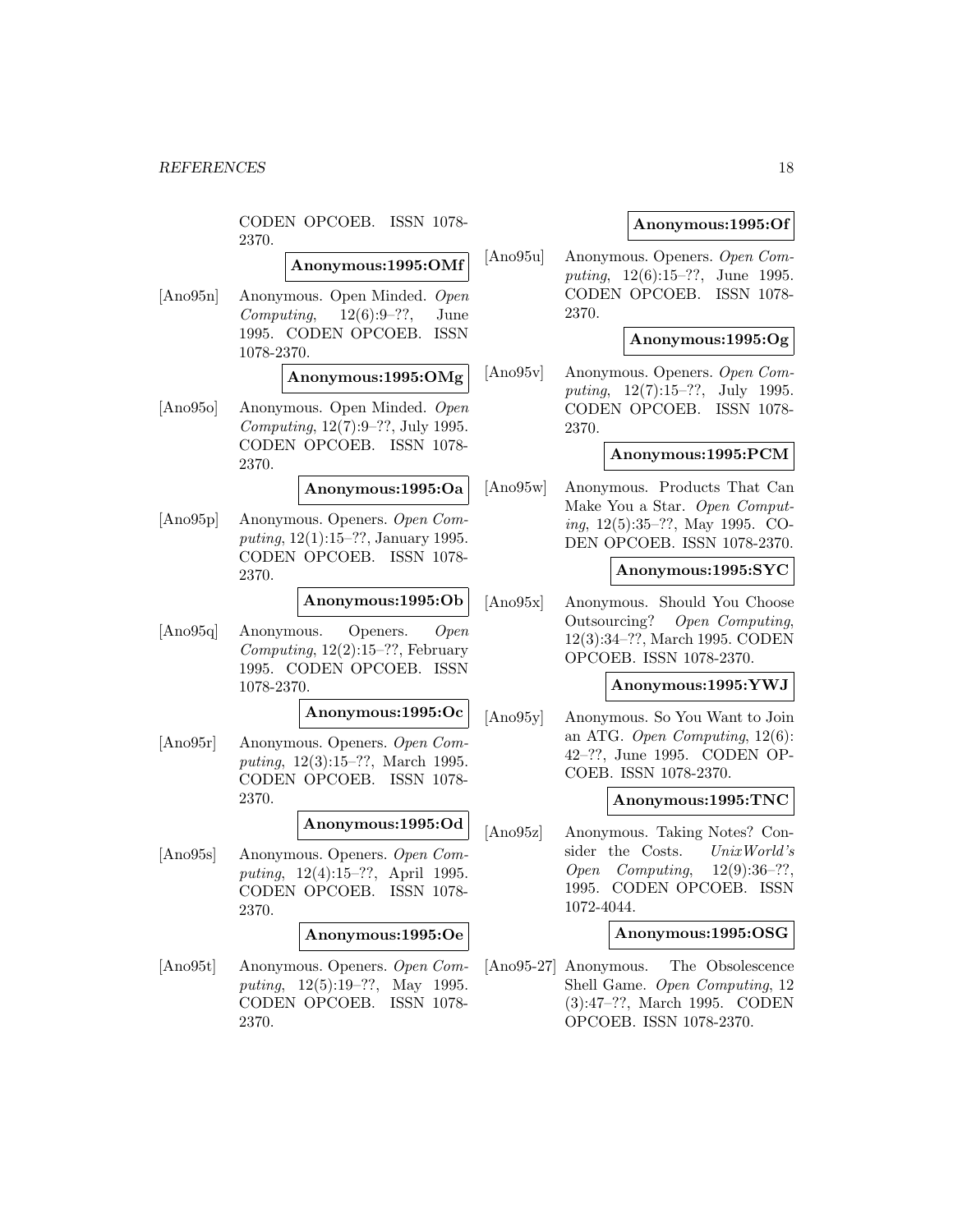### **Anonymous:1995:WDS**

[Ano95-28] Anonymous. What Do Successful ATGs Do? Open Computing, 12(6):41–??, June 1995. CODEN OPCOEB. ISSN 1078-2370.

### **Anonymous:1995:WSY**

[Ano95-29] Anonymous. What Shouldn't You Outsource? Open Computing, 12 (3):40–??, March 1995. CODEN OPCOEB. ISSN 1078-2370.

### **Anonymous:1995:WHI**

[Ano95-30] Anonymous. What the Heck Is DCE? Open Computing, 12(2):39– ??, February 1995. CODEN OP-COEB. ISSN 1078-2370.

#### **Anonymous:1995:WDW**

[Ano95-31] Anonymous. What to Do, What Not to Do... And When: How to Cover Your Butt. Open Computing, 12(1):40–??, January 1995. CODEN OPCOEB. ISSN 1078- 2370.

#### **Anonymous:1995:YGL**

[Ano95-32] Anonymous. You've Got a Lot to Learn. Open Computing, 12(2): 37–??, February 1995. CODEN OPCOEB. ISSN 1078-2370.

### **Atkins:1995:IWB**

[Atk95] S. Atkins. An Internet Web Browser: For starters, think about compatibility in the entire suite of tools you plan to use, both on the World Wide Web and the Internet. UnixWorld's Open Computing, 12(11):51–??, 1995. CODEN OPCOEB. ISSN 1072-4044.

### **Avant:1992:RFU**

[Ava92a] Harry Avant. Run DOS to Fix UNIX. UNIX/world, 9(10):95–??, October 1992. ISSN 0739-5922.

### **Avant:1992:WTY**

[Ava92b] Harry Avant. Why Not Talk to Your Computer? UNIX/world, 9 (9):81–??, September 1992. ISSN 0739-5922.

### **Backman:1992:UCB**

[Bac92] Rex Backman. Uncovering CPU Bottlenecks with UNIX Tools. UNIX/world, 9(10):101–??, October 1992. ISSN 0739-5922.

## **Baer:1995:ODD**

[Bae95a] T. Baer. Object-Oriented Database Development Tools: A small but burgeoning group of tools developers offer "pure" and relatively pain-free object front ends. UnixWorld's Open Computing, 12 (10):54–??, 1995. CODEN OP-COEB. ISSN 1072-4044.

### **Baer:1995:ODO**

[Bae95b] T. Baer. OLAP Databases?: Online analytical processing is proving to be better at complex queries than relational tools. Unix-World's Open Computing, 12(9): 60–??, 1995. CODEN OPCOEB. ISSN 1072-4044.

### **Baldwin:1991:GDW**

[Bal91a] Howard Baldwin. Getting Data Up When Power is Down. UNIX/world,  $8(10):91-??$ , October 1991. ISSN 0739-5922.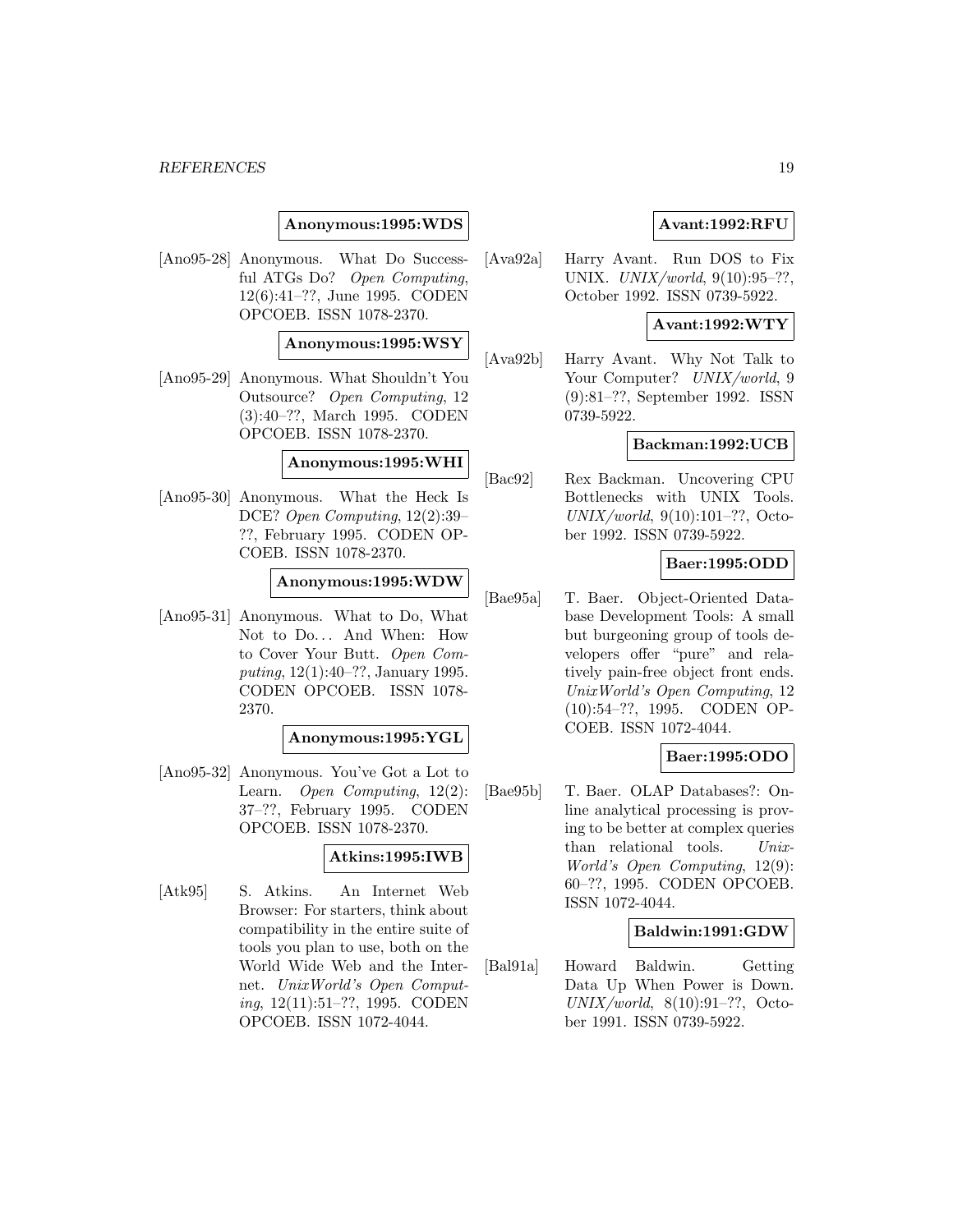### **Baldwin:1991:GIT**

[Bal91b] Howard Baldwin. Getting It On Tape.  $UNIX/world, 8(9):91-??,$ September 1991. ISSN 0739-5922.

#### **Baldwin:1991:MSB**

[Bal91c] Howard Baldwin. Making Sure Big Really is Better. UNIX/world, 8(12):69–??, December 1991. ISSN 0739-5922.

### **Baldwin:1991:WMS**

[Bal91d] Howard Baldwin. Which Multiport in the Storm? UNIX/world, 8(11):83–??, November 1991. ISSN 0739-5922.

### **Baldwin:1992:DYD**

[Bal92a] Howard Baldwin. Declare Your Database Independence.  $UNIX/world, 9(3):59-??, March$ 1992. ISSN 0739-5922.

### **Baldwin:1992:ESC**

[Bal92b] Howard Baldwin. Expert Systems: Computing with Smarts.  $UNIX/world, 9(3):47-??$ , March 1992. ISSN 0739-5922.

### **Baldwin:1992:SA**

[Bal92c] Howard Baldwin. Seduced and Abandoned. UNIX/world, 9(8): 62–??, August 1992. ISSN 0739- 5922.

### **Baldwin:1992:BP**

[Bal92d] Howard Baldwin. The Best Products of 1991.  $UNIX/world, 9(1)$ : 55–??, January 1992. ISSN 0739- 5922.

### **Baldwin:1992:WA**

[Bal92e] Howard Baldwin. The Wizard of Auspex. UNIX/world, 9(7):61–??, July 1992. ISSN 0739-5922.

### **Bruno:1995:CT**

[BC95a] Lee Bruno and Gael Core. Car Talk. Open Computing, 12(3):94– ??, March 1995. CODEN OP-COEB. ISSN 1078-2370.

## **Bruno:1995:DTD**

[BC95b] Lee Bruno and Gael Core. Distributing Toxic Data. Open Computing, 12(4):88–??, April 1995. CODEN OPCOEB. ISSN 1078- 2370.

### **Bruno:1995:KIL**

[BC95c] Lee Bruno and Gael Core. Keeping Intruders Off the Lines. Open Computing, 12(5):88–??, May 1995. CODEN OPCOEB. ISSN 1078-2370.

#### **Bruno:1995:SES**

[BC95d] Lee Bruno and Gael Core. SQL-Windows Empowers Southern Company. Open Computing, 12 (6):102–??, June 1995. CODEN OPCOEB. ISSN 1078-2370.

### **Biesada:1995:SC**

[Bie95] Alexandra M. Biesada. Shopping in Cyberspace. Open Computing, 12(2):70–??, February 1995. CO-DEN OPCOEB. ISSN 1078-2370.

### **Bishop:1992:FPC**

[Bis92] Matt Bishop. Foiling Password Cracking. UNIX/world, 9(3):85– ??, March 1992. ISSN 0739-5922.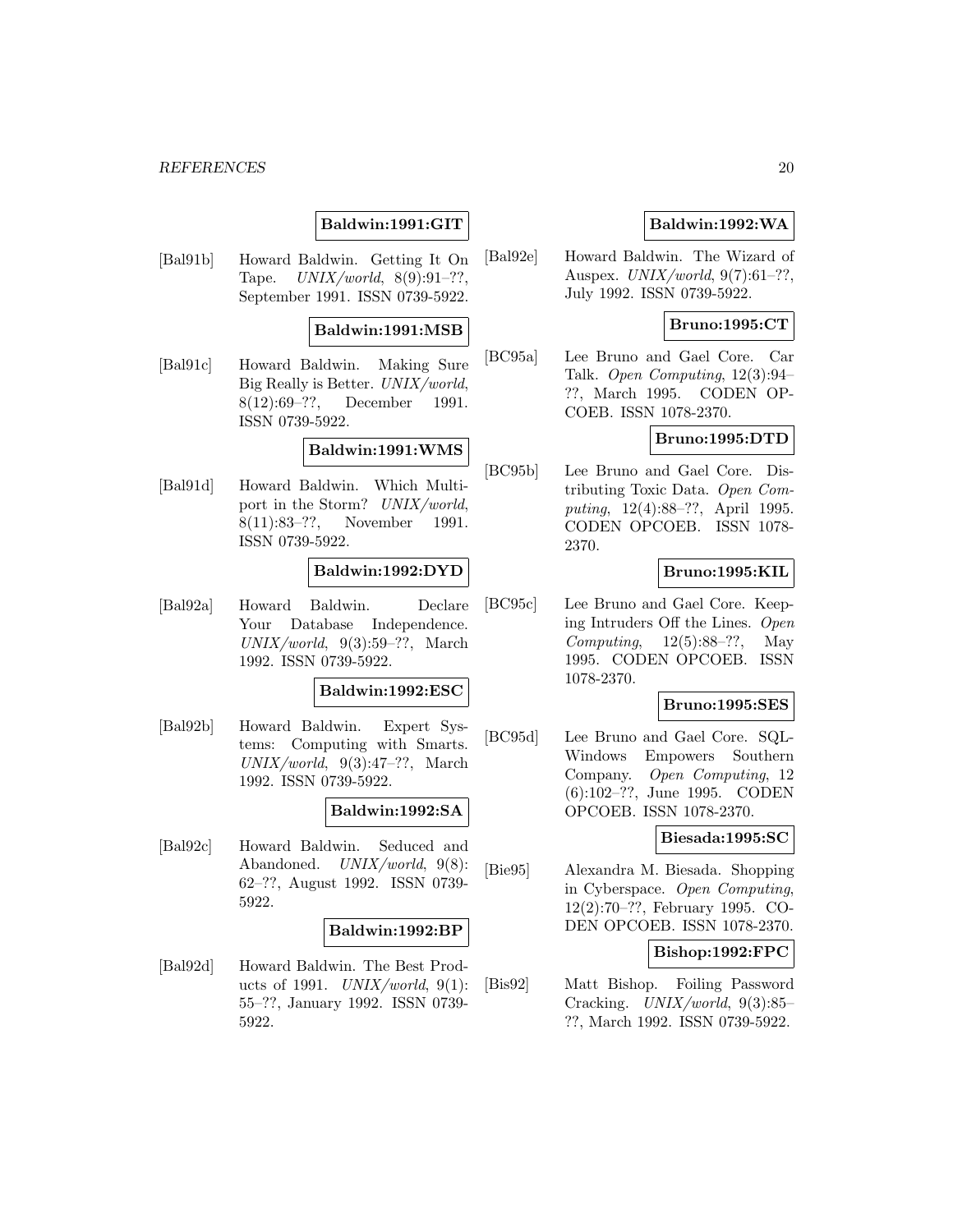### **Bonneson:1995:ADP**

[BM95] J. A. Bonneson and P. T. Mc-Coy. Average duration and performance of actuated signal phases. UnixWorld's Open Computing, 12 (12):429–??, 1995. CODEN OP-COEB. ISSN 1072-4044.

### **Boozer:1992:SLL**

[Boo92] Cimarron Boozer. Solbourne's Latest Lacks Sun Speed. UNIX/world, 9(1):81–??, January 1992. ISSN 0739-5922.

#### **Borsook:1992:YWY**

[Bor92] Paulina Borsook. So, You Want Your Software Published? UNIX/world, 9(11):71–??, November 1992. ISSN 0739-5922.

## **Bournellis:1995:ODEb**

[Bou95a] C. Bournellis. OLTP Database Extractors. UnixWorld's Open Computing, 12(7):53–??, 1995. CODEN OPCOEB. ISSN 1072- 4044.

#### **Bournellis:1995:ODEa**

[Bou95b] Cynthia Bournellis. OLTP Database Extractors. Open Computing, 12(7):53–??, July 1995. CODEN OPCOEB. ISSN 1078-2370.

### **Bruno:1994:BI**

[Bru94a] Lee Bruno. Banking on Interoperability. Open Computing,  $11(11)$ : 54–??, November 1994. CODEN OPCOEB. ISSN 1078-2370.

### **Bruno:1994:BR**

[Bru94b] Lee Bruno. Brewing Reports. Open Computing, 11(11):109–??, November 1994. CODEN OP-COEB. ISSN 1078-2370.

### **Bruno:1994:NSG**

[Bru94c] Lee Bruno. Network Storage Gets Smart. Open Computing, 11(12): 69–??, December 1994. CODEN OPCOEB. ISSN 1078-2370.

### **Bruno:1994:SNM**

[Bru94d] Lee Bruno. Sophisticated Network Management. Open Computing, 11(12):100–??, December 1994. CODEN OPCOEB. ISSN 1078-2370.

#### **Bruno:1995:FQA**

[Bru95a] L. Bruno. Fail-Safe Questions about Training. UnixWorld's Open Computing, 12(11):38–??, 1995. CODEN OPCOEB. ISSN 1072-4044.

### **Bruno:1995:PGI**

[Bru95b] L. Bruno. The Proving Grounds: IBM and Hewlett Packard now boast sparkling technology migration centers where you can migrate your mainframe applications to open systems. Unix-World's Open Computing, 12(8): 50–??, 1995. CODEN OPCOEB. ISSN 1072-4044.

#### **Bruno:1995:RS**

[Bru95c] Lee Bruno. A Ready-to-Use Server. Open Computing, 12(2): 87–??, February 1995. CODEN OPCOEB. ISSN 1078-2370.

### **Bruno:1995:ALN**

[Bru95d] Lee Bruno. Administering Lotus Notes. Open Computing, 12(1): 73–??, January 1995. CODEN OPCOEB. ISSN 1078-2370.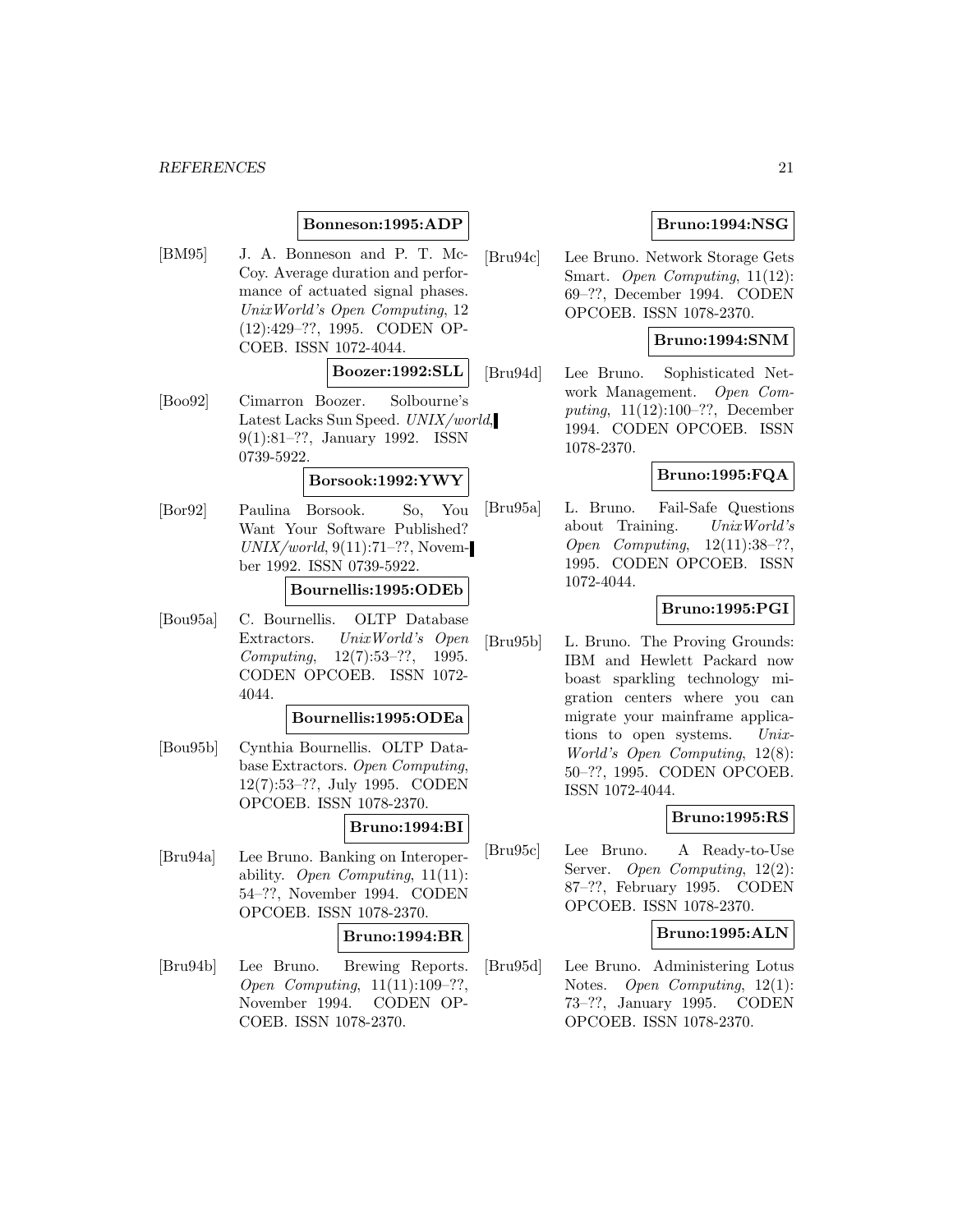### **Bruno:1995:RBP**

[Bru95e] Lee Bruno. Reshaping Business Processes. Open Computing, 12 (1):97–??, January 1995. CODEN OPCOEB. ISSN 1078-2370.

### **Bruno:1995:WWI**

[Bru95f] Lee Bruno. When Wireless Is Worth It. Open Computing, 12(4): 57–??, April 1995. CODEN OP-COEB. ISSN 1078-2370.

### **Burgard:1991:NWL**

[Bur91a] Mike Burgard. A New Way to License Software. UNIX/world, 8 (12):60–??, December 1991. ISSN 0739-5922.

#### **Burgard:1991:MTT**

[Bur91b] Mike Burgard. More than a Toy but No Bargain. UNIX/world, 8 (12):75–??, December 1991. ISSN 0739-5922.

### **Burgard:1991:RPT**

[Bur91c] Mike Burgard. Not Ready for Prime Time. UNIX/world, 8(9): 105–??, September 1991. ISSN 0739-5922.

### **Burgard:1991:QD**

[Bur91d] Mike Burgard. Quick on the Draw. UNIX/world, 8(10):101–??, October 1991. ISSN 0739-5922.

#### **Burgard:1991:SXP**

[Bur91e] Mike Burgard. Serving Up X from a PC.  $UNIX/world$ ,  $8(11):99-??$ , November 1991. ISSN 0739-5922.

## **Burgard:1992:BSW**

[Bur92a] Mike Burgard. Back-up Software Works While You Sleep.  $UNIX/world, IX(12):103-??, De$ cember 1992. ISSN 0739-5922.

#### **Burgard:1992:BYL**

[Bur92b] Mike Burgard. Brought to You in Living Color. UNIX/world, 9(10): 77–??, October 1992. ISSN 0739- 5922.

### **Burgard:1992:BTT**

[Bur92c] Mike Burgard. Bull Tries the Turnkey Approach. UNIX/world, 9(2):67–??, February 1992. ISSN 0739-5922.

### **Burgard:1992:CU**

[Bur92d] Mike Burgard. Counting by Unix.  $UNIX/world, \quad IX(12):71-??, \quad De$ cember 1992. ISSN 0739-5922.

### **Burgard:1992:DCS**

[Bur92e] Mike Burgard. DECwrite comes to the SPARCstation. UNIX/world,  $9(10):89-??$ , October 1992. ISSN 0739-5922.

#### **Burgard:1992:LBY**

[Bur92f] Mike Burgard. Look Before You Back Up.  $UNIX/world$ , 9(9):71-??, September 1992. ISSN 0739- 5922.

### **Burgard:1992:MMY**

[Bur92g] Mike Burgard. Making the Most Out of Your Data. UNIX/world, 9 (9):85–??, September 1992. ISSN 0739-5922.

### **Burgard:1992:PM**

[Bur92h] Mike Burgard. Product of the Month.  $UNIX/world$ ,  $IX(12):41-$ ??, December 1992. ISSN 0739- 5922.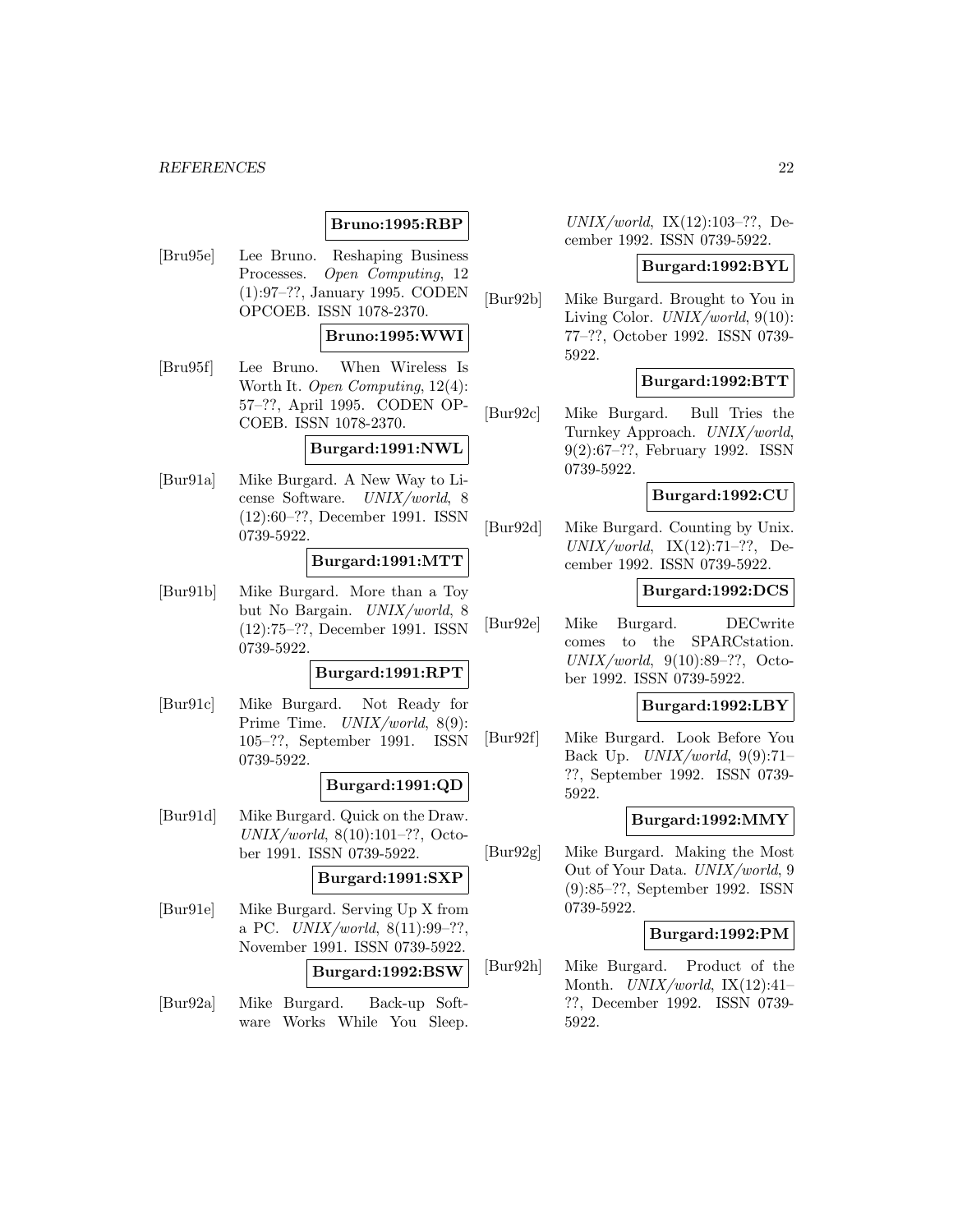### **Burgard:1992:RS**

[Bur92i] Mike Burgard. Real-Time Spreadsheets-Really! UNIX/world, 9(4):81–??, April 1992. ISSN 0739-5922.

#### **Burgard:1992:SS**

[Bur92j] Mike Burgard. Scanning for Scanners.  $UNIX/world, 9(7):72-??,$ July 1992. ISSN 0739-5922.

## **Burgard:1992:TCY**

[Bur92k] Mike Burgard. Take Control of Your System. UNIX/world, 9(3): 75–??, March 1992. ISSN 0739- 5922.

### **Burgard:1993:UEI**

[Bur93a] Michael Burgard. UNIX E-mail is Growing Up. *UNIX/world*, 10(3): 111–??, March 1993. ISSN 0739- 5922.

#### **Burgard:1993:CEI**

[Bur93b] Mike Burgard. Cross-Platform Email is a Reality. UNIX/world, 10 (1):101–??, January 1993. ISSN 0739-5922.

### **Burgard:1993:WFO**

[Bur93c] Mike Burgard. When the Fax Overwhelms You. UNIX/world, 10(2):105–??, February 1993. ISSN 0739-5922.

#### **Campbell:1991:EBU**

[Cam91] Art Campbell. E-Mail Beyond UNIX. UNIX/world, 8(11):77–??, November 1991. ISSN 0739-5922.

### **Campbell:1992:MBP**

[Cam92] Art Campbell. Mastering Business Presentations. UNIX/world, 9(1):

93–??, January 1992. ISSN 0739- 5922.

### **Campbell:1995:USTa**

[Cam95a] J. F. Campbell. Using small trucks to circumvent large truck restrictions: impacts on truck emissions and performance measures. Unix-World's Open Computing, 12(12): 445–??, 1995. CODEN OPCOEB. ISSN 1072-4044.

### **Campbell:1995:USTb**

[Cam95b] J. F. Campbell. Using small trucks to circumvent large truck restrictions: impacts on truck emissions and performance measures. Unix-World's Open Computing, 12(12): 445–??, 1995. CODEN OPCOEB. ISSN 1072-4044.

### **Campbell:1995:USTc**

[Cam95c] J. F. Campbell. Using small trucks to circumvent large truck restrictions: impacts on truck emissions and performance measures. Unix-World's Open Computing, 12(12): 445–??, 1995. CODEN OPCOEB. ISSN 1072-4044.

### **Cardell:1995:DMC**

[CHB95] N. S. Cardell, S. Huang, and S. Brown. Decisionmaking in the motor carrier industry. Unix-World's Open Computing, 12(12): 401–??, 1995. CODEN OPCOEB. ISSN 1072-4044.

### **Clark:1994:EWU**

[Cla94] David Clark. Easy Windows to Unix E-Mail. UnixWorld's Open Computing,  $11(9):74-??$ , September 1994. CODEN OPCOEB. ISSN 1072-4044.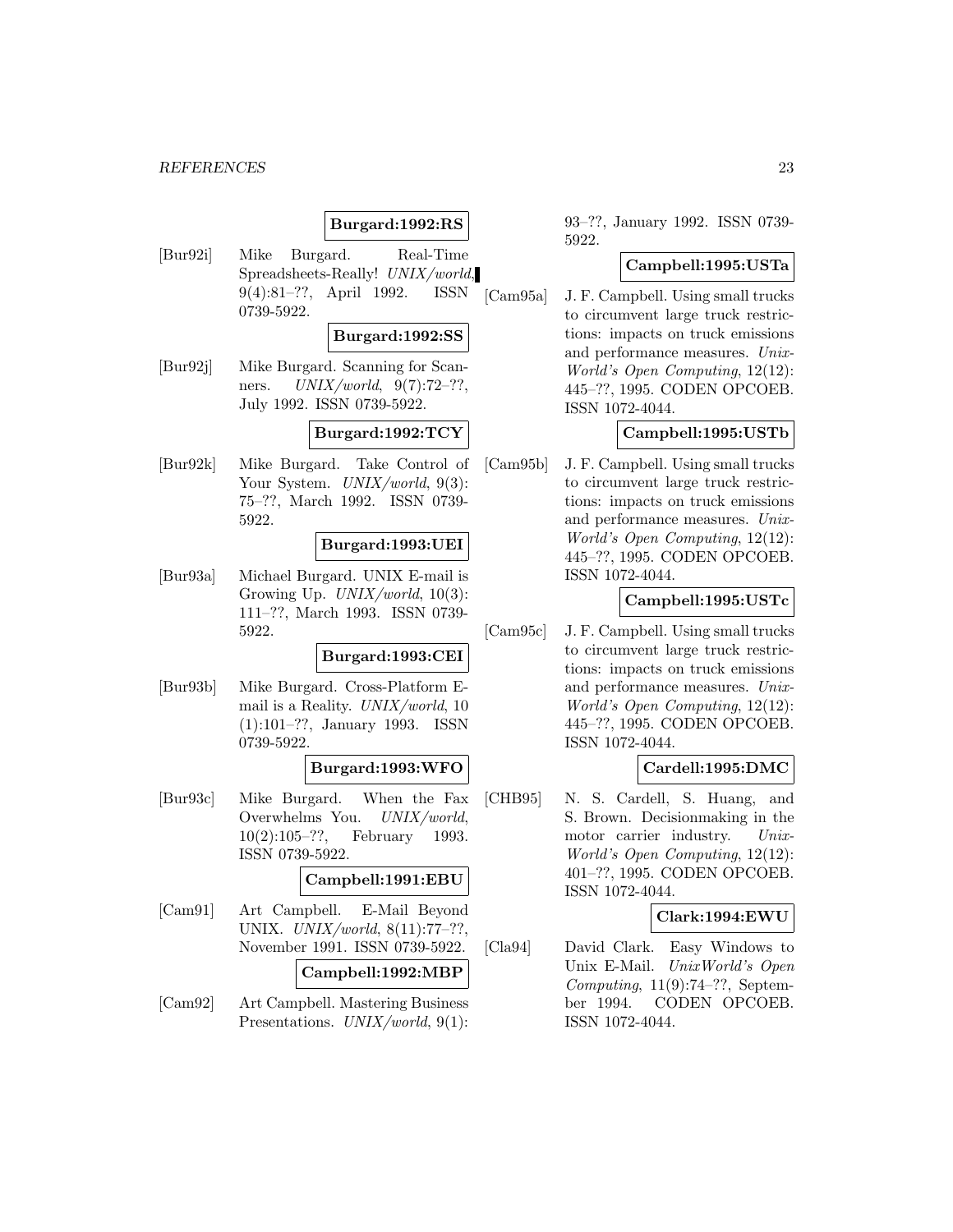### **Cart-Mitchell:1992:BIF**

[CMQ92] Smoot Cart-Mitchell and John S. Quarterman. Building Internet Firewalls. UNIX/world, 9(2):93– ??, February 1992. ISSN 0739- 5922.

### **Cortino:1994:YCK**

[Cor94] Juli Cortino. You Can't Kick the Tires of an RDBMS. Open Computing,  $11(11):81-??$ , November 1994. CODEN OPCOEB. ISSN 1078-2370.

## **Core:1995:BOB**

[Cor95a] G. Core. Banking on Objects: The Bank of Nova Scotia depends on Versant ODBMS to help build its next generation of database applications that will support complex data types and increase worker productivity. UnixWorld's Open Computing, 12(10):74–??, 1995. CODEN OPCOEB. ISSN 1072- 4044.

### **Core:1995:LWH**

[Cor95b] G. Core. Loans on the Web: How Fannie Mae is using Web-Force, Silicon Graphics Inc's Web authoring tool, to stake out a presence on the Internet. Unix-World's Open Computing, 12(11): 74–??, 1995. CODEN OPCOEB. ISSN 1072-4044.

## **Crane:1994:SGF**

[CR94] Elizabeth Crane and Richard Raucci. Say Goodbye to the File Cabinet. Open Computing, 11 (12):104–??, December 1994. CO-DEN OPCOEB. ISSN 1078-2370.

### **Crane:1995:GD**

[CR95] Elizabeth Crane and Richard Raucci. Going Digital. Open Computing,  $12(2):93-??$ , February 1995. CODEN OPCOEB. ISSN 1078-2370.

### **Crane:1994:BMS**

[Cra94a] Elizabeth Crane. Back Me Up, Scotty. Open Computing, 11(12): 102–??, December 1994. CODEN OPCOEB. ISSN 1078-2370.

### **Crane:1994:DCG**

[Cra94b] Elizabeth E. Crane. The Data Conversion Gamble. Open Computing, 11(11):101–??, November 1994. CODEN OPCOEB. ISSN 1078-2370.

### **Crane:1995:TPFb**

[Cra95a] E. Crane. Telecommunications, Played Forte. UnixWorld's Open Computing, 12(7):78–??, 1995. CODEN OPCOEB. ISSN 1072- 4044.

### **Crane:1995:FSC**

[Cra95b] Elizabeth Crane. Finding Some Comfort on the Web. Open Computing,  $12(2):90-??$ , February 1995. CODEN OPCOEB. ISSN 1078-2370.

### **Crane:1995:NR**

[Cra95c] Elizabeth Crane. Notes in Residence. Open Computing, 12(1): 100–??, January 1995. CODEN OPCOEB. ISSN 1078-2370.

### **Crane:1995:OWP**

[Cra95d] Elizabeth Crane. OS/ 2 Warp Proves Its Point. Open Comput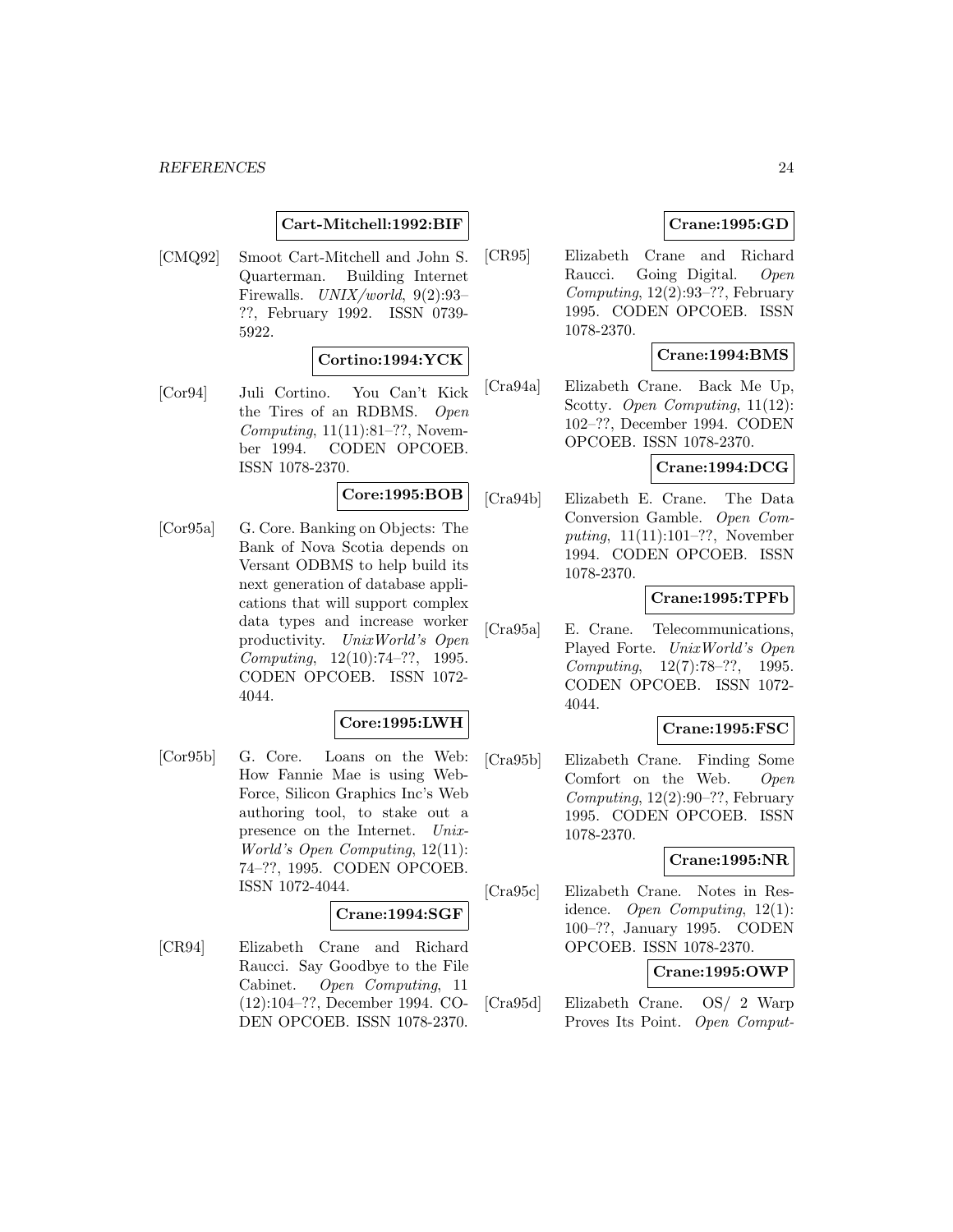ing, 12(4):90–??, April 1995. CO-DEN OPCOEB. ISSN 1078-2370.

### **Crane:1995:SNO**

[Cra95e] Elizabeth Crane. Seeing New Opportunities. Open Computing, 12 (3):105–??, March 1995. CODEN OPCOEB. ISSN 1078-2370.

### **Crane:1995:TPFa**

[Cra95f] Elizabeth Crane. Telecommunications, Played Forte. Open Computing, 12(7):78–??, July 1995. CODEN OPCOEB. ISSN 1078- 2370.

#### **Crane:1995:TSF**

[Cra95g] Elizabeth Crane. Time/Sunsoft Firewall-1: How Safe is Safe? Open Computing, 12(5):92–??, May 1995. CODEN OPCOEB. ISSN 1078-2370.

**Diamond:1995:WTM**

[Dia95] D. Diamond. Why Training Matters. UnixWorld's Open Computing, 12(11):32–??, 1995. CODEN OPCOEB. ISSN 1072-4044.

## **Dodge:1994:RCa**

[Dod94a] Marc Dodge. Reality Check. Open Computing, 11(10):29–??, October 1994. CODEN OPCOEB. ISSN 1078-2370.

### **Dodge:1994:RCb**

[Dod94b] Marc Dodge. Reality Check. Open Computing, 11(11):31–??, November 1994. CODEN OPCOEB. ISSN 1078-2370.

## **Dodge:1994:RCc**

[Dod94c] Marc Dodge. Reality Check. Open Computing, 11(12):27–??, Decem-

### ber 1994. CODEN OPCOEB. ISSN 1078-2370.

### **Dodge:1994:RCd**

[Dod94d] Marc Dodge. Reality Check. Unix-World's Open Computing, 11(9): 31–??, September 1994. CODEN OPCOEB. ISSN 1072-4044.

### **Dodge:1995:RCa**

[Dod95a] Marc Dodge. Reality Check. Open Computing,  $12(1):27-??$ , January 1995. CODEN OPCOEB. ISSN 1078-2370.

### **Dodge:1995:RCb**

[Dod95b] Marc Dodge. Reality Check. Open Computing,  $12(2):27-??$ , February 1995. CODEN OPCOEB. ISSN 1078-2370.

### **Dodge:1995:RCc**

[Dod95c] Marc Dodge. Reality Check. Open Computing,  $12(3):25-??$ , March 1995. CODEN OPCOEB. ISSN 1078-2370.

## **Dodge:1995:RCd**

[Dod95d] Marc Dodge. Reality Check. Open Computing, 12(4):25–??, April 1995. CODEN OPCOEB. ISSN 1078-2370.

### **Dodge:1995:RCe**

[Dod95e] Marc Dodge. Reality Check. Open Computing, 12(5):27–??, May 1995. CODEN OPCOEB. ISSN 1078-2370.

### **Dodge:1995:RCf**

[Dod95f] Marc Dodge. Reality Check. Open Computing,  $12(6):23-??$ , June 1995. CODEN OPCOEB. ISSN 1078-2370.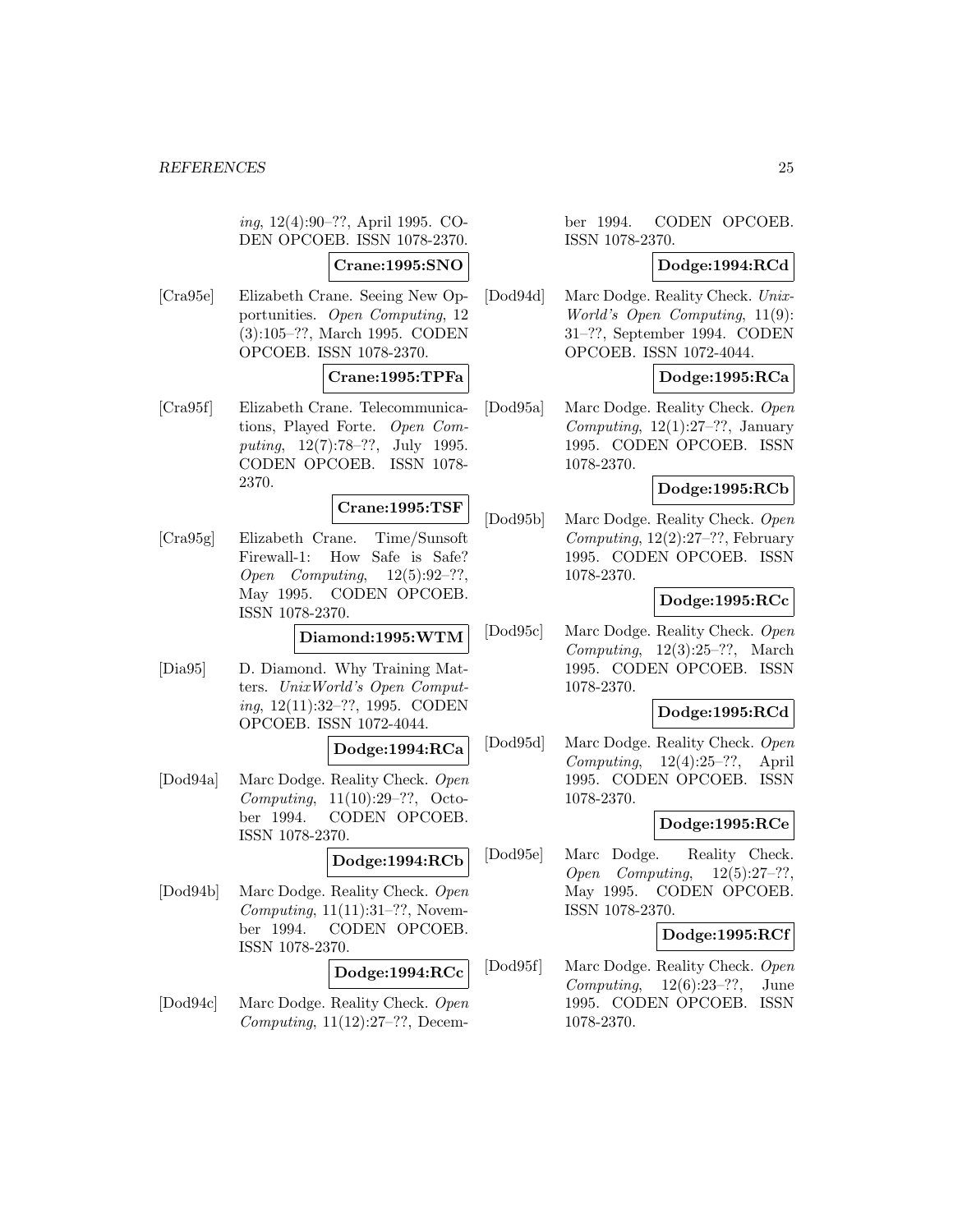## **Dodge:1995:RCg**

[Dod95g] Marc Dodge. Reality Check. Open Computing,  $12(7):25-??$ , July 1995. CODEN OPCOEB. ISSN 1078-2370.

### **Engler:1992:WCF**

[Eng92] Natalie Engler. Wordperfect's Change of Face. UNIX/world, 9 (11):87–??, November 1992. ISSN 0739-5922.

### **Engler:1993:NBL**

[Eng93] Natalie Engler. No Business Like Show Business. UNIX/world, 10 (3):94–??, March 1993. ISSN 0739-5922.

### **Engler:1994:BEI**

[Eng94a] Natalie Engler. Buying E-Mail Is Harder Than Ever. Unix-World's Open Computing, 11(9): 88–??, September 1994. CODEN OPCOEB. ISSN 1072-4044.

#### **Engler:1994:DS**

[Eng94b] Natalie Engler. Diane Smigel. Open Computing, 11(12):56–??, December 1994. CODEN OP-COEB. ISSN 1078-2370.

### **Engler:1994:HIW**

[Eng94c] Natalie Engler. Help is Where You Find It. Open Computing, 11(12): 62–??, December 1994. CODEN OPCOEB. ISSN 1078-2370.

### **Engler:1994:DD**

[Eng94d] Natalie Engler. The Dollars are in the Details. Open Computing, 11(10):42–??, October 1994. CO-DEN OPCOEB. ISSN 1078-2370.

## **Engler:1995:DNC**

[Eng95a] N. Engler. 3-D on the Desktop: As new capabilities bring 3-D down to workstations and PCs, managers of IS have one big question: Can it help my business? Unix-World's Open Computing, 12(11): 42–??, 1995. CODEN OPCOEB. ISSN 1072-4044.

## **Engler:1995:IINb**

[Eng95b] N. Engler. Is It Negligence? With the increased incidence of insiders using computers and networks to heist trade secrets and other intellectual property, many companies are still not going far enough to protect themselves. Unix-World's Open Computing, 12(7): 44–??, 1995. CODEN OPCOEB. ISSN 1072-4044.

### **Engler:1995:IUS**

[Eng95c] N. Engler. Is Uncle Sam Still Open?: Suddenly, the Fed's commitment to open systems is becoming a marriage of convenience. UnixWorld's Open Computing, 12 (10):36–??, 1995. CODEN OP-COEB. ISSN 1072-4044.

### **Engler:1995:LME**

[Eng95d] N. Engler. Learning with Multimedia: Education Takes the Next Step. UnixWorld's Open Computing, 12(11):36–??, 1995. CODEN OPCOEB. ISSN 1072-4044.

#### **Engler:1995:PTO**

[Eng95e] N. Engler. The Politics of Trust: Okay, so you've bought the groupware technology. Unix-World's Open Computing, 12(9):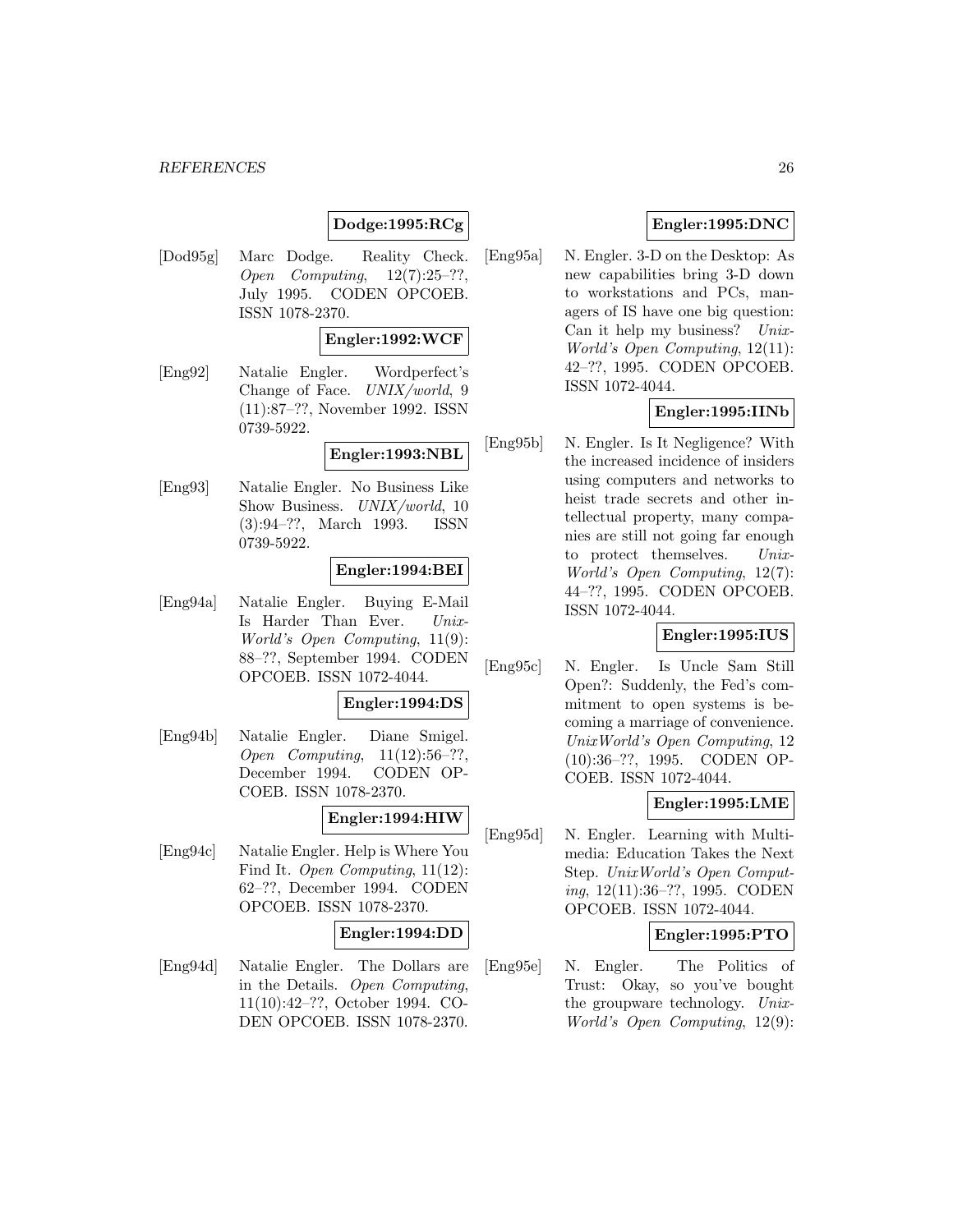38–??, 1995. CODEN OPCOEB. ISSN 1072-4044.

## **Engler:1995:VES**

[Eng95f] N. Engler. Videoconferencing: Expect to see a boom in videoconferencing next year, as several models of PCs ship with full audio- and video-processing capabilities. UnixWorld's Open Computing, 12(12):56–??, 1995. CO-DEN OPCOEB. ISSN 1072-4044.

## **Engler:1995:ATG**

[Eng95g] Natalie Engler. Advanced Technology Groups: Set Up for Failure? Open Computing, 12(6): 38–??, June 1995. CODEN OP-COEB. ISSN 1078-2370.

### **Engler:1995:HSD**

[Eng95h] Natalie Engler. How to Star in a Dysfunctional Company. Open Computing,  $12(5):30-??$ , May 1995. CODEN OPCOEB. ISSN 1078-2370.

#### **Engler:1995:IINa**

[Eng95i] Natalie Engler. Is It Negligence? Open Computing, 12(7): 44–??, July 1995. CODEN OP-COEB. ISSN 1078-2370.

#### **Engler:1995:IMU**

[Eng95j] Natalie Engler. IS Managers Under Stress. Open Computing, 12 (1):44–??, January 1995. CODEN OPCOEB. ISSN 1078-2370.

#### **Engler:1995:PS**

[Eng95k] Natalie Engler. Power Shifting. Open Computing, 12(4):36– ??, April 1995. CODEN OP-COEB. ISSN 1078-2370.

### **Engler:1995:RBE**

[Eng95l] Natalie Engler. Riding the Bleeding Edge of Distributed Computing. Open Computing, 12(2):34– ??, February 1995. CODEN OP-COEB. ISSN 1078-2370.

### **Engler:1995:RW**

[Eng95m] Natalie Engler. The (Re)Movable Worker. Open Computing, 12(5): 40–??, May 1995. CODEN OP-COEB. ISSN 1078-2370.

### **Farris:1991:CMU**

[Far91a] Rick Farris. Choosing a Modem for UNIX.  $UNIX/world$ ,  $8(10)$ : 85–??, October 1991. ISSN 0739- 5922.

### **Farris:1991:GYF**

[Far91b] Rick Farris. Get Yer Free Software Here!  $UNIX/world$ ,  $8(12):95-??$ , December 1991. ISSN 0739-5922.

### **Farris:1991:MYC**

[Far91c] Rick Farris. Must You Choose Between X and Windows? UNIX/world, 8(11):56–??, November 1991. ISSN 0739-5922.

#### **Farris:1991:UMG**

[Far91d] Rick Farris. UNIX Mail Gets Easier.  $UNIX/world, 8(11):111-??,$ November 1991. ISSN 0739-5922.

### **Farris:1991:WYR**

[Far91e] Rick Farris. Would You Rather Have a Sun?  $UNIX/world$ ,  $8(10)$ : 95–??, October 1991. ISSN 0739- 5922.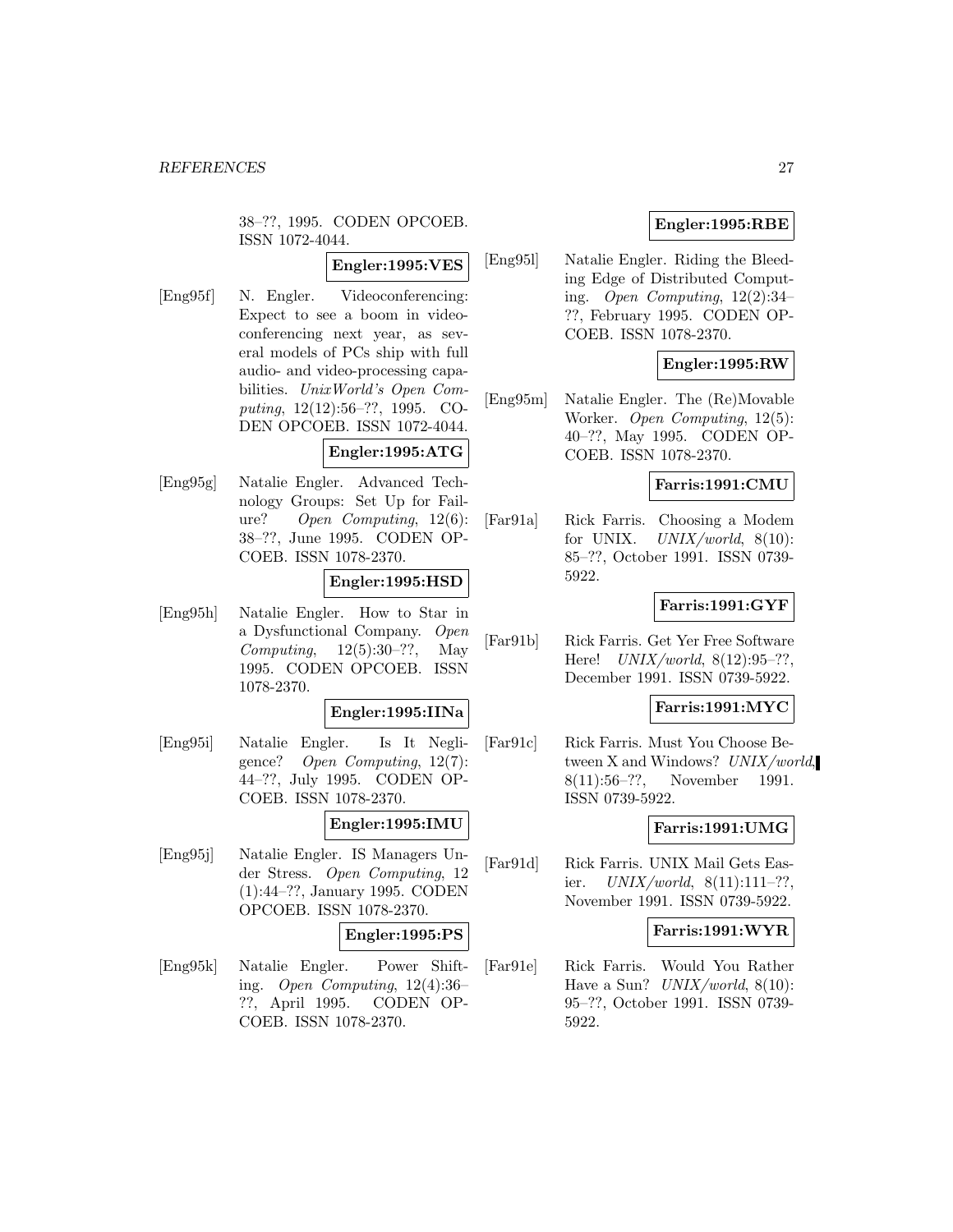## **Farrow:1991:WL**

[Far91f] Rik Farrow. A Workstation for the Lap.  $UNIX/world$ ,  $8(9):97-??$ , September 1991. ISSN 0739-5922.

### **Farrow:1991:WSS**

[Far91g] Rik Farrow. Will Success Spoil the Internet? UNIX/world, 8(9):79– ??, September 1991. ISSN 0739- 5922.

### **Farris:1992:OLA**

[Far92a] Rick Farris. An Open Look at 1-2-3.  $UNIX/world, 9(3):71-??,$ March 1992. ISSN 0739-5922.

### **Farris:1992:GCE**

[Far92b] Rick Farris. Getting Connected with Ethernet.  $UNIX/world$ , 9(4): 65–??, April 1992. ISSN 0739- 5922.

### **Farris:1992:MYP**

[Far92c] Rick Farris. Maximizing Your PC for Graphics.  $UNIX/world$ ,  $9(2)$ : 61–??, February 1992. ISSN 0739- 5922.

## **Farris:1992:MEU**

[Far92d] Rick Farris. Modern Editors for UNIX. UNIX/world, 9(2):73–??, February 1992. ISSN 0739-5922.

## **Farris:1992:RR**

[Far92e] Rick Farris. RAID to the Rescue.  $UNIX/world, 9(8):75-??, August$ 1992. ISSN 0739-5922.

#### **Farris:1992:XRU**

[Far92f] Rick Farris. X for the Rest of Us.  $UNIX/world, 9(9):46-??$ , September 1992. ISSN 0739-5922.

### **Farrow:1992:AUS**

[Far92g] Rik Farrow. Auditing UNIX Security, Effortlessly. UNIX/world, 9(8):85–??, August 1992. ISSN 0739-5922.

### **Farrow:1992:HIY**

[Far92h] Rik Farrow. How to Improve Your System Security. UNIX/world, 9 (4):59–??, April 1992. ISSN 0739- 5922.

### **Farrow:1992:LPS**

[Far92i] Rik Farrow. Lower Price 3-D From Silicon Graphics. UNIX/world, 9(3):65–??, March 1992. ISSN 0739-5922.

### **Farrow:1992:NHU**

[Far92j] Rik Farrow. New Hope for UNIX Security? UNIX/world, 9(10): 73–??, October 1992. ISSN 0739- 5922.

### **Farrow:1992:ONM**

[Far92k] Rik Farrow. Object-Oriented Network Management. UNIX/world, 9(11):93–??, November 1992. ISSN 0739-5922.

### **Farrow:1992:PV**

[Far92l] Rik Farrow. Persistence of Vision.  $UNIX/world$ ,  $IX(12):61-??$ , December 1992. ISSN 0739-5922.

### **Farrow:1992:TVS**

[Far92m] Rik Farrow. Two Video Solutions for SPARCstations. UNIX/world, 9(4):69–??, April 1992. ISSN 0739-5922.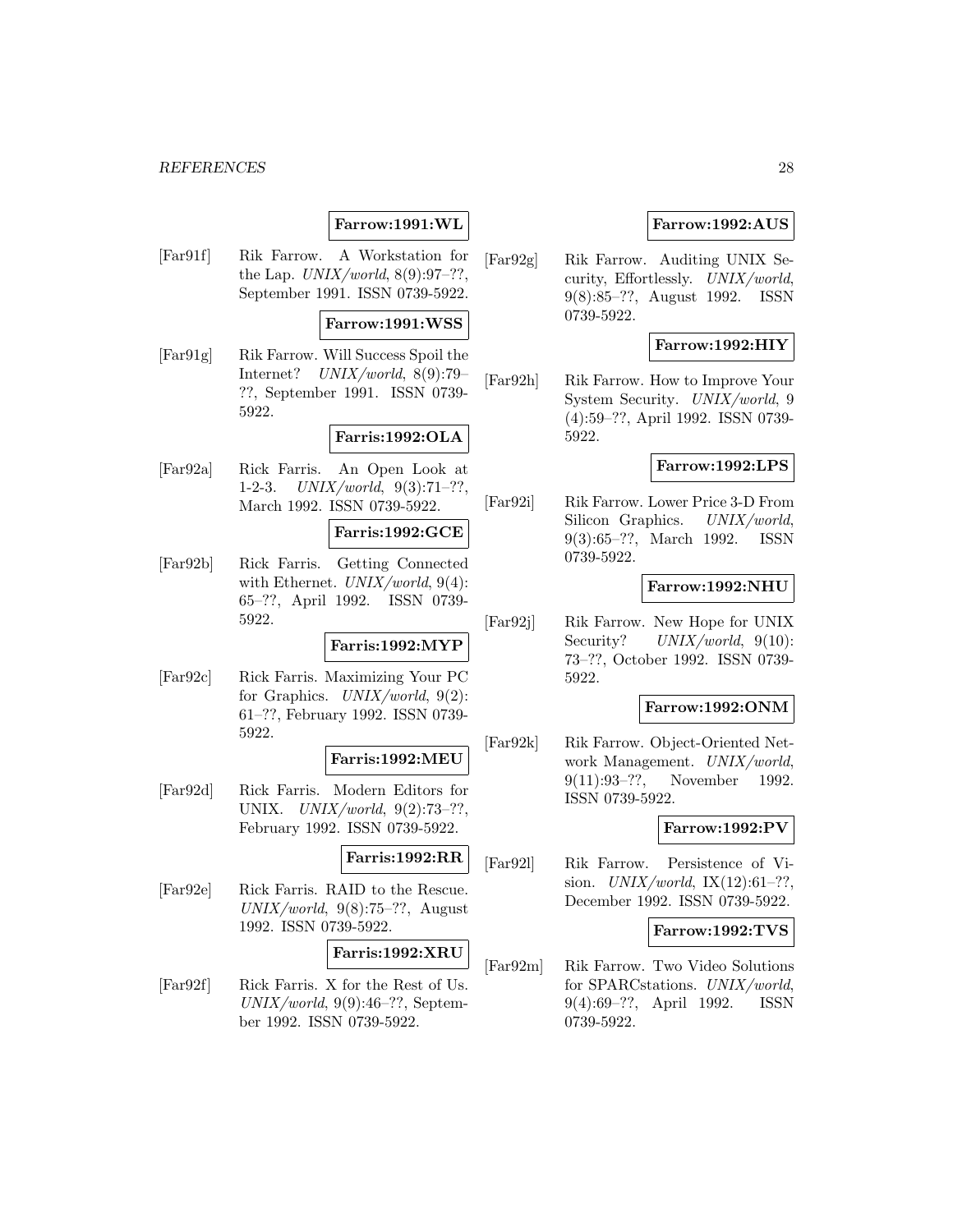### **Farrow:1993:HW**

[Far93a] Rik Farrow. Hooking Up to the World. *UNIX/world*, 10(3):61-??, March 1993. ISSN 0739-5922.

### **Farrow:1993:UWN**

[Far93b] Rik Farrow. Understanding Windows NT.  $UNIX/world$ ,  $10(2):47$ ??, February 1993. ISSN 0739- 5922.

### **Farrow:1994:DTU**

[Far94a] Rik Farrow. A Decision-Support Tool Under Control. Open Computing, 11(11):105–??, November 1994. CODEN OPCOEB. ISSN 1078-2370.

### **Farrow:1994:SFT**

[Far94b] Rik Farrow. A Switch for the Fast Track. Open Computing, 11(10): 87–??, October 1994. CODEN OPCOEB. ISSN 1078-2370.

### **Farrow:1994:BAW**

[Far94c] Rik Farrow. Barbarians at the Walls. Open Computing, 11(10): 62–??, October 1994. CODEN OPCOEB. ISSN 1078-2370.

### **Farrow:1994:BMH**

[Far94d] Rik Farrow. Breaking the Mainframe Habit. Open Computing, 11(10):93–??, October 1994. CO-DEN OPCOEB. ISSN 1078-2370.

### **Farrow:1994:CUB**

[Far94e] Rik Farrow. Cheap and Uneasy: BSD/ 386 and Linux. Unix-World's Open Computing, 11(9): 83–??, September 1994. CODEN OPCOEB. ISSN 1072-4044.

## **Farrow:1994:PYN**

[Far94f] Rik Farrow. Protecting Your Network. Open Computing, 11(10): 83–??, October 1994. CODEN OPCOEB. ISSN 1078-2370.

## **Farrow:1994:TV**

[Far94g] Rik Farrow. Turn Up the Volume. Open Computing, 11(10):71– ??, October 1994. CODEN OP-COEB. ISSN 1078-2370.

### **Feldman:1995:NSN**

[Fel95] Robert Feldman. Never Say Never to ATM. Open Computing, 12(3): 55–??, March 1995. CODEN OP-COEB. ISSN 1078-2370.

### **Farrow:1992:PUE**

[FH92] Rik Farrow and Frank Hayes. The PC UNIX Explosion. UNIX/world, 9(10):48–??, October 1992. ISSN 0739-5922.

#### **Fryer:1994:WYL**

[Fry94] Bronwyn Fryer. "What Are You Ladies Doing Here?". Open Computing, 11(12):34–??, December 1994. CODEN OPCOEB. ISSN 1078-2370.

### **Fryer:1995:WOS**

[Fry95a] B. Fryer. Will the Open Systems Crowd Embrace OLE? Unix-World's Open Computing, 12(8): 54–??, 1995. CODEN OPCOEB. ISSN 1072-4044.

#### **Fryer:1995:TCC**

[Fry95b] Bronwyn Fryer. Three-Tier Client-Server Computing? Open Computing, 12(3):70–??, March 1995. CODEN OPCOEB. ISSN 1078-2370.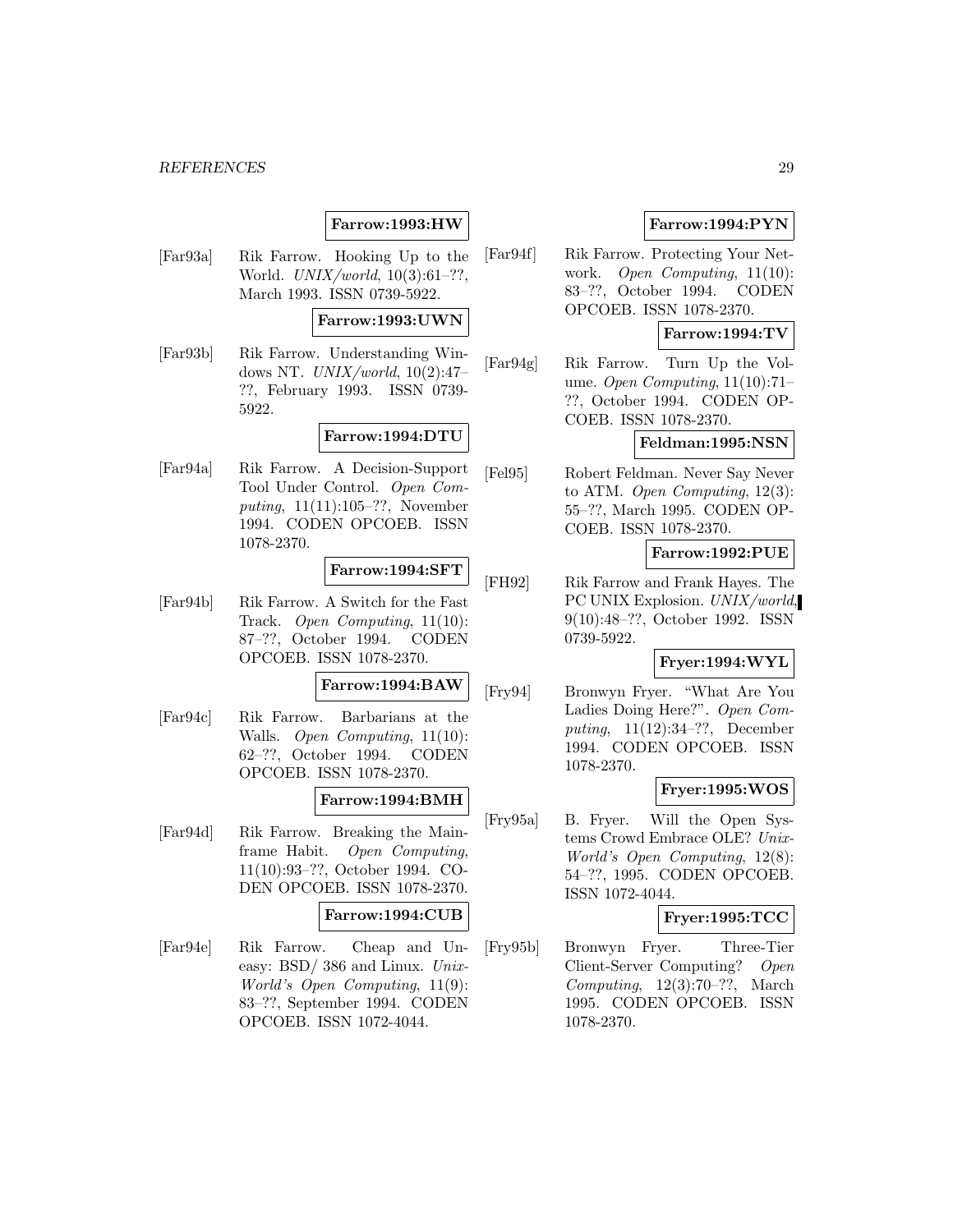### **Fryer:1994:OCT**

[FS94] Bronwyn Fryer and Roderick Simpson. Open Computing's Top 100 Women in Computing. Open Computing, 11(12):47–??, December 1994. CODEN OPCOEB. ISSN 1078-2370.

### **Garner:1995:PQT**

[Gar95a] R. Garner. Passing the Quality Test: A new study says clientserver apps have twice the defects of mainframe apps. Unix-World's Open Computing, 12(10): 30–??, 1995. CODEN OPCOEB. ISSN 1072-4044.

### **Garner:1995:DMB**

[Gar95b] Rochelle Garner. Do Management Books Help? Open Computing, 12(6):44–??, June 1995. CODEN OPCOEB. ISSN 1078-2370.

#### **Garner:1995:MM**

[Gar95c] Rochelle Garner. Management Meltdown! Open Computing, 12 (1):36–??, January 1995. CODEN OPCOEB. ISSN 1078-2370.

### **Garner:1995:MO**

[Gar95d] Rochelle Garner. Managing Obsolescence. Open Computing, 12(3): 42–??, March 1995. CODEN OP-COEB. ISSN 1078-2370.

## **Garner:1995:GPM**

[Gar95e] Rochelle Garner. The Growing Professional Menace. Open Computing, 12(7):32–??, July 1995. CODEN OPCOEB. ISSN 1078- 2370.

### **Garner:1995:TH**

[Gar95f] Rochelle Garner. Turning Up the Heat. Open Computing, 12(4): 52–??, April 1995. CODEN OP-COEB. ISSN 1078-2370.

### **Gill:1995:SBB**

[Gil95] P. J. Gill. Sear's Big Budget Epic: Arbor Software's Essbase multidimensional database helped Sears Roebuck and Co. consolidate its financial planning, analysis, and budgeting systems and repositories. UnixWorld's Open Computing, 12(12):62–??, 1995. CODEN OPCOEB. ISSN 1072-4044.

### **Gomes:1992:SYV**

[Gom92] Lee Gomes. Solving Your Vendor Problems Before They Occur.  $UNIX/world$ ,  $IX(12):65-??$ . December 1992. ISSN 0739-5922.

### **Gould:1994:A**

[Gou94a] Michael Gould. In Analysis. Unix-World's Open Computing, 11(9): 37–??, September 1994. CODEN OPCOEB. ISSN 1072-4044.

### **Goulde:1994:Aa**

[Gou94b] Michael Goulde. In Analysis. Open Computing, 11(10):35–??, October 1994. CODEN OP-COEB. ISSN 1078-2370.

### **Goulde:1994:Ab**

[Gou94c] Michael Goulde. In Analysis. Open Computing, 11(11):35–??, November 1994. CODEN OP-COEB. ISSN 1078-2370.

## **Goulde:1994:Ac**

[Gou94d] Michael Goulde. In Analysis. Open Computing, 11(12):29–??,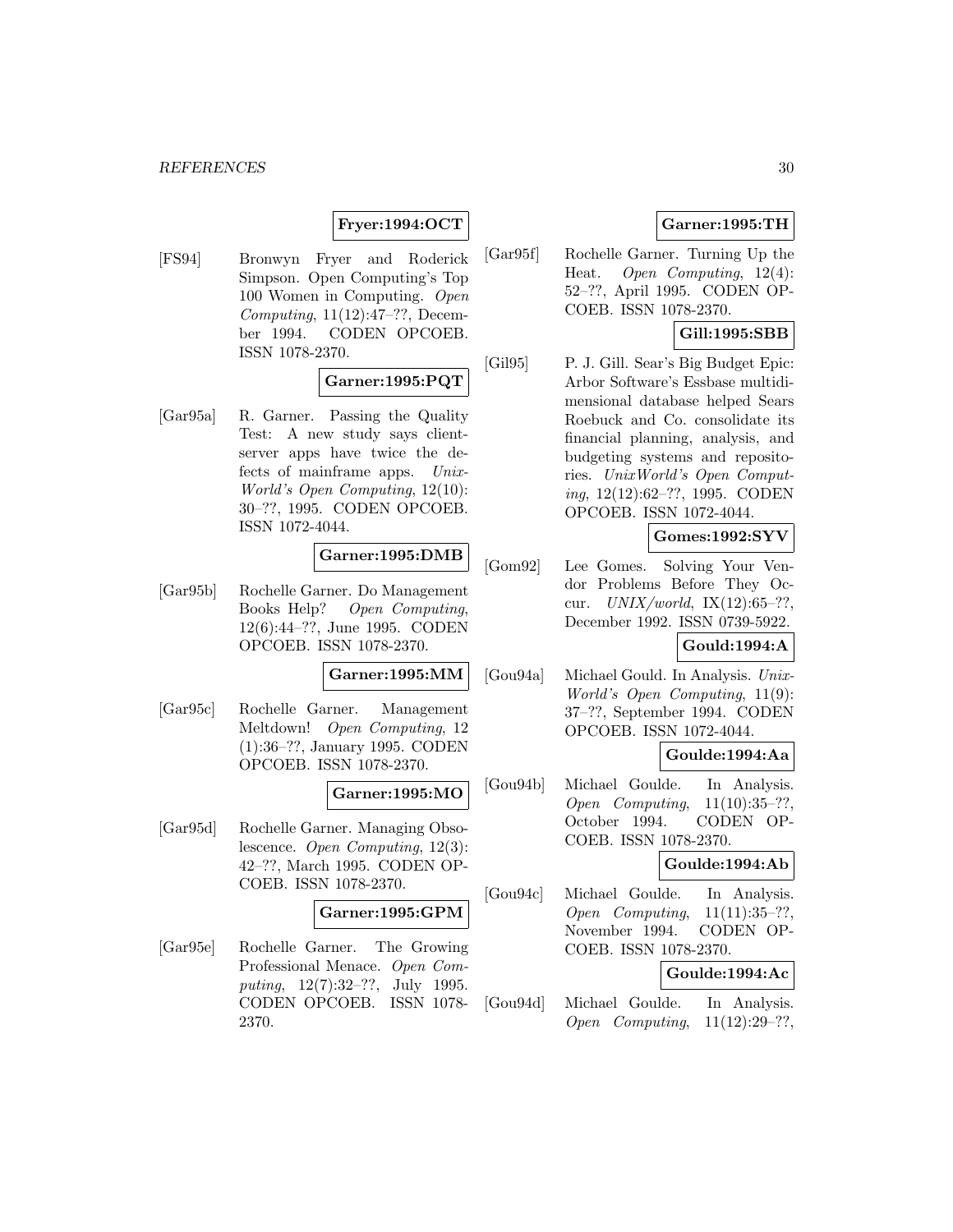December 1994. CODEN OP-COEB. ISSN 1078-2370.

## **Goulde:1995:Aa**

[Gou95a] Michael Goulde. In Analysis. Open Computing,  $12(1):31-$ ??, January 1995. CODEN OP-COEB. ISSN 1078-2370.

### **Goulde:1995:Ab**

[Gou95b] Michael Goulde. In Analysis. Open Computing, 12(2):29– ??, February 1995. CODEN OP-COEB. ISSN 1078-2370.

## **Goulde:1995:Ac**

[Gou95c] Michael Goulde. In Analysis. Open Computing, 12(3):27–??, March 1995. CODEN OPCOEB. ISSN 1078-2370.

## **Goulde:1995:Ad**

[Gou95d] Michael Goulde. In Analysis. Open Computing, 12(4):27–??, April 1995. CODEN OPCOEB. ISSN 1078-2370.

### **Goulde:1995:Ae**

[Gou95e] Michael Goulde. In Analysis. Open Computing, 12(5):29– ??, May 1995. CODEN OPCOEB. ISSN 1078-2370.

#### **Goulde:1995:Af**

[Gou95f] Michael Goulde. In Analysis. Open Computing, 12(6):25–??, June 1995. CODEN OPCOEB. ISSN 1078-2370.

#### **Goulde:1995:Ag**

[Gou95g] Michael Goulde. In Analysis. Open Computing, 12(7):27– ??, July 1995. CODEN OPCOEB. ISSN 1078-2370.

### **Granz:1992:SSE**

[Gra92] David Granz. Storage Space in Epoch Proportions. UNIX/world, IX(12):77–??, December 1992. ISSN 0739-5922.

### **Granz:1993:DXA**

[Gra93a] David Granz. Developing X Applications in DOS. UNIX/world, 10(2):99–??, February 1993. ISSN 0739-5922.

### **Granz:1993:WDW**

[Gra93b] David Granz. Worldwide Dial-up with the Worldblazer. UNIX/world, 10(1):100–??, January 1993. ISSN 0739-5922.

### **Greenbaum:1992:FUC**

[Gre92a] Joshua Greenbaum. France's UNIX Champion. UNIX/world, 9 (9):61–??, September 1992. ISSN 0739-5922.

#### **Greenbaum:1992:OOA**

[Gre92b] Joshua Greenbaum. Open Oil at Elf Aquitaine. UNIX/world, 9 (10):55–??, October 1992. ISSN 0739-5922.

### **Greenbaum:1993:RUU**

[Gre93] Joshua Greenbaum. Riding UNIX into the U.S. Market.  $UNIX/world, 10(3):51-??$ , March 1993. ISSN 0739-5922.

### **Greenbaum:1994:MEa**

[Gre94a] Joshua Greenbaum. Meanwhile, in Europe. Open Computing, 11 (10):37–??, October 1994. CO-DEN OPCOEB. ISSN 1078-2370.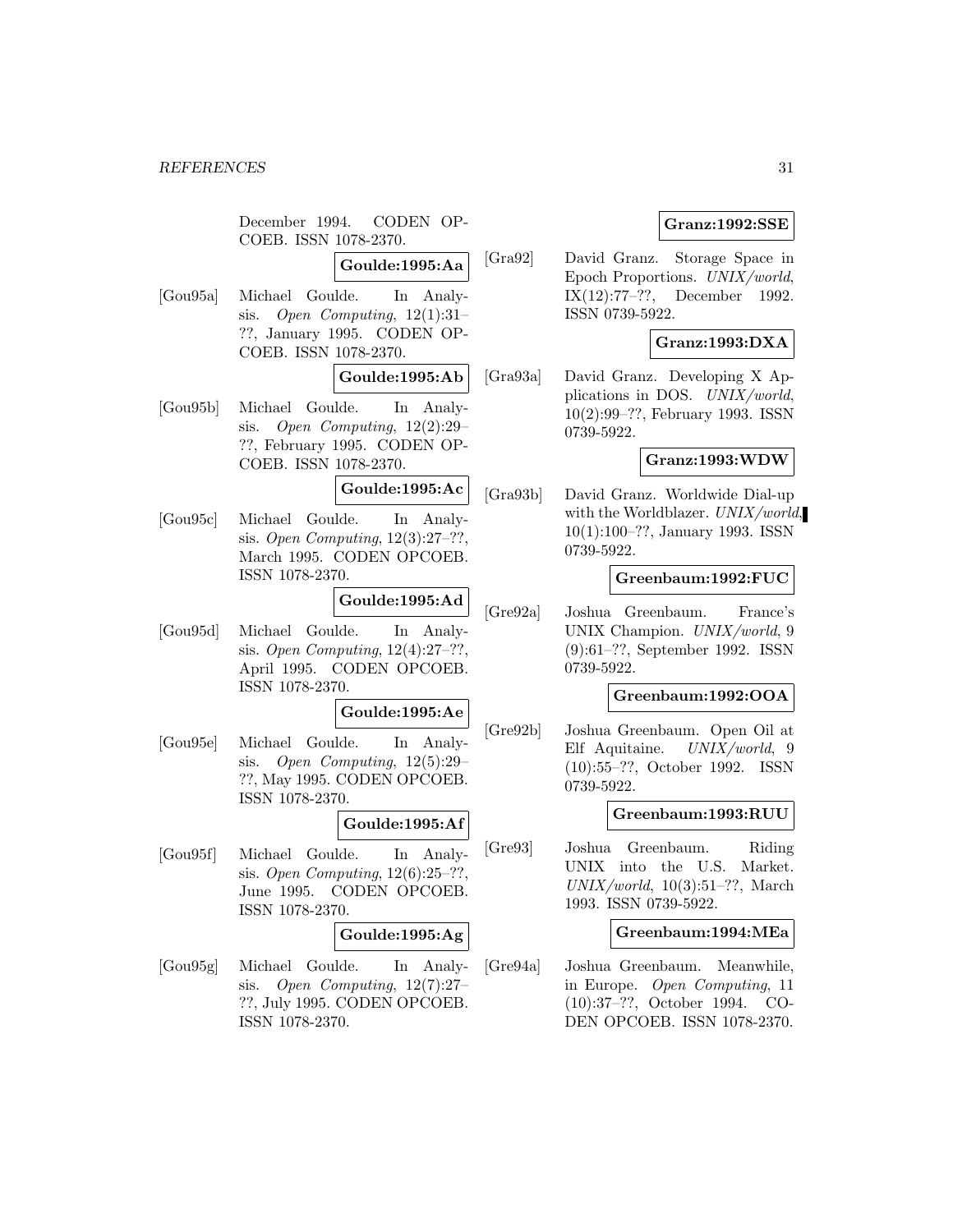### **Greenbaum:1994:MEb**

[Gre94b] Joshua Greenbaum. Meanwhile, in Europe. Open Computing, 11 (11):37–??, November 1994. CO-DEN OPCOEB. ISSN 1078-2370.

## **Greenbaum:1994:MEc**

[Gre94c] Joshua Greenbaum. Meanwhile, in Europe. Open Computing, 11 (12):31–??, December 1994. CO-DEN OPCOEB. ISSN 1078-2370.

#### **Greenbaum:1994:MEd**

[Gre94d] Joshua Greenbaum. Meanwhile, in Europe. UnixWorld's Open Computing,  $11(9):39-??$ , September 1994. CODEN OPCOEB. ISSN 1072-4044.

#### **Greenbaum:1994:SVI**

[Gre94e] Joshua Greenbaum. Silicon Valley, Israeli-Style. Open Computing, 11(10):50–??, October 1994. CODEN OPCOEB. ISSN 1078- 2370.

### **Greenbaum:1995:MEa**

[Gre95a] Joshua Greenbaum. Meanwhile, in Europe. Open Computing, 12 (1):33–??, January 1995. CODEN OPCOEB. ISSN 1078-2370.

#### **Greenbaum:1995:MEb**

[Gre95b] Joshua Greenbaum. Meanwhile, in Europe. Open Computing, 12 (2):31–??, February 1995. CO-DEN OPCOEB. ISSN 1078-2370.

#### **Greenbaum:1995:MEc**

[Gre95c] Joshua Greenbaum. Meanwhile, in Europe. Open Computing, 12 (3):29–??, March 1995. CODEN OPCOEB. ISSN 1078-2370.

### **Greenbaum:1995:MEd**

[Gre95d] Joshua Greenbaum. Meanwhile, in Europe. Open Computing, 12 (4):29–??, April 1995. CODEN OPCOEB. ISSN 1078-2370.

### **Greenbaum:1995:SAa**

[Gre95e] Joshua Greenbaum. Service Agent. Open Computing, 12(6): 28–??, June 1995. CODEN OP-COEB. ISSN 1078-2370.

### **Greenbaum:1995:SAb**

[Gre95f] Joshua Greenbaum. Service Agent. Open Computing, 12(7): 30–??, July 1995. CODEN OP-COEB. ISSN 1078-2370.

### **Guglielmo:1995:DS**

[Gug95a] Connie Guglielmo. Documenting Success. Open Computing, 12(2): 57–??, February 1995. CODEN OPCOEB. ISSN 1078-2370.

### **Guglielmo:1995:TF**

[Gug95b] Connie Guglielmo. Taking Flight. Open Computing,  $12(4):44-??$ , April 1995. CODEN OPCOEB. ISSN 1078-2370.

### **Haber:1995:BPR**

[Hab95] Lynn Haber. Business Process Reengineering Tools. Open Computing, 12(1):77–??, January 1995. CODEN OPCOEB. ISSN 1078- 2370.

### **Hayes:1991:GRW**

[Hay91a] Frank Hayes. Getting Rid of Wires. *UNIX/world*, 8(10):70-??, October 1991. ISSN 0739-5922.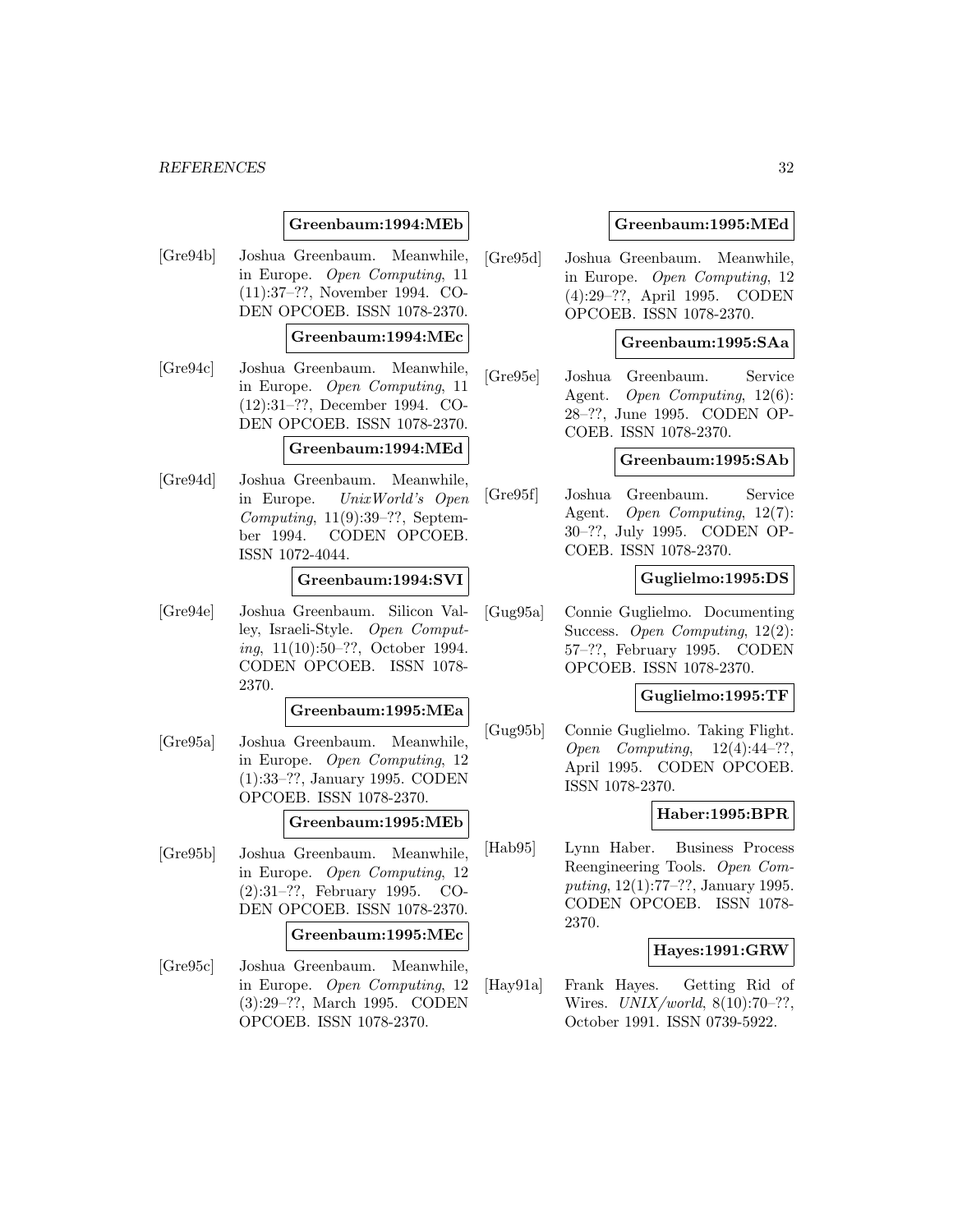## **Hayes:1991:MCW**

[Hay91b] Frank Hayes. Making CASE Work for You.  $UNIX/world$ ,  $8(11):70-$ ??, November 1991. ISSN 0739- 5922.

### **Hayes:1991:UCB**

[Hay91c] Frank Hayes. Unjamming Client-Server Bottlenecks. UNIX/world, 8(9):72–??, September 1991. ISSN 0739-5922.

### **Hayes:1992:EDM**

[Hay92a] Frank Hayes. Exploding Desktop Myths.  $UNIX/world, 9(4):38-??,$ April 1992. ISSN 0739-5922.

### **Hayes:1992:FOS**

[Hay92b] Frank Hayes. Facing the Open Systems Gap. UNIX/world, 9 (9):66–??, September 1992. ISSN 0739-5922.

### **Hayes:1992:GG**

[Hay92c] Frank Hayes. Going Graphical.  $UNIX/world$ , 9(7):46-??, July 1992. ISSN 0739-5922.

### **Hayes:1992:OP**

[Hay92d] Frank Hayes. Objective: Productivity.  $UNIX/world, 9(8):69-??,$ August 1992. ISSN 0739-5922.

## **Hayes:1992:PTU**

[Hay92e] Frank Hayes. Programming Tools Unbundled. UNIX/world, 9(11): 65–??, November 1992. ISSN 0739-5922.

#### **Hayes:1992:GD**

[Hay92f] Frank Hayes. The Groupware Dilemma. UNIX/world, 9(2):46– ??, February 1992. ISSN 0739- 5922.

### **Hayes:1992:SAS**

[Hay92g] Frank Hayes. The System Administration Squeeze. UNIX/world, 9 (10):67–??, October 1992. ISSN 0739-5922.

### **Hayes:1992:UCD**

[Hay92h] Frank Hayes. UnixWorld's Core Dump.  $UNIX/world$ ,  $IX(12):58-$ ??, December 1992. ISSN 0739- 5922.

### **Hayes:1993:ITL**

[Hay93] Frank Hayes. Is There Life After NT? UNIX/world, 10(2):42–??, February 1993. ISSN 0739-5922.

### **Hayes:1993:MF**

[HD93] Frank Hayes and Barbara Doheny. Market Forecast '93. UNIX/world, 10(1):57–??, January 1993. ISSN 0739-5922.

#### **Heath:1991:CAS**

[Hea91] Robert Heath. Controlling Access to SVR4. UNIX/world, 8(11):123– ??, November 1991. ISSN 0739- 5922.

### **Hein:1992:GYS**

[Hei92] Trent R. Hein. Giving Your Sun the SLIP.  $UNIX/world$ , 9(4):91-??, April 1992. ISSN 0739-5922.

#### **Hirsch:1993:UOD**

[Hir93] Phil Hirsch. Using OSF's DCE.  $UNIX/world, 10(2):62-??$ , February 1993. ISSN 0739-5922.

#### **Hayes:1993:NR**

[HP93] Frank Hayes and Gary Andrew Poole. Novell to the Rescue.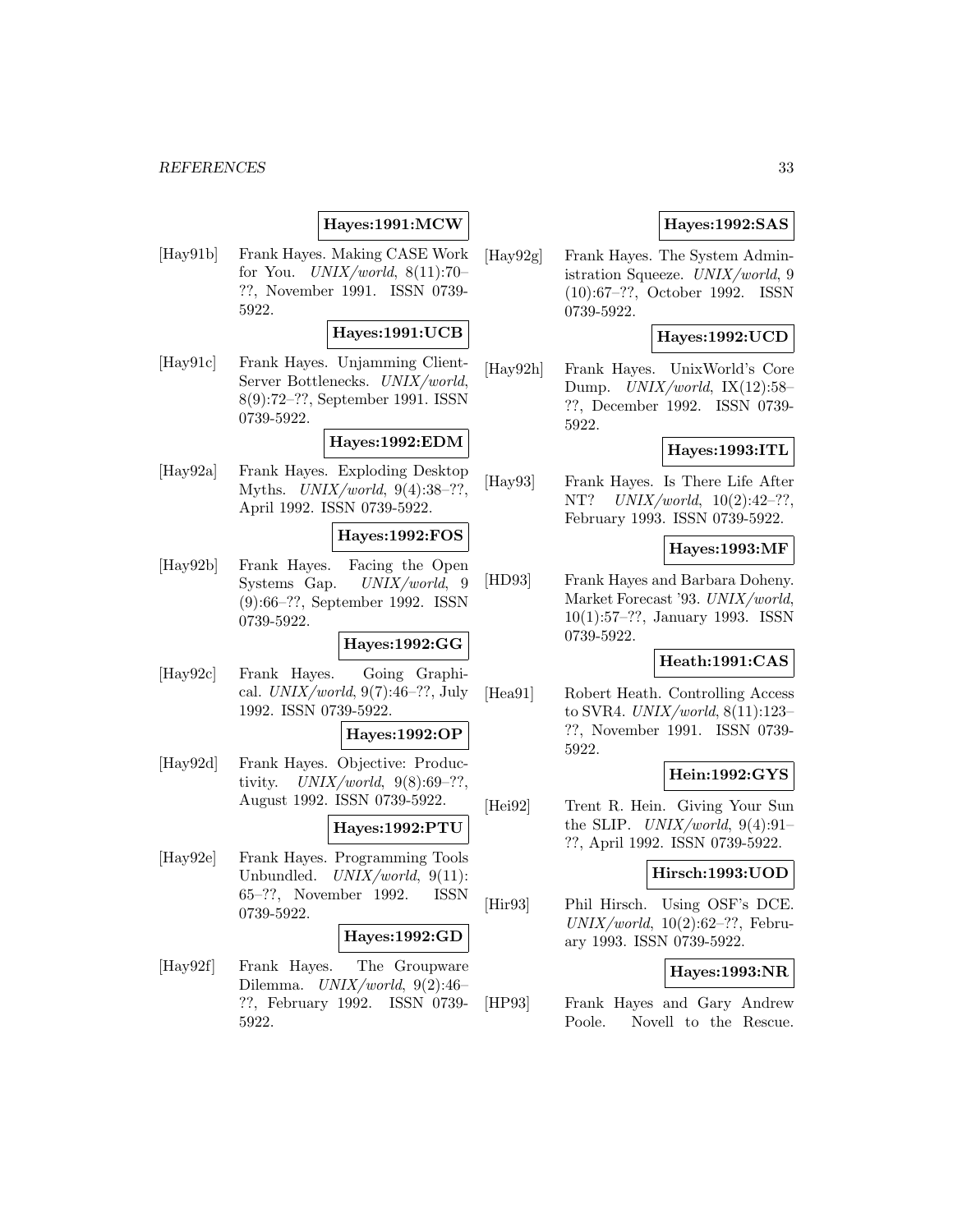$UNIX/world, 10(3):42-??$ , March 1993. ISSN 0739-5922.

## **Kirzner:1995:PYC**

[KB95] R. Kirzner and L. Bruno. 100 Products You Can't Ignore in 1996: Looking for the jewels amid the computer industry's characteristic smoke-and-mirrors? Unix-World's Open Computing, 12(12): 27–??, 1995. CODEN OPCOEB. ISSN 1072-4044.

### **King:1992:XIK**

[Kin92] Peggy King. X.25 is the Key to Global WANs. UNIX/world, 9 (11):81–??, November 1992. ISSN 0739-5922.

### **King:1993:PS**

[Kin93a] Peggy King. Product Snapshots.  $UNIX/world, 10(1):111-??, Jan$ uary 1993. ISSN 0739-5922.

#### **King:1993:WGC**

[Kin93b] Peggy King. When Groupware Comes to UNIX. UNIX/world, 10(3):57–??, March 1993. ISSN 0739-5922.

#### **Kirzner:1995:ETP**

[Kir95a] R. Kirzner. External Training Packages: Not a Complete Solution. UnixWorld's Open Computing, 12(11):35–??, 1995. CODEN OPCOEB. ISSN 1072-4044.

### **Kirzner:1995:HICb**

[Kir95b] R. Kirzner. Help! I'm Caught in a Time Warp! Unix-World's Open Computing, 12(7): 69–??, 1995. CODEN OPCOEB. ISSN 1072-4044.

### **Kirzner:1995:OFT**

[Kir95c] R. Kirzner. Objects: Farther than They Appear. UnixWorld's Open Computing, 12(11):55–??, 1995. CODEN OPCOEB. ISSN 1072- 4044.

### **Kirzner:1995:PBIb**

[Kir95d] R. Kirzner. Products to Block the Internal Threat. Unix-World's Open Computing, 12(7): 48–??, 1995. CODEN OPCOEB. ISSN 1072-4044.

### **Kirzner:1995:PKBb**

[Kir95e] R. Kirzner. Products to Keep the Barbarians  $O^*$  U and T! Unix-World's Open Computing, 12(7): 36–??, 1995. CODEN OPCOEB. ISSN 1072-4044.

## **Kirzner:1995:SYB**

[Kir95f] R. Kirzner. Should You Bypass Windows 95? UnixWorld's Open Computing, 12(10):57–??, 1995. CODEN OPCOEB. ISSN 1072- 4044.

### **Kirzner:1995:CP**

[Kir95g] Rikki Kirzner. Consuming Passions. Open Computing, 12(2):78– ??, February 1995. CODEN OP-COEB. ISSN 1078-2370.

## **Kirzner:1995:HICa**

[Kir95h] Rikki Kirzner. Help! I'm Caught in a Time Warp! Open Computing, 12(7):69–??, July 1995. CO-DEN OPCOEB. ISSN 1078-2370.

### **Kirzner:1995:IFT**

[Kir95i] Rikki Kirzner. Internet: Freeway to Toll Road. Open Computing,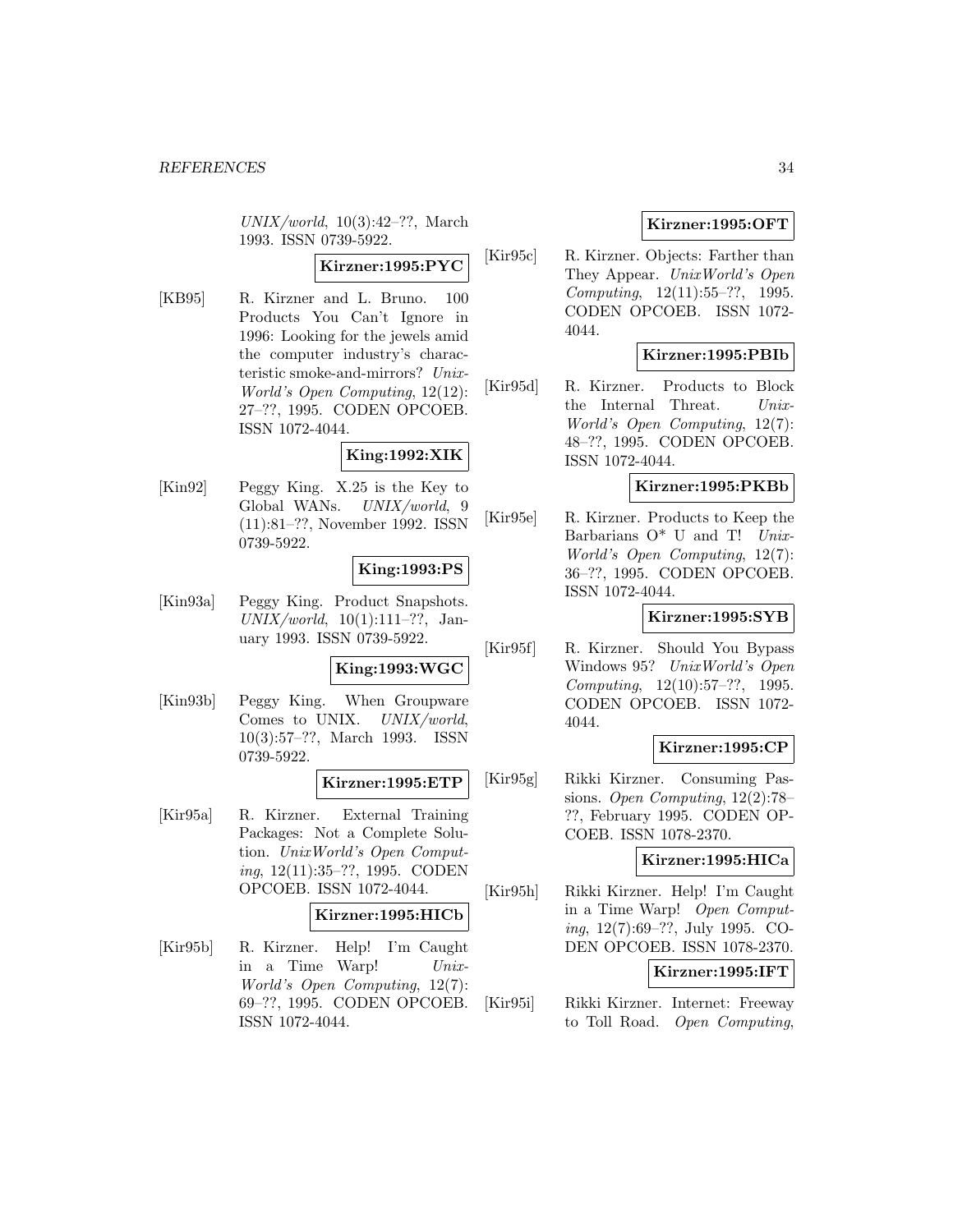12(6):89–??, June 1995. CODEN OPCOEB. ISSN 1078-2370.

## **Kirzner:1995:MWW**

[Kir95j] Rikki Kirzner. Must We Wait for the 25th Century? Open Computing, 12(4):79–??, April 1995. CO-DEN OPCOEB. ISSN 1078-2370.

### **Kirzner:1995:OS**

[Kir95k] Rikki Kirzner. Open Season. Open Computing,  $12(1):83-??$ , January 1995. CODEN OPCOEB. ISSN 1078-2370.

#### **Kirzner:1995:PBIa**

[Kir95l] Rikki Kirzner. Products to Block the Internal Threat. Open Computing, 12(7):48–??, July 1995. CODEN OPCOEB. ISSN 1078- 2370.

### **Kirzner:1995:PKBa**

[Kir95m] Rikki Kirzner. Products to Keep the Barbarians O\*U and T! Open Computing, 12(7):36–??, July 1995. CODEN OPCOEB. ISSN 1078-2370.

### **Kirzner:1995:HCD**

[Kir95n] Rikki Kirzner. The High Cost of Dreaming. Open Computing, 12(5):75–??, May 1995. CODEN OPCOEB. ISSN 1078-2370.

## **Klaus:1993:CL**

[Kla93] Todd C. Klaus. Checking Out Linux.  $UNIX/world, 10(3):66-??,$ March 1993. ISSN 0739-5922.

### **Koland:1995:PDA**

[Kol95a] Cordell Koland. Personal Digital Assistants? Open Computing, 12 (1):69–??, January 1995. CODEN OPCOEB. ISSN 1078-2370.

## **Koland:1995:SSH**

[Kol95b] Cordell Koland. Sharing or Segregating Host Resources. Open  $Computing, 12(2):65–??, February$ 1995. CODEN OPCOEB. ISSN 1078-2370.

## **Krick:1995:RD**

[Kri95] John Krick. Relating Documents. Open Computing,  $12(1)$ : 102–??, January 1995. CODEN OPCOEB. ISSN 1078-2370.

### **Lacy:1992:LAG**

[Lac92] Janice Ann Lacy. Leap Ahead in GUI Development. UNIX/world, 9(1):87–??, January 1992. ISSN 0739-5922.

### **LaPlante:1994:EO**

[LaP94] Alice G. LaPlante. Everybody Objects. Open Computing, 11(11): 50–??, November 1994. CODEN OPCOEB. ISSN 1078-2370.

### **Lash:1995:TCCb**

[Las95a] A. Lash. Time to Call in the Cybertroops. UnixWorld's Open Computing, 12(7):46–??, 1995. CODEN OPCOEB. ISSN 1072- 4044.

## **Lash:1995:TCCa**

[Las95b] Alex Lash. Time to Call in the Cybertroops. Open Computing, 12(7):46–??, July 1995. CODEN OPCOEB. ISSN 1078-2370.

### **Leibowitz:1992:SWW**

[Lei92] Michael R. Leibowitz. Still Waiting for the Windfall. UNIX/world, 9(2):53–??, February 1992. ISSN 0739-5922.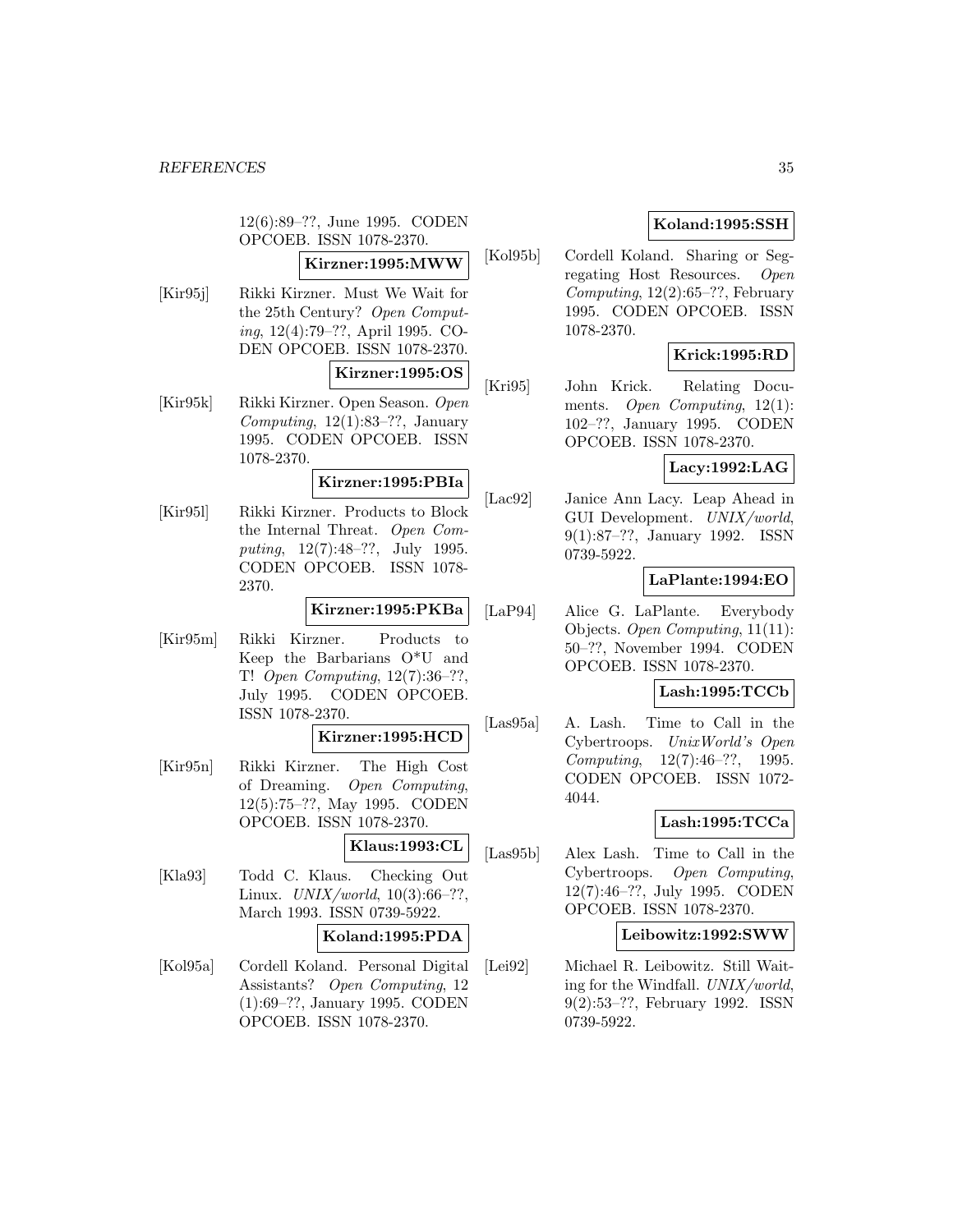### **Leisner:1993:TUA**

[Lei93] Marty Leisner. Tutorial: Using the AMD Automounter.  $UNIX/world, 10(1):70-??, Jan$ uary 1993. ISSN 0739-5922.

### **Lenatti:1995:RPM**

[Len95a] C. Lenatti. Rethinking in Parallel: Multiprocessing is on the rise, despite a dearth of tools to help create multithreaded applications. UnixWorld's Open Computing, 12(8):57–??, 1995. CODEN OPCOEB. ISSN 1072-4044.

### **Lenatti:1995:SMS**

[Len95b] C. Lenatti. System Management Software: Want to manage PC desktops in a heterogeneous environment? Expect to spend the rest of your life in vendor meetings. UnixWorld's Open Computing, 12(9):63–??, 1995. CODEN OPCOEB. ISSN 1072-4044.

### **Lenatti:1995:CVS**

[Len95c] Chuck Lenatti. Commercial Vs. Shareware TCP/IP Stacks. Open Computing,  $12(6):54-??$ , June 1995. CODEN OPCOEB. ISSN 1078-2370.

## **Lenatti:1995:FHB**

[Len95d] Chuck Lenatti. Finding a Headhunter Before One Finds You. Open Computing,  $12(5):46-??$ , May 1995. CODEN OPCOEB. ISSN 1078-2370.

### **Linthicum:1994:KFP**

[Lin94a] David S. Linthicum. Keeping a Flat Profile. Open Computing, 11 (11):67–??, November 1994. CO-DEN OPCOEB. ISSN 1078-2370.

## **Linthicum:1994:IP**

[Lin94b] David S. Linthicum. Out of Isolation, into Port. Open Computing, 11(12):84–??, December 1994. CODEN OPCOEB. ISSN 1078- 2370.

### **Linthicum:1994:TCY**

[Lin94c] David S. Linthicum. Tommy, Can You See Me? UnixWorld's Open Computing,  $11(9):67-??$ , September 1994. CODEN OPCOEB. ISSN 1072-4044.

### **Linthicum:1995:NMD**

[Lin95a] D. S. Linthicum. Network Management in the Distributed Enterprise. UnixWorld's Open Computing, 12(9):49–??, 1995. CODEN OPCOEB. ISSN 1072-4044.

## **Linthicum:1995:RFF**

[Lin95b] D. S. Linthicum. RAD: Fast Food for Application Hunger. Unix-World's Open Computing, 12(12): 48–??, 1995. CODEN OPCOEB. ISSN 1072-4044.

### **Linthicum:1995:TMT**

[Lin95c] D. S. Linthicum. TP Monitors: Transaction processing monitors provide the management services that make client-server database computing trustworthy. Unix-World's Open Computing, 12(7): 66–??, 1995. CODEN OPCOEB. ISSN 1072-4044.

#### **Linthicum:1995:GDT**

[Lin95d] David Linthicum. GUI Development Tools. Open Computing, 12 (3):73–??, March 1995. CODEN OPCOEB. ISSN 1078-2370.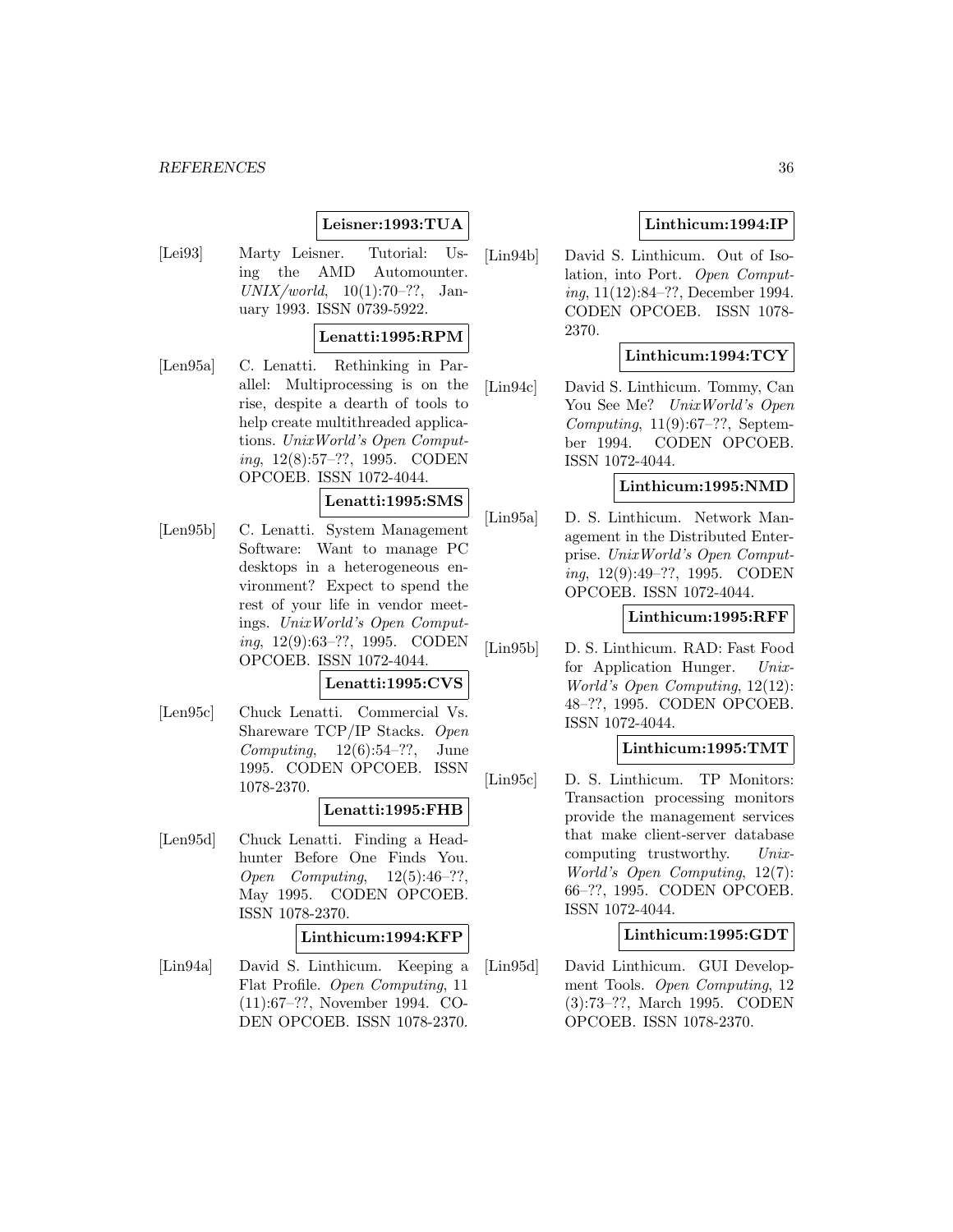### **Linthicum:1995:WWF**

[Lin95e] David Linthicum. Will Windows 95 Force a PC Upgrade? Open Computing, 12(4):76–??, April 1995. CODEN OPCOEB. ISSN 1078-2370.

### **Linthicum:1995:CCD**

[Lin95f] David S. Linthicum. Chasing Compound Document Standards. Open Computing, 12(1):55– ??, January 1995. CODEN OP-COEB. ISSN 1078-2370.

### **Linthicum:1995:C**

[Lin95g] David S. Linthicum. CORBA 2.0? Open Computing, 12(2):68– ??, February 1995. CODEN OP-COEB. ISSN 1078-2370.

### **Linthicum:1995:TM**

[Lin95h] David S. Linthicum. TP Monitors. Open Computing, 12(7):66– ??, July 1995. CODEN OPCOEB. ISSN 1078-2370.

### **Maguire:1995:HJH**

[Mag95a] J. G. Maguire. Hot Java for Homer Simpson: Sun Microsystems Inc revives its interactive technology for Fox Broadcasting Co's 3-D Web site. UnixWorld's Open Computing, 12(11):72–??, 1995. CODEN OPCOEB. ISSN 1072- 4044.

### **Maguire:1995:NWN**

[Mag95b] J. G. Maguire. No Wrong Numbers with Objectivity: With the help of Objectivity/DB, Motorola is building a global, satellite-based cellular telephone network that will bring telephone service into

areas where no telephone company has previously ventured. Unix-World's Open Computing, 12(10): 72–??, 1995. CODEN OPCOEB. ISSN 1072-4044.

### **Maguire:1995:MCT**

[Mag95c] John G. Maguire. McCaw Cellular Takes the NextStep. Open Computing, 12(4):93–??, April 1995. CODEN OPCOEB. ISSN 1078- 2370.

### **Maguire:1995:MCN**

[Mag95d] John G. Maguire. Mercury Center/Netscape's Netsite Server: Attracting Internet Customers. Open Computing, 12(5):94–??, May 1995. CODEN OPCOEB. ISSN 1078-2370.

### **Mansisidor:1995:VP**

[Man95] Julie Mansisidor. Visionary Programming. Open Computing, 12 (3):99–??, March 1995. CODEN OPCOEB. ISSN 1078-2370.

**Moore:1992:FCC**

[Moo92a] Tom Moore. Faster Color Comes to the Black Next. UNIX/world, 9 (9):77–??, September 1992. ISSN 0739-5922.

### **Moore:1992:LWF**

[Moo92b] Tom Moore. Low-end Workstations with Fangs. UNIX/world, 9(8):81–??, August 1992. ISSN 0739-5922.

### **Mikes:1991:FD**

[MS91] Steven Mikes and Alan Southerton. Friendly Desktops. UNIX/world, 8(9):52–??, September 1991. ISSN 0739-5922.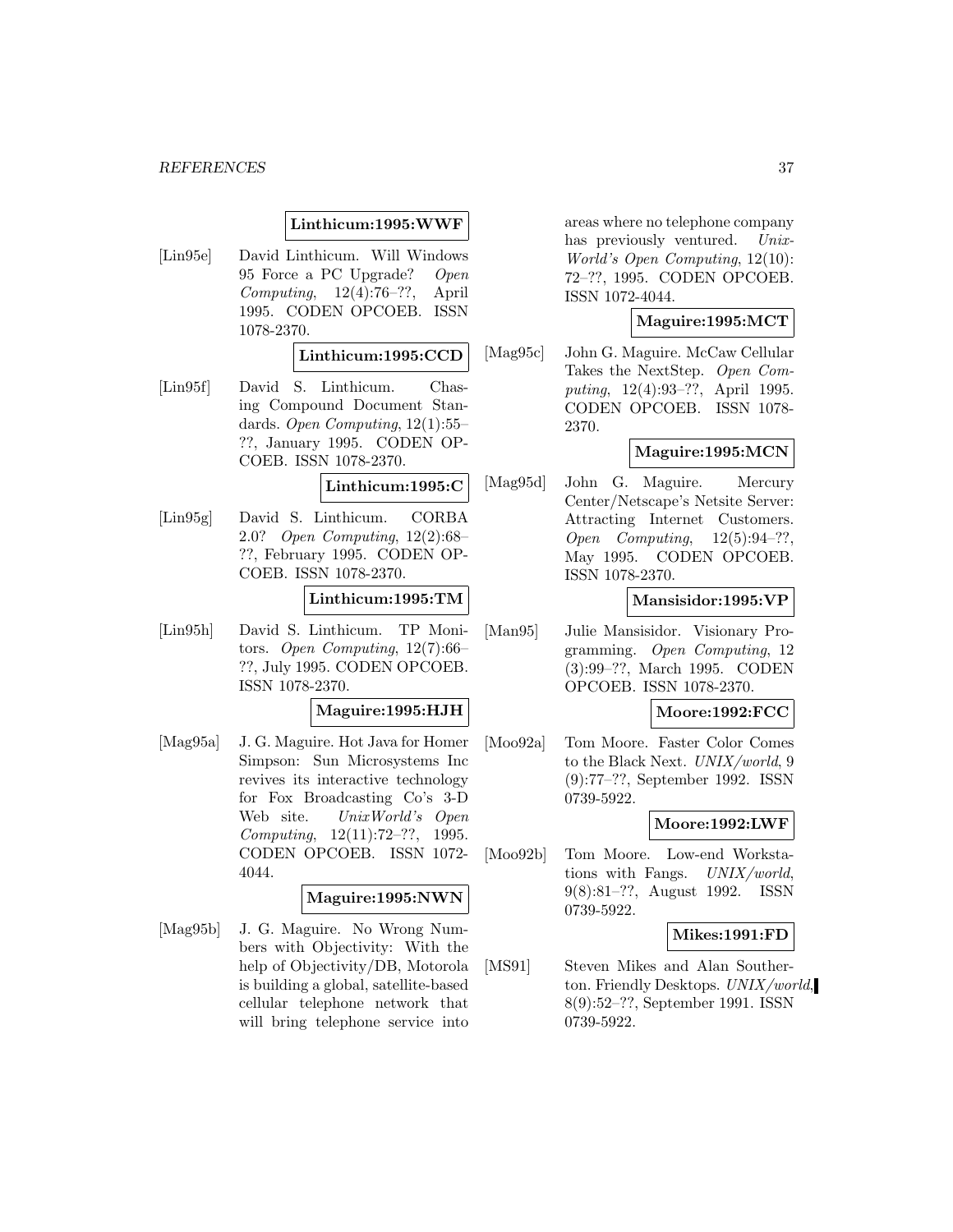## **Mui:1992:IXW**

[Mui92] Linda Mui. Improving X Windows Security. UNIX/world, IX(12): 115–??, December 1992. ISSN 0739-5922.

### **Mullich:1995:SMB**

[Mul95a] J. Mullich. Squashing the Millennium Bug: Think the Millenium Bug problem is something you can ignore? UnixWorld's Open Computing, 12(10):42–??, 1995. CO-DEN OPCOEB. ISSN 1072-4044.

### **Mullich:1995:RMI**

[Mul95b] J. Mullich. The Riddle in the Middle: It's expensive, it's complicated, and its implementation is a barometer of a company's aversion to risk. UnixWorld's Open Computing, 12(8):36–??, 1995. CO-DEN OPCOEB. ISSN 1072-4044.

### **Mullich:1995:FCT**

[Mul95c] Joe Mullich. Fat Clients, Thin Patience. Open Computing, 12(3): 50–??, March 1995. CODEN OP-COEB. ISSN 1078-2370.

### **Mullich:1995:INA**

[Mul95d] Joe Mullich. It's Nothing Automatic. Open Computing, 12(2): 46–??, February 1995. CODEN OPCOEB. ISSN 1078-2370.

### **Murray:1991:HDA**

[Mur91] Jim Murray. HP's Dual Approach to Workstations. UNIX/world, 8 (11):91–??, November 1991. ISSN 0739-5922.

## **Mynatt:1992:TYW**

[Myn92] Beth Mynatt. Translating Your Way Into GUIs. UNIX/world, 9 (4):75–??, April 1992. ISSN 0739- 5922.

### **Nee:1991:GYP**

[Nee91a] Eric Nee. Get Your PC Software on UNIX.  $UNIX/world$ ,  $8(10)$ : 54–??, October 1991. ISSN 0739- 5922.

## **Nee:1991:LSL**

[Nee91b] Eric Nee. Life in the Slow Lane.  $UNIX/world, 8(10):60-??, Octo$ ber 1991. ISSN 0739-5922.

#### **Nee:1992:DT**

[Nee92] Eric Nee. DEC in Transition.  $UNIX/world, 9(4):47-??,$  April 1992. ISSN 0739-5922.

### **OConnor:1994:NN**

[O'C94] Rory J. O'Connor. The Next Noorda? Open Computing, 11(10): 59–??, October 1994. CODEN OPCOEB. ISSN 1078-2370.

### **Perkins:1992:PIY**

[Per92a] Edwin C. Perkins. The PC Inside Your Sun Workstation. UNIX/world, 9(10):83–??, October 1992. ISSN 0739-5922.

#### **Perkins:1992:XWR**

[Per92b] Edwin C. Perkins, Jr. X and Windows: Roommates of Your PC. UNIX/world, IX(12):97–??, December 1992. ISSN 0739-5922.

### **Perkins:1993:OMW**

[Per93a] Edwin C. Perkins, Jr. Opening More Windows. UNIX/world, 10 (3):109–??, March 1993. ISSN 0739-5922.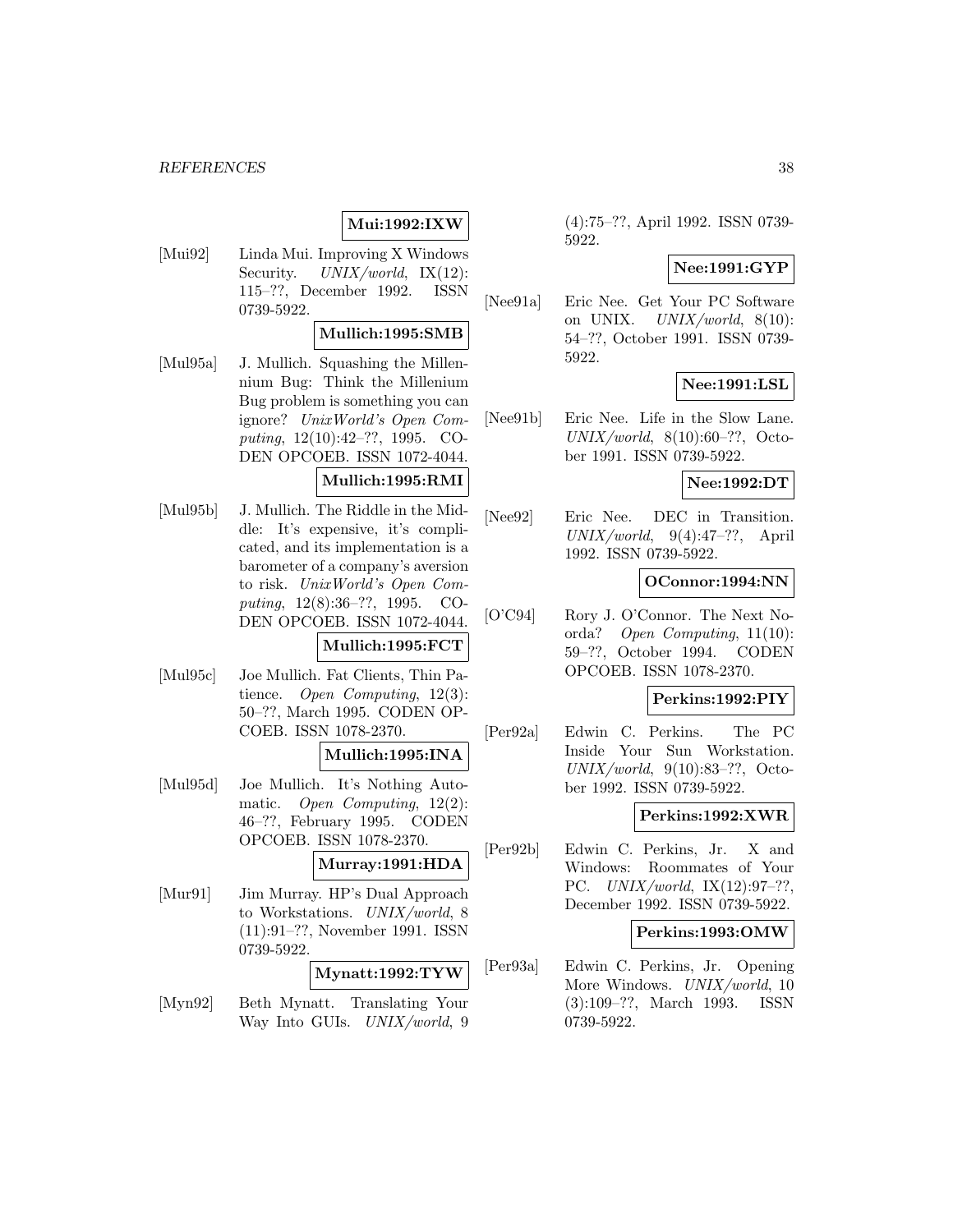### **Perkins:1993:SYN**

[Per93b] Edwin C. Perkins, Jr. Should Your Next UNIX Workstation be a PC?  $UNIX/world, 10(2):90-??$ , February 1993. ISSN 0739-5922.

### **Pfister:1994:OCM**

[Pfi94] Sean Pfister. Open Computing MIS Survey: Benchmarks Miss Their Mark. UnixWorld's Open Computing,  $11(9):50-??$ , September 1994. CODEN OPCOEB. ISSN 1072-4044.

### **Poole:1991:IDG**

[Poo91a] Gary Andrew Poole. Is Data General Headed for Another Crash? UNIX/world, 8(11):63–??, November 1991. ISSN 0739-5922.

### **Poole:1991:STE**

[Poo91b] Gary Andrew Poole. Sun in Their Eyes.  $UNIX/world, 8(10):79-??,$ October 1991. ISSN 0739-5922.

#### **Poole:1991:MN**

[Poo91c] Gary Andrew Poole. The Mellowing of Next.  $UNIX/world$ ,  $8(9):65$ – ??, September 1991. ISSN 0739- 5922.

### **Poole:1991:TUC**

[Poo91d] Gary Andrew Poole. The Top 10 UNIX Companies of 1991.  $UNIX/world, 8(12):51-??$ , December 1991. ISSN 0739-5922.

### **Poole:1992:AHA**

[Poo92a] Gary Andrew Poole. Andy Heller Against the World. UNIX/world, 9(3):34–??, March 1992. ISSN 0739-5922.

### **Poole:1992:BP**

[Poo92b] Gary Andrew Poole. From Blue to Pink. UNIX/world, 9(10):61–??, October 1992. ISSN 0739-5922.

### **Poole:1992:MFO**

[Poo92c] Gary Andrew Poole. Market Forecast: Open Systems in 1992.  $UNIX/world, 9(1):72-??$ , January 1992. ISSN 0739-5922.

### **Poole:1992:SSC**

[Poo92d] Gary Andrew Poole. Sequent's Software Cure. UNIX/world, 9(3): 41–??, March 1992. ISSN 0739- 5922.

### **Poole:1992:SB**

[Poo92e] Gary Andrew Poole. Sun Block.  $UNIX/world, 9(7):55-??, July$ 1992. ISSN 0739-5922.

### **Poole:1992:SSS**

[Poo92f] Gary Andrew Poole. Sun's Soft Spot. UNIX/world, 9(11):52–??, November 1992. ISSN 0739-5922.

### **Poole:1992:SSJ**

[Poo92g] Gary Andrew Poole. Sybase Stays a Jump Ahead. UNIX/world, 9 (9):55–??, September 1992. ISSN 0739-5922.

### **Poole:1992:DPA**

[Poo92h] Gary Andrew Poole. The Dealer Plays an ACE. UNIX/world, 9 (4):53–??, April 1992. ISSN 0739- 5922.

### **Poole:1992:GC**

[Poo92i] Gary Andrew Poole. The Great Conciliator. UNIX/world, 9(8): 59–??, August 1992. ISSN 0739- 5922.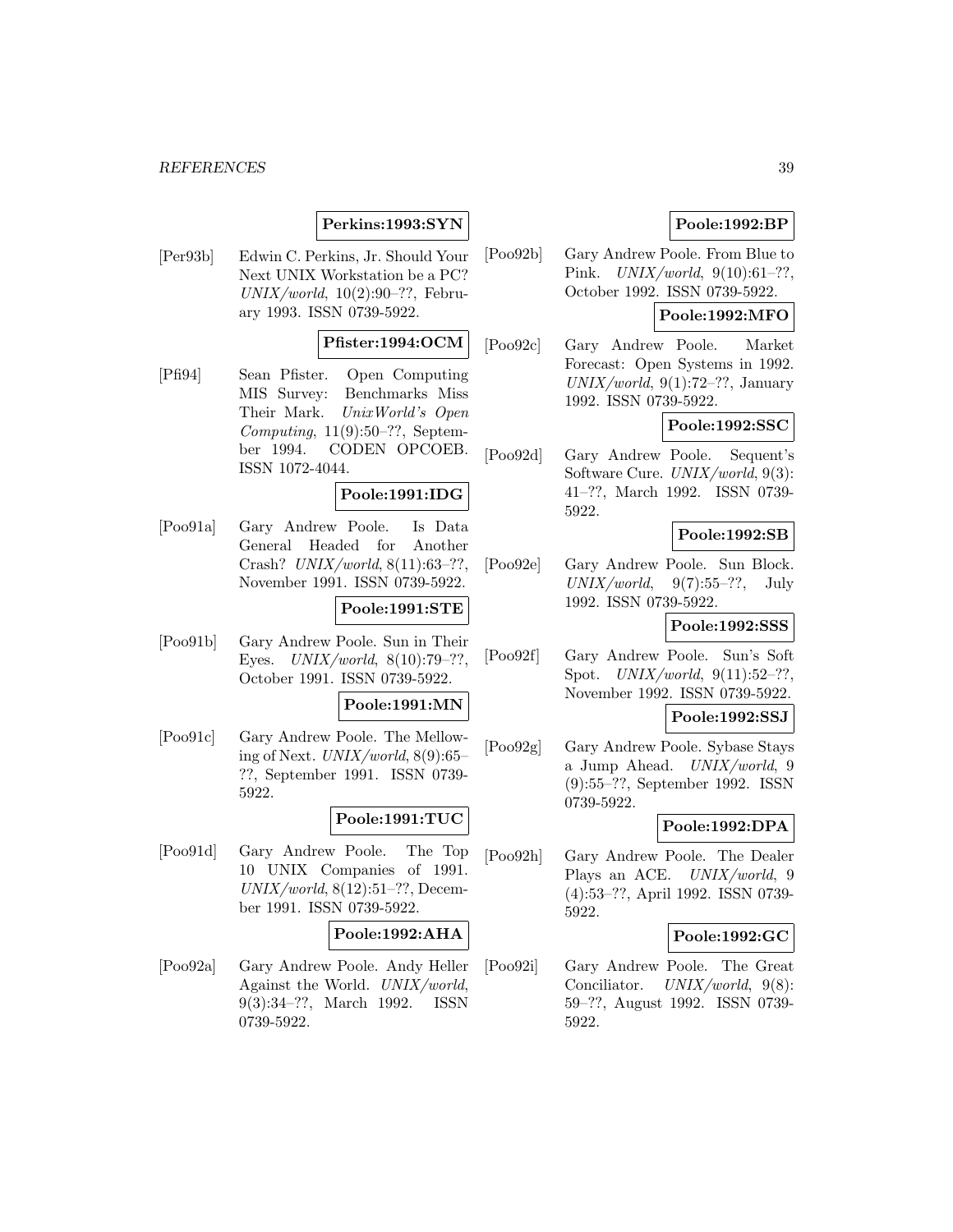### **Poole:1993:NHN**

[Poo93a] Gary Andrew Poole. And Now ... Heeeeere's NT! UNIX/world, 10 (2):53–??, February 1993. ISSN 0739-5922.

### **Poole:1993:PBB**

[Poo93b] Gary Andrew Poole. Profile: Big Blue's Common Man.  $UNIX/world, 10(1):63-??, Jan$ uary 1993. ISSN 0739-5922.

### **Poole:1993:BBN**

[Poo93c] Gary Andrew Poole. The Brain Behind NT.  $UNIX/world$ , 10(2): 59–??, February 1993. ISSN 0739- 5922.

### **Poole:1994:HGT**

[Poo94] Gary Andrew Poole. How to Get to the Top in IS. Open Computing, 11(11):42–??, November 1994. CODEN OPCOEB. ISSN 1078- 2370.

#### **Poole:1995:AWT**

[Poo95a] G. A. Poole. Avoiding Web Tofu: You probably want to know what not to do to develop a corporate identity on the World Wide Web. UnixWorld's Open Computing, 12 (9):53–??, 1995. CODEN OP-COEB. ISSN 1072-4044.

## **Poole:1995:LMM**

[Poo95b] G. A. Poole. Logout: Mellowing machines. UnixWorld's Open Computing, 12(12):80–??, 1995. CODEN OPCOEB. ISSN 1072- 4044.

#### **Poole:1995:TPC**

[Poo95c] G. A. Poole. Training Partnerships: Can You Make Them Last?

UnixWorld's Open Computing, 12 (11):39–??, 1995. CODEN OP-COEB. ISSN 1072-4044.

## **Poole:1995:La**

[Poo95d] Gary Andrew Poole. Logout. Open Computing, 12(1):112–??, January 1995. CODEN OP-COEB. ISSN 1078-2370.

### **Poole:1995:Lb**

[Poo95e] Gary Andrew Poole. Logout. Open Computing, 12(2):104–??, February 1995. CODEN OP-COEB. ISSN 1078-2370.

### **Poole:1995:Lc**

[Poo95f] Gary Andrew Poole. Logout. Open Computing, 12(3):112–??, March 1995. CODEN OPCOEB. ISSN 1078-2370.

### **Poole:1995:Ld**

[Poo95g] Gary Andrew Poole. Logout. Open Computing, 12(4):104–??, April 1995. CODEN OPCOEB. ISSN 1078-2370.

### **Poole:1995:Le**

[Poo95h] Gary Andrew Poole. Logout. Open Computing, 12(5):104–??, May 1995. CODEN OPCOEB. ISSN 1078-2370.

### **Poole:1995:Lf**

[Poo95i] Gary Andrew Poole. Logout. Open Computing, 12(6):120–??, June 1995. CODEN OPCOEB. ISSN 1078-2370.

### **Poole:1995:Lg**

[Poo95j] Gary Andrew Poole. Logout. Open Computing, 12(7):96–??, July 1995. CODEN OPCOEB. ISSN 1078-2370.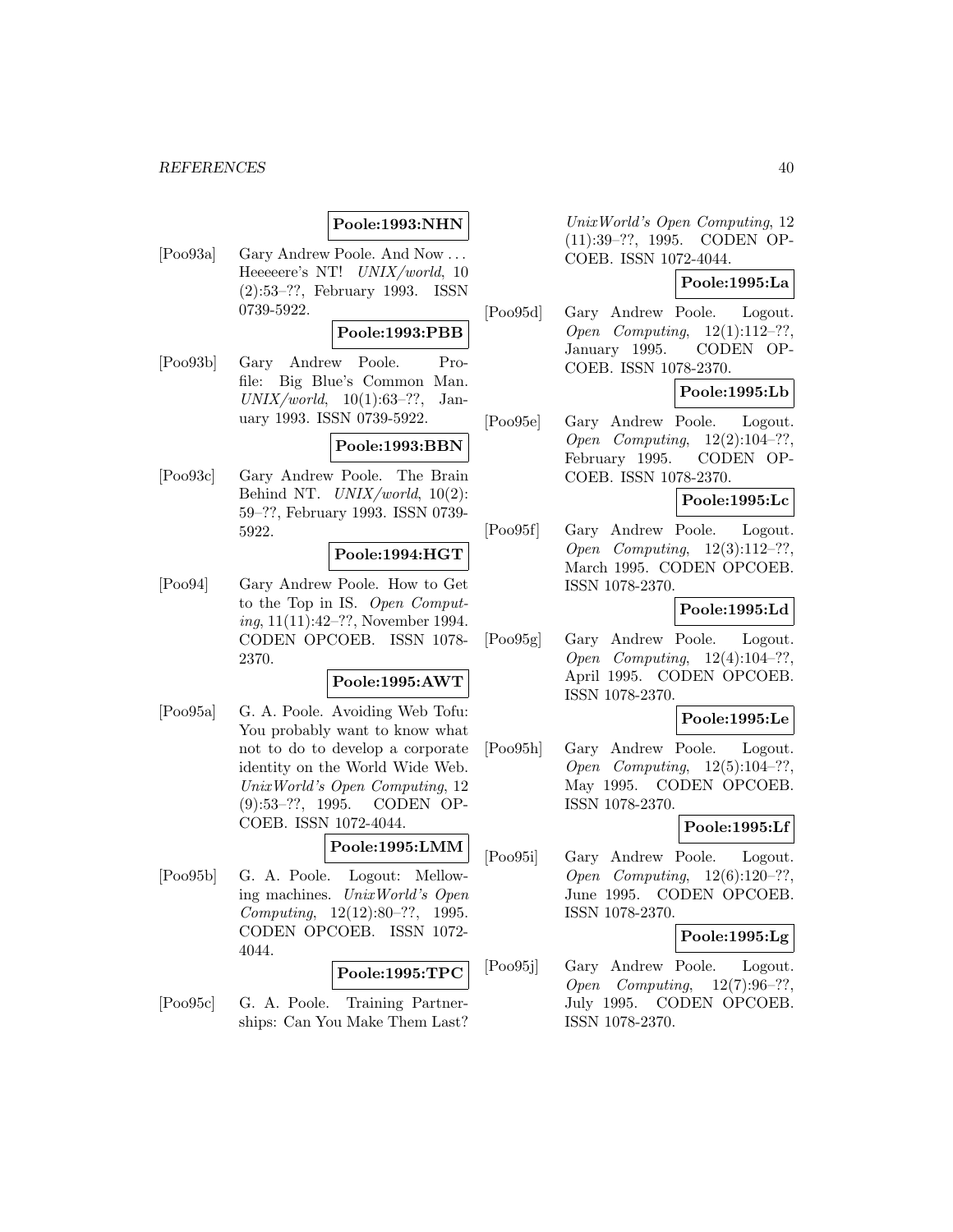### **Pooler:1995:USS**

[Poo95k] J. A. Pooler. The use of spatial separation in the measurement of transportation accessibility. Unix-World's Open Computing, 12(12): 421–??, 1995. CODEN OPCOEB. ISSN 1072-4044.

### **Poole:1992:GUU**

[PW92] Gary Andrew Poole and Carolyn W. C. Wong. Getting Use Out of User Groups. UNIX/world, 9(3): 55–??, March 1992. ISSN 0739- 5922.

#### **Ranum:1994:IFP**

[Ran94] Marcus Ranum. Internet Firewall Protection. UnixWorld's Open Computing,  $11(9):95-??$ , September 1994. CODEN OPCOEB. ISSN 1072-4044.

### **Ranade:1995:WMS**

[Ran95] Jay Ranade. Why the Mainframe Survives. Open Computing, 12(4): 34–??, April 1995. CODEN OP-COEB. ISSN 1078-2370.

## **Raucci:1994:ORa**

[Rau94a] Richard Raucci. On-Site Reviews. Open Computing, 11(11): 99–??, November 1994. CODEN OPCOEB. ISSN 1078-2370.

## **Raucci:1994:ORb**

[Rau94b] Richard Raucci. On-Site Reviews. Open Computing, 11(12): 99–??, December 1994. CODEN OPCOEB. ISSN 1078-2370.

#### **Raucci:1994:LL**

[Rau94c] Richard Raucci. The Lexus of Laptops. UnixWorld's Open Computing, 11(9):79–??, September

1994. CODEN OPCOEB. ISSN 1072-4044.

### **Raucci:1995:MHCb**

[Rau95a] R. Raucci. Modern Health Care. UnixWorld's Open Computing, 12 (7):83–??, 1995. CODEN OP-COEB. ISSN 1072-4044.

#### **Raucci:1995:MHCa**

[Rau95b] Richard Raucci. Modern Health Care. Open Computing, 12(7):83– ??, July 1995. CODEN OPCOEB. ISSN 1078-2370.

#### **Raucci:1995:OCN**

[Rau95c] Richard Raucci. Old Cobol, New Techniques. Open Computing, 12 (6):107–??, June 1995. CODEN OPCOEB. ISSN 1078-2370.

### **Raucci:1995:RS**

[Rau95d] Richard Raucci. RAD in the Stars. Open Computing, 12(6): 110–??, June 1995. CODEN OP-COEB. ISSN 1078-2370.

### **Reynolds-Feighan:1995:EAA**

[RF95] A. J. Reynolds-Feighan. European and American approaches to air transport liberalisation: some implications for small communities. UnixWorld's Open Computing, 12 (12):467–??, 1995. CODEN OP-COEB. ISSN 1072-4044.

### **Raney:1991:NAO**

[RM91] Scott Raney and Elizabeth Mynatt. New Age Office Automation.  $UNIX/world, 8(12):81-??$ , December 1991. ISSN 0739-5922.

### **Roberts:1995:MUL**

[Rob95] B. Roberts. Managing Upheaval: Like many information services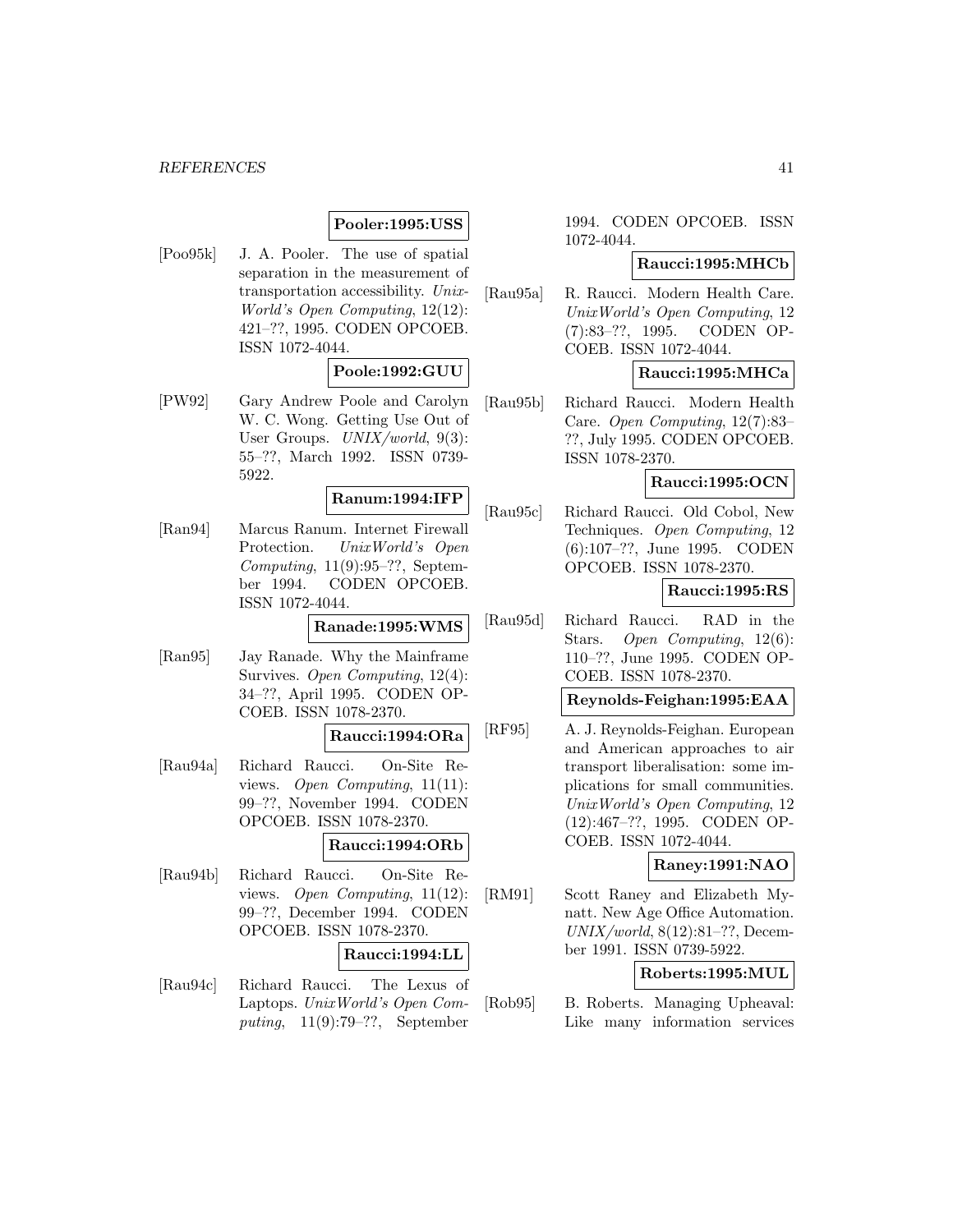executives, National Semiconductor Corp.'s Connie Deletis is orchestrating radical change. Unix-World's Open Computing, 12(12): 42–??, 1995. CODEN OPCOEB. ISSN 1072-4044.

### **Rohm:1995:SAB**

[Roh95] W. G. Rohm. Slow Adoption, Big Payoff: For Commerce Clearing House, Lotus Notes was more than a business solution. Unix-World's Open Computing, 12(9): 47–??, 1995. CODEN OPCOEB. ISSN 1072-4044.

### **Ryan:1994:MMC**

[Rya94] Pat Ryan. Making Mosaic Clients Talk Back. Open Computing, 11 (10):99–??, October 1994. CO-DEN OPCOEB. ISSN 1078-2370. **Sandlund:1993:PS**

[San93] Chris Sandlund. Product Snapshots.  $UNIX/world$ ,  $10(2):111-??$ , February 1993. ISSN 0739-5922.

#### **Schlosberg:1995:OIC**

[Sch95a] J. Schlosberg. The Object Is Complexity: Text-only relational databases are slowly giving way to a new class of object-oriented, or object relational, databases. Unix-World's Open Computing, 12(10): 52–??, 1995. CODEN OPCOEB. ISSN 1072-4044.

### **Schlosberg:1995:WIE**

[Sch95b] J. Schlosberg. Where is the Elusive Groupware Payoff? Unix-World's Open Computing, 12(9): 30–??, 1995. CODEN OPCOEB. ISSN 1072-4044.

### **Southerton:1993:BP**

[SE93] Alan Southerton and Natalie Engler. The Best Products of 1992.  $UNIX/world, 10(1):46-??, Jan$ uary 1993. ISSN 0739-5922.

### **Sheldrick:1992:SXW**

[She92] Dennis Sheldrick. Security and the X Window System. UNIX/world, 9(1):103–??, January 1992. ISSN 0739-5922.

### **Simpson:1995:SBS**

[Sim95a] Rod Simpson. Suites or Best-of-Breed Software. Open Computing, 12(3):61–??, March 1995. CODEN OPCOEB. ISSN 1078-2370.

### **Simpson:1995:WSR**

[Sim95b] Roderick Simpson. Why Salaries Are on the Rise. Open Computing, 12(5):53–??, May 1995. CODEN OPCOEB. ISSN 1078-2370.

## **Snell:1992:IBO**

[Sne92] Ned Snell. IBM Builds an Open Strategy.  $UNIX/world$ , 9(1):65– ??, January 1992. ISSN 0739-5922.

### **Spoutherton:1992:STP**

[SP92] Alan Spoutherton and Edwin Perkins. Sun Tries to Play Catchup.  $UNIX/world, 9(11):57-??,$ November 1992. ISSN 0739-5922.

#### **Stevens:1995:CRG**

[Ste95a] L. Stevens. Civil Rights Group Frames Its Web Site. Unix-World's Open Computing, 12(11): 68–??, 1995. CODEN OPCOEB. ISSN 1072-4044.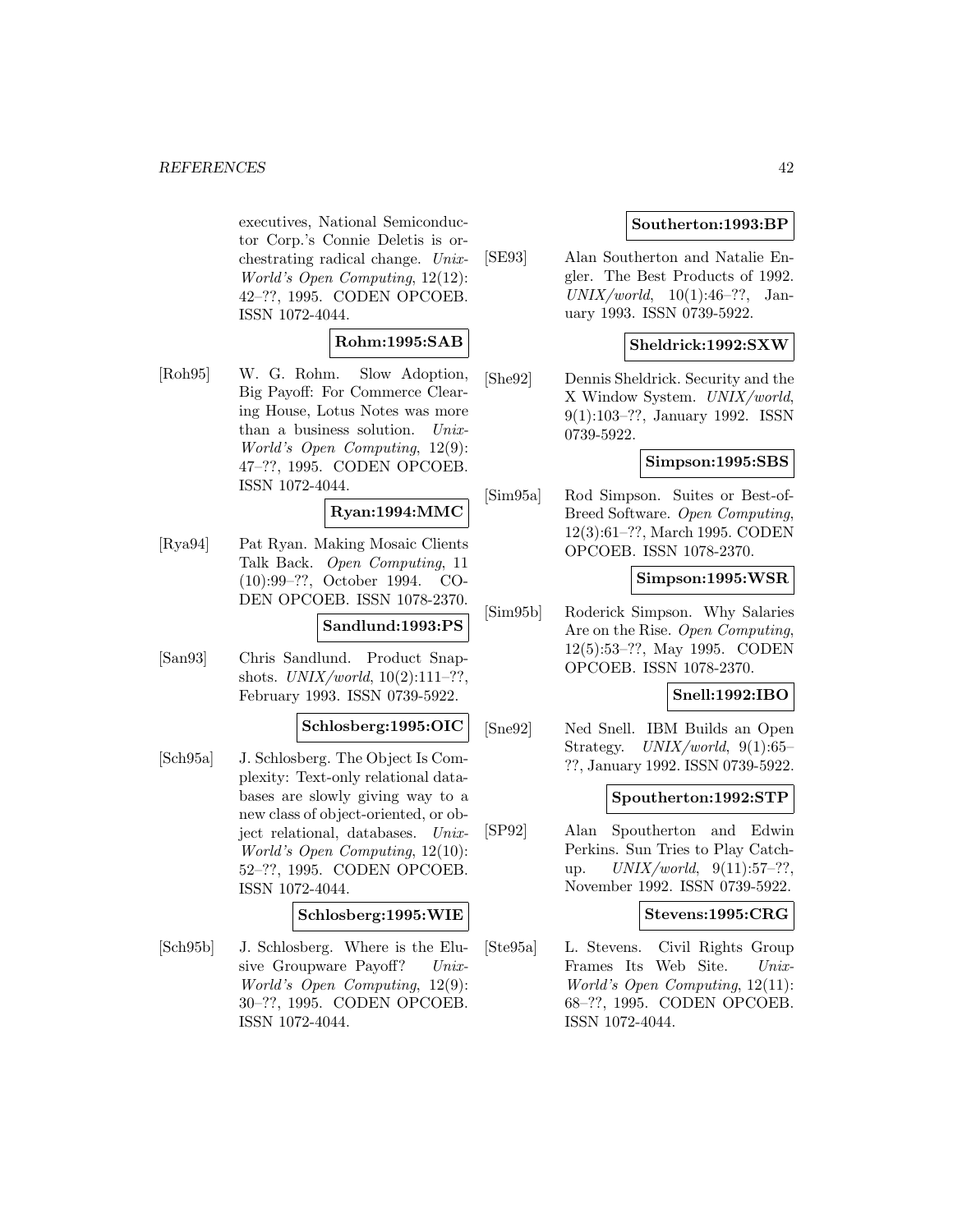### **Stevens:1995:HMS**

[Ste95b] L. Stevens. High-End Multiprocessing Servers. UnixWorld's Open Computing, 12(8):67–??, 1995. CODEN OPCOEB. ISSN 1072-4044.

### **Stevens:1995:PSO**

[Ste95c] L. Stevens. Polishing Sales with OLAP: Using the DSS Agent relational OLAP tool, S.C. Johnson Wax creates data reports to win more shelf space for its products. UnixWorld's Open Computing, 12 (12):71–??, 1995. CODEN OP-COEB. ISSN 1072-4044.

#### **Stevens:1995:USP**

[Ste95d] L. Stevens. UniSQL Solves the Paper Chase. UnixWorld's Open Computing, 12(10):68–??, 1995. CODEN OPCOEB. ISSN 1072- 4044.

#### **Stevens:1995:HSM**

[Ste95e] Larry Stevens. Hierarchical Storage Management. Open Computing, 12(5):71–??, May 1995. CO-DEN OPCOEB. ISSN 1078-2370.

#### **Stevens:1995:MYB**

[Ste95f] Larry Stevens. Mapping Your Business Processes. Open Computing,  $12(2):73-??$ , February 1995. CODEN OPCOEB. ISSN 1078-2370.

### **Stevens:1995:XF**

[Ste95g] Larry Stevens. The X Factor. Open Computing,  $12(6):61-$ ??, June 1995. CODEN OP-COEB. ISSN 1078-2370.

### **Streeter:1995:CCN**

[Str95a] A. Streeter. Call Centers: Now that automatic call distributors link to many standard PBXs and LANs — and include new features — it may be time to invest in your call center. Unix-World's Open Computing, 12(12): 52–??, 1995. CODEN OPCOEB. ISSN 1072-4044.

#### **Streeter:1995:ISWb**

[Str95b] A. Streeter. Is SATAN Worth It? UnixWorld's Open Computing, 12(7):34–??, 1995. CODEN OPCOEB. ISSN 1072-4044.

### **Streeter:1995:HMT**

[Str95c] April Streeter. Hey Mac, Take a Letter. Open Computing, 12(5): 55–??, May 1995. CODEN OP-COEB. ISSN 1078-2370.

#### **Streeter:1995:ISWa**

[Str95d] April Streeter. Is SATAN Worth It? Open Computing, 12(7):34– ??, July 1995. CODEN OPCOEB. ISSN 1078-2370.

#### **Stump:1992:DM**

[Stu92] Kean Stump. Delivering the Mail. UNIX/world, 9(11):103–??, November 1992. ISSN 0739-5922.

### **Swartz:1992:IGG**

[Swa92] Ray Swartz. Island Graphics Grapples Along. UNIX/world, 9 (2):81–??, February 1992. ISSN 0739-5922.

#### **Southerton:1992:UTS**

[SWG92] Alan Southerton, Andrew D. Wolfe Jr., and David Granz. DOS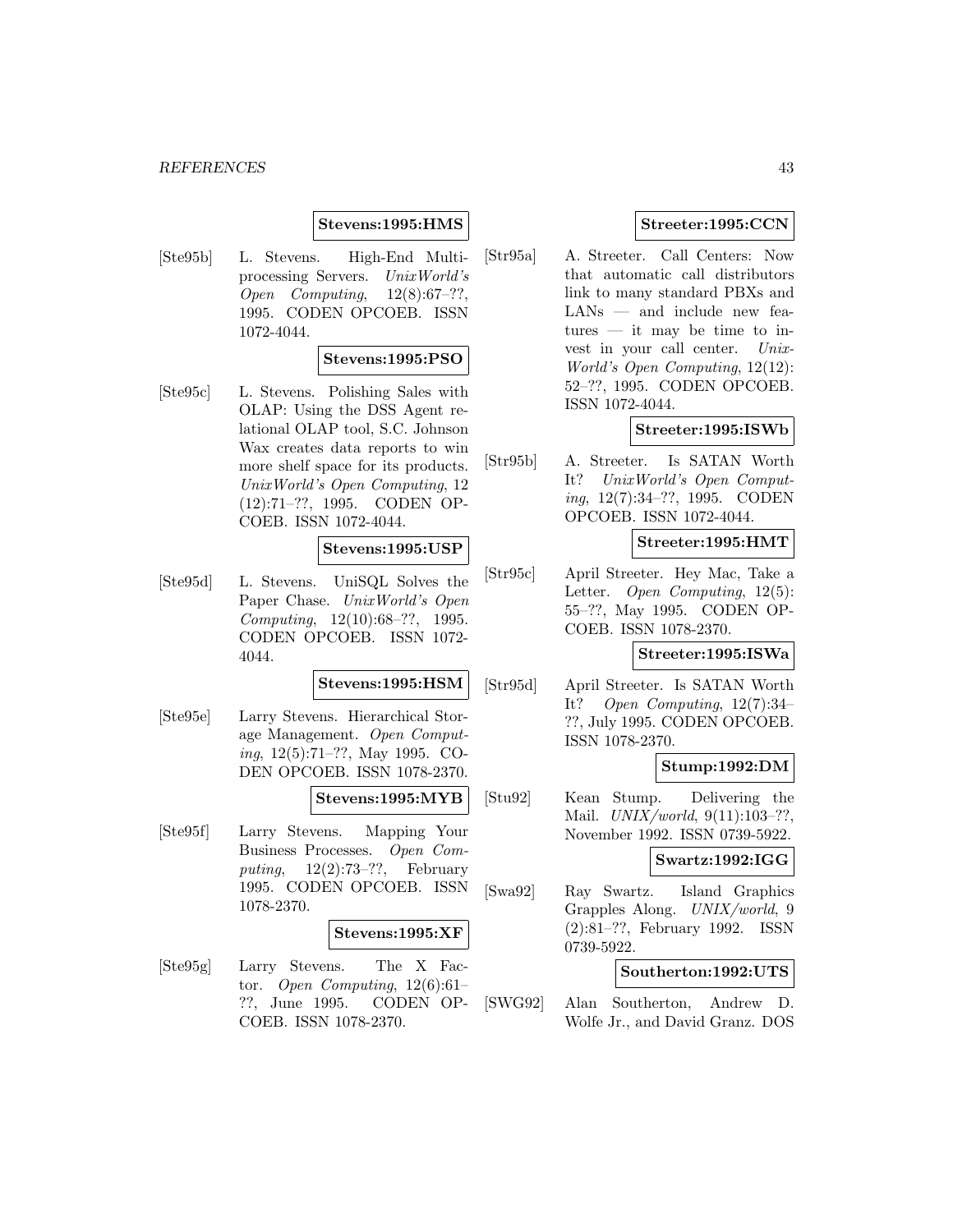and UNIX On a Two-Way Street.  $UNIX/world, 9(8):48-??$ , August 1992. ISSN 0739-5922.

**Taylor:1993:WCS**

[Tay93] Allen G. Taylor. What Are Customers Saying about Alpha?  $UNIX/world, 10(1):67-??.$  January 1993. ISSN 0739-5922.

### **Tristram:1994:BLM**

[Tri94a] Claire Tristram. Buying or Leasing Midrange Servers. Open Computing, 11(11):71–??, November 1994. CODEN OPCOEB. ISSN 1078-2370.

### **Tristram:1994:GC**

[Tri94b] Claire Tristram. Green Computers? Open Computing, 11(11):77– ??, November 1994. CODEN OP-COEB. ISSN 1078-2370.

### **Tristram:1994:MCA**

[Tri94c] Claire Tristram. Migrating to Client-Server Accounting. Open Computing,  $11(11):75-??$ , November 1994. CODEN OPCOEB. ISSN 1078-2370.

### **Tristram:1994:NRU**

[Tri94d] Claire Tristram. Novell Rediscovers Unix. Open Computing, 11 (10):54–??, October 1994. CO-DEN OPCOEB. ISSN 1078-2370.

### **Tristram:1994:PD**

- [Tri94e] Claire Tristram. PCMCIA on the Desktop. Open Computing, 11 (12):81–??, December 1994. CO-DEN OPCOEB. ISSN 1078-2370. **Tristram:1994:WVW**
- [Tri94f] Claire Tristram. Windows vs. Windows Emulation on Unix.

Open Computing, 11(12):72–??, December 1994. CODEN OP-COEB. ISSN 1078-2370.

### **Tristram:1994:VCS**

[Tri94g] Clarie Tristram. Version Control Software? Open Computing, 11 (12):75–??, December 1994. CO-DEN OPCOEB. ISSN 1078-2370.

### **Tristram:1995:BBS**

[Tri95a] C. Tristram. Becoming a Beta Site or Not: It's often a risky venture to join a beta program. Unix-World's Open Computing, 12(9): 58–??, 1995. CODEN OPCOEB. ISSN 1072-4044.

### **Tristram:1995:FCW**

[Tri95b] C. Tristram. Forming a Committee. . . or Not: Who says groups always make better decisions than individuals? UnixWorld's Open Computing, 12(12):54–??, 1995. CO-DEN OPCOEB. ISSN 1072-4044.

### **Tristram:1995:HLb**

[Tri95c] C. Tristram. High-Speed LANs. UnixWorld's Open Computing, 12 (7):59–??, 1995. CODEN OP-COEB. ISSN 1072-4044.

### **Tristram:1995:LMSb**

[Tri95d] C. Tristram. License Management Software? UnixWorld's Open Computing, 12(7):65–??, 1995. CODEN OPCOEB. ISSN 1072- 4044.

#### **Tristram:1995:LSL**

[Tri95e] C. Tristram. Load-Balancing Software: Load-balancing software promises to give you the performance clout of a supercomputer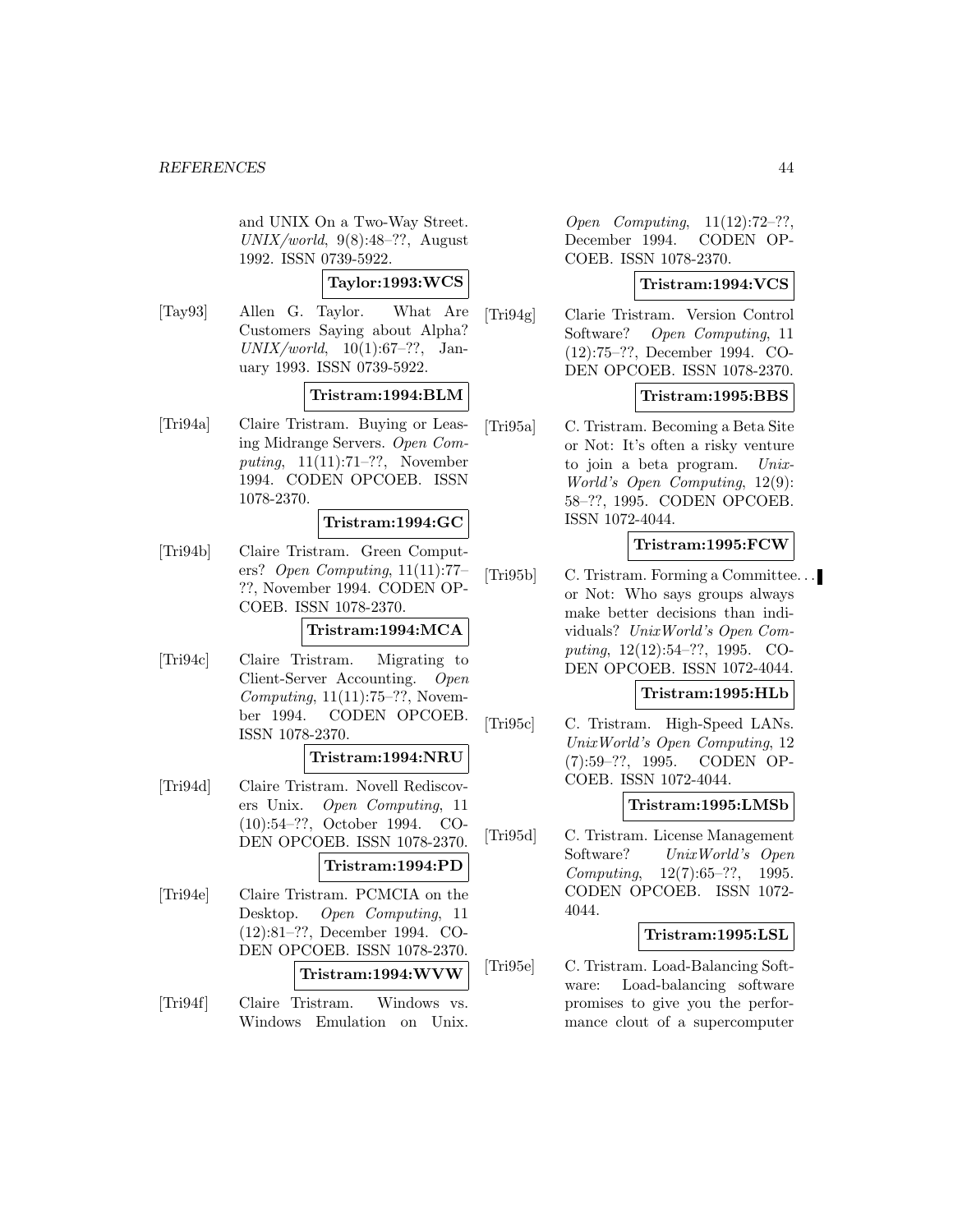from the workstations you already have. UnixWorld's Open Computing, 12(8):60–??, 1995. CODEN OPCOEB. ISSN 1072-4044.

#### **Tristram:1995:MSb**

[Tri95f] C. Tristram. Microsoft SMS? UnixWorld's Open Computing, 12 (7):62–??, 1995. CODEN OP-COEB. ISSN 1072-4044.

### **Tristram:1995:SYR**

[Tri95g] C. Tristram. Should You Retrain Programmers? UnixWorld's Open Computing, 12(11):33–??, 1995. CODEN OPCOEB. ISSN 1072- 4044.

### **Tristram:1995:SYSc**

[Tri95h] C. Tristram. Should You Standardize on Windows 95? Unix-World's Open Computing, 12(10): 44–??, 1995. CODEN OPCOEB. ISSN 1072-4044.

#### **Tristram:1995:SVR**

[Tri95i] C. Tristram. Switching Vs. Routing: Switches aren't ready to replace routers yet-but in a few years you may not be able to tell the difference between the two. UnixWorld's Open Computing, 12 (8):64–??, 1995. CODEN OP-COEB. ISSN 1072-4044.

#### **Tristram:1995:TIL**

[Tri95j] C. Tristram. TCP/IP on LANs: You may think that standardizing with a single transport protocol will lower your support costs. UnixWorld's Open Computing, 12 (11):46–??, 1995. CODEN OP-COEB. ISSN 1072-4044.

### **Tristram:1995:TLE**

[Tri95k] C. Tristram. TSAPI?: To a large extent, it depends on whether or not you already have the right equipment installed-and which vendor you ask. Unix-World's Open Computing, 12(12): 50–??, 1995. CODEN OPCOEB. ISSN 1072-4044.

## **Tristram:1995:WMW**

[Tri95l] C. Tristram. WOSA: Microsoft's Windows Open Systems Architecture is supposed to be the tie that binds your enterprise. Unix-World's Open Computing, 12(11): 48–??, 1995. CODEN OPCOEB. ISSN 1072-4044.

### **Tristram:1995:DYRa**

[Tri95m] Claire Tristram. Do You Really Need ISO 9000? Open Computing, 12(5):65–??, May 1995. CODEN OPCOEB. ISSN 1078-2370.

### **Tristram:1995:DYRb**

[Tri95n] Claire Tristram. Do You Really (Still) Need ... Cobol? Open Computing,  $12(6):57-??$ , June 1995. CODEN OPCOEB. ISSN 1078-2370.

### **Tristram:1995:F**

[Tri95o] Claire Tristram. Firewalls. Open Computing,  $12(5):61-??$ , May 1995. CODEN OPCOEB. ISSN 1078-2370.

#### **Tristram:1995:HLa**

[Tri95p] Claire Tristram. High-Speed LANs. Open Computing, 12(7): 59–??, July 1995. CODEN OP-COEB. ISSN 1078-2370.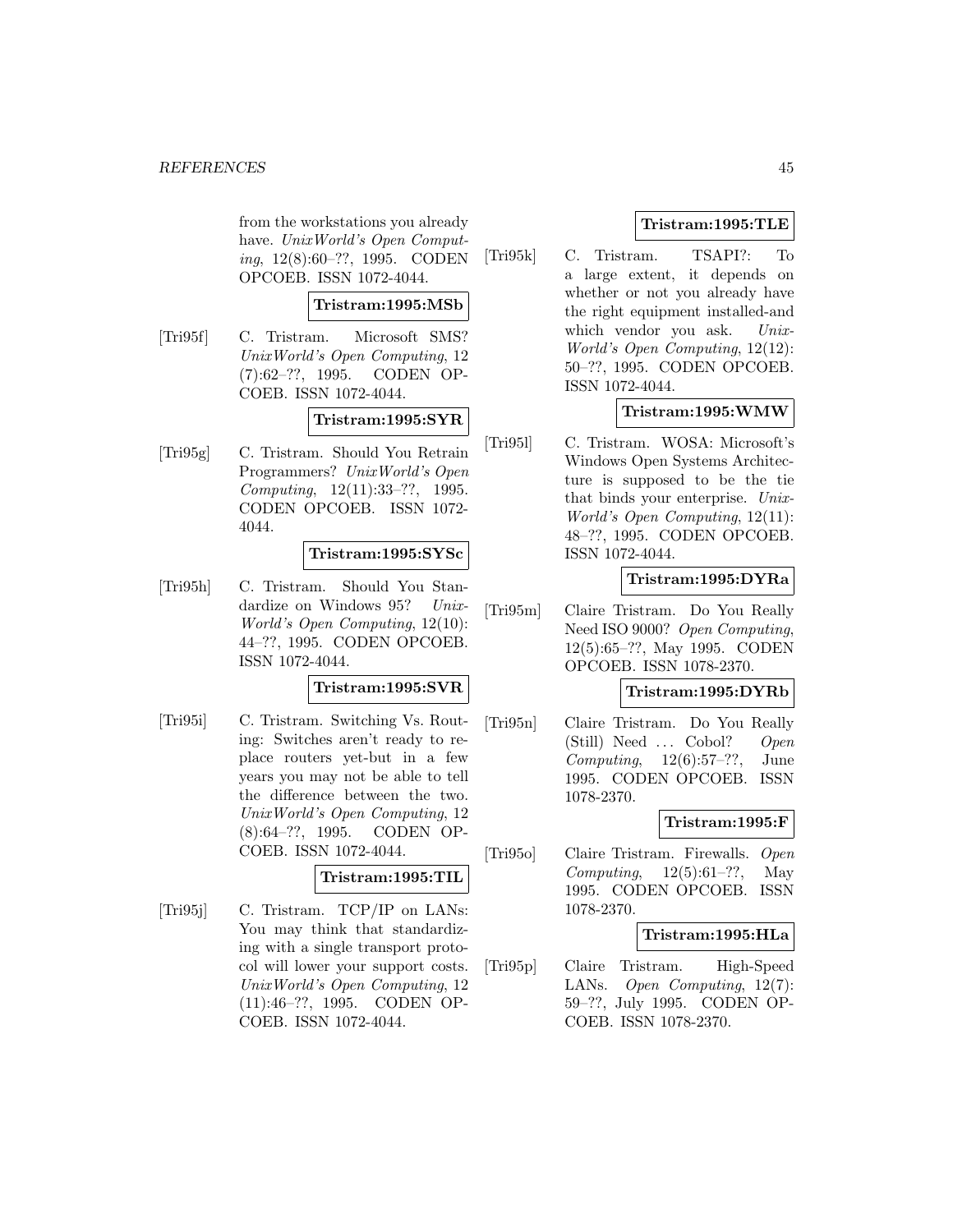### **Tristram:1995:LMSa**

[Tri95q] Claire Tristram. License Management Software? Open Computing, 12(7):65–??, July 1995. CODEN OPCOEB. ISSN 1078-2370.

### **Tristram:1995:MSa**

[Tri95r] Claire Tristram. Microsoft SMS? Open Computing, 12(7):62–??, July 1995. CODEN OPCOEB. ISSN 1078-2370.

### **Tristram:1995:NPM**

[Tri95s] Claire Tristram. Network Performance Monitoring. Open Computing, 12(6):51–??, June 1995. CO-DEN OPCOEB. ISSN 1078-2370.

#### **Tristram:1995:OD**

[Tri95t] Claire Tristram. Object Databases. Open Computing, 12(4): 72–??, April 1995. CODEN OP-COEB. ISSN 1078-2370.

### **Tristram:1995:SYSa**

[Tri95u] Claire Tristram. Should You Standardize On ... Netware 4.1? Open Computing,  $12(4):63-??$ , April 1995. CODEN OPCOEB. ISSN 1078-2370.

#### **Tristram:1995:SYSb**

[Tri95v] Claire Tristram. Should You Standardize On ... Simple Network Management Protocol? Open Computing,  $12(5):68-??$ , May 1995. CODEN OPCOEB. ISSN 1078-2370.

#### **Tristram:1995:SU**

[Tri95w] Claire Tristram. Spec 1170-based Unix. Open Computing, 12(3):65– ??, March 1995. CODEN OP-COEB. ISSN 1078-2370.

### **Tristram:1995:SMO**

[Tri95x] Claire Tristram. Stalking the Mega Outsourcing Deal. Open Computing,  $12(3):32-??$ , March 1995. CODEN OPCOEB. ISSN 1078-2370.

### **Tristram:1995:TTK**

[Tri95y] Claire Tristram. Ten Things To Know About ... Implementing ISDN. Open Computing, 12(4): 67–??, April 1995. CODEN OP-COEB. ISSN 1078-2370.

### **Tristram:1995:TTI**

[Tri95z] Claire Tristram. The Trouble with TCP/IP. Open Computing, 12(2): 52–??, February 1995. CODEN OPCOEB. ISSN 1078-2370.

### **Tweed:1994:CR**

[Twe94] Vera Tweed. Carol Robbins. Open Computing, 11(12):53–??, December 1994. CODEN OPCOEB. ISSN 1078-2370.

### **Tweed:1995:SLC**

[Twe95] Vera Tweed. Small or Large Color Printers. Open Computing, 12(1): 63–??, January 1995. CODEN OPCOEB. ISSN 1078-2370.

### **Verhoef:1995:DCU**

[Ver95] E. Verhoef. The demand curve under road pricing and the problem of political feasibility. Unix-World's Open Computing, 12(12): 459–??, 1995. CODEN OPCOEB. ISSN 1072-4044.

### **Wall:1991:MPB**

[Wal91a] Larry Wall. The Mystery of the Perl Bug. UNIX/world, 8(10):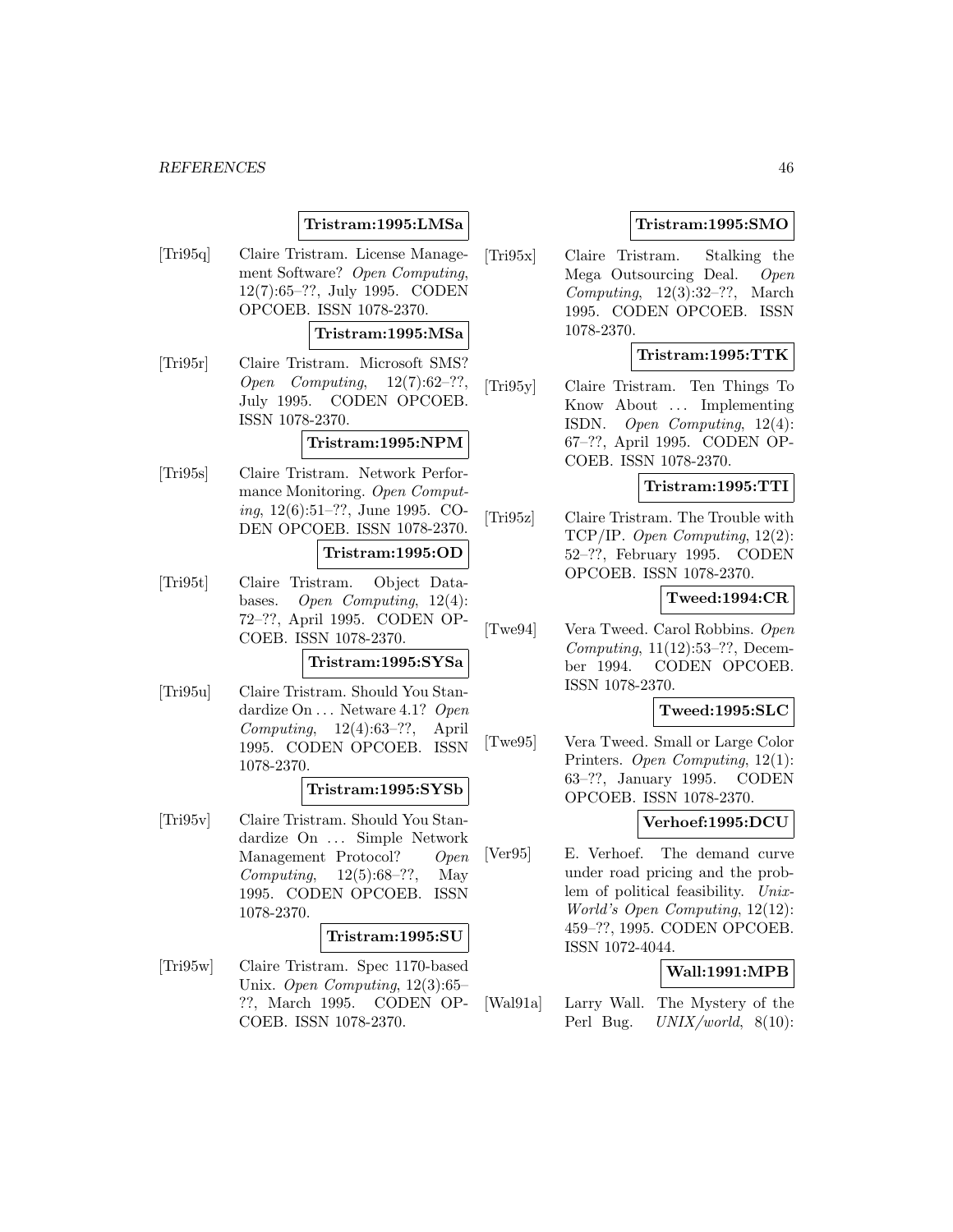111–??, October 1991. ISSN 0739- 5922.

## **Wall:1991:PLR**

[Wal91b] Larry Wall. The Perl of Least Resistance.  $UNIX/world$ , 8(9):113-??, September 1991. ISSN 0739- 5922.

## **Ward:1992:AYD**

[War92] Christopher Ward. Archie, Your Directory for Internet Software.  $UNIX/world, 9(9):99-??$ , September 1992. ISSN 0739-5922.

## **Weston:1994:SSS**

[Wes94a] Rusty Weston. He Said, She Said, They Said. Open Computing, 11 (12):42–??, December 1994. CO-DEN OPCOEB. ISSN 1078-2370.

### **Weston:1994:YRW**

[Wes94b] Rusty Weston. Your Results Will Vary. UnixWorld's Open Computing, 11(9):42–??, September 1994. CODEN OPCOEB. ISSN 1072- 4044.

#### **Weston:1995:PLR**

[Wes95] Rusty Weston. Pushing the Limits of RAD. Open Computing, 12(6): 30–??, June 1995. CODEN OP-COEB. ISSN 1078-2370.

### **Wolfe:1992:PM**

[Wol92] Andrew D. Wolfe, Jr. Product of the Month. UNIX/world, 9 (11):47–??, November 1992. ISSN 0739-5922.

### **Wolfe:1993:TBP**

[Wol93] Andrew D. Wolfe, Jr. Transform Brings Popular Data Visualization to UNIX.  $UNIX/world$ ,  $10(1)$ :

107–??, January 1993. ISSN 0739- 5922.

### **Wolf:1995:EIS**

[Wol95] Gary Wolf. Establishing an Internet Storefront. Open Computing, 12(1):50–??, January 1995. CO-DEN OPCOEB. ISSN 1078-2370.

### **Wong:1992:TUC**

[Won92] Carolyn W. C. Wong. The Top 10 UNIX Companies of 1992.  $UNIX/world, IX(12):46-??, De$ cember 1992. ISSN 0739-5922.

### **Wong:1993:PS**

[Won93] Carolyn W. C. Wong. Product Snapshot. UNIX/world, 10(3): 117–??, March 1993. ISSN 0739- 5922.

### **Wong:1994:DL**

[Won94a] Carolyn W. C. Wong. Dawn Lepore. Open Computing, 11(12):51– ??, December 1994. CODEN OP-COEB. ISSN 1078-2370.

### **Wong:1994:WCS**

[Won94b] Carolyn W. C. Wong. Will CBT Solve Your Training Woes? Open Computing,  $11(11):58-??$ , November 1994. CODEN OPCOEB. ISSN 1078-2370.

### **Wong:1995:TSH**

[Won95a] C. W. C. Wong. A Training Success: How Clark County, Nevada Did It. UnixWorld's Open Computing, 12(11):37–??, 1995. CO-DEN OPCOEB. ISSN 1072-4044.

## **Wong:1995:CIW**

[Won95b] C. W. C. Wong. CDE 1.0?: It's a well-regarded Unix desktop.